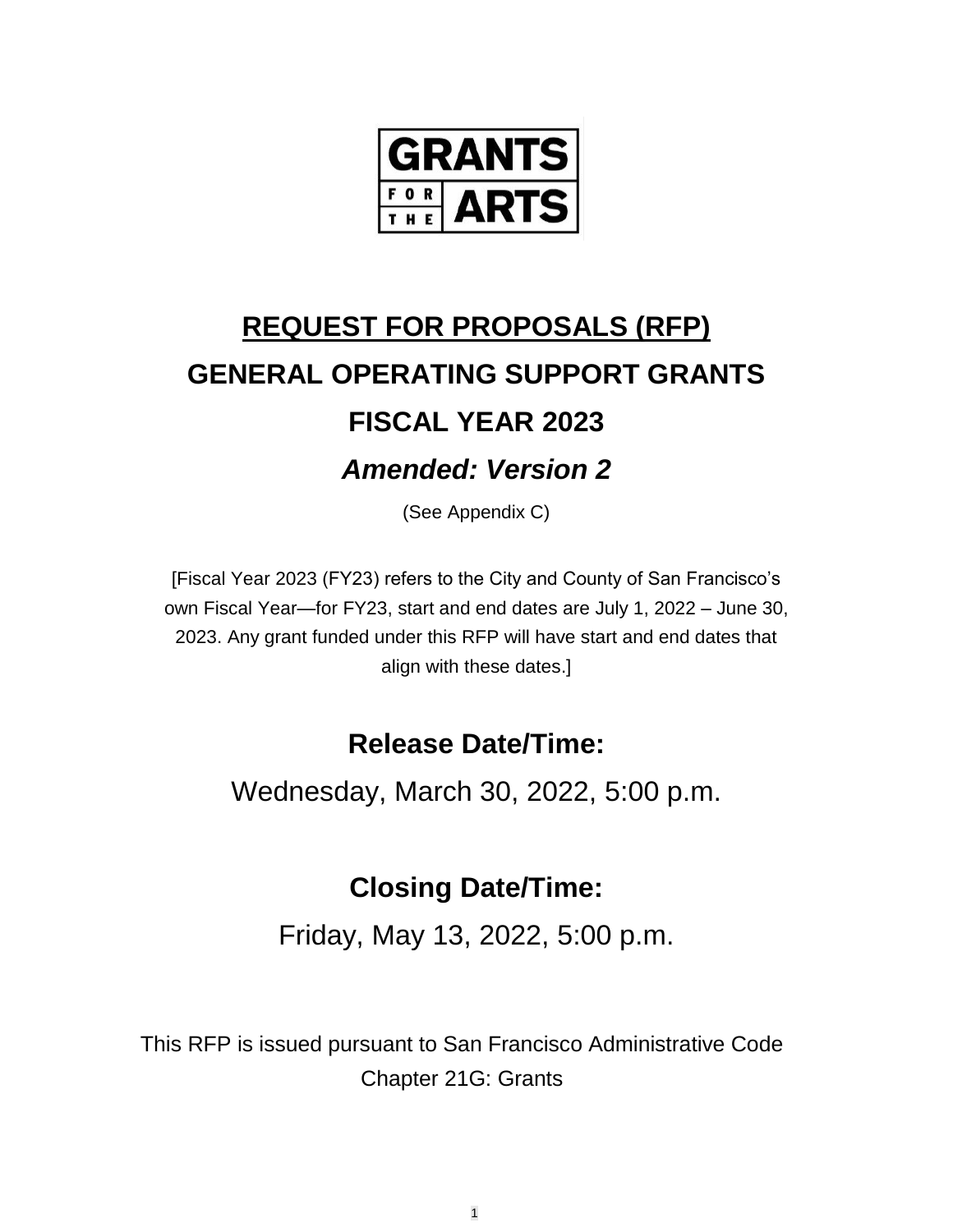### TABLE OF CONTENTS

| Letter from the Director                        | Page 3  |
|-------------------------------------------------|---------|
| <b>RFP and Application Guidelines</b>           | Page 4  |
| Eligibility                                     | Page 7  |
| <b>Application Questions</b>                    | Page 8  |
| <b>Supplemental Documentation</b>               | Page 14 |
| <b>Rubric</b>                                   | Page 16 |
| What to Expect if Awarded                       | Page 18 |
| <b>Grant Cycle Timeline</b>                     | Page 20 |
| <b>Appendices</b>                               |         |
| Appendix A – Insurance Requirement for Grantees | Page 21 |
| Appendix B - Grant Agreement Sample             | Page 23 |
| Appendix C - Amended: Version 2                 | Page 53 |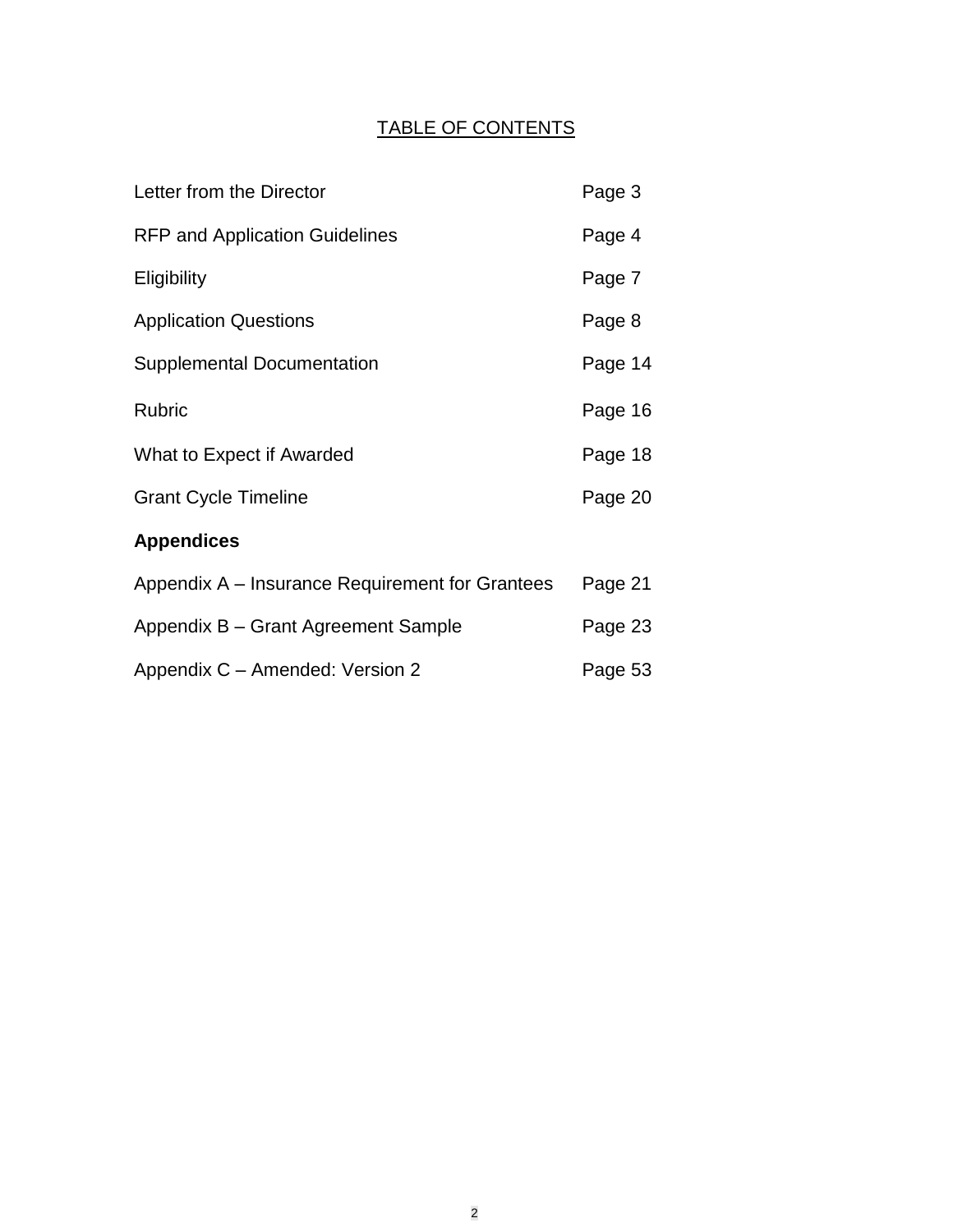### LETTER FROM THE DIRECTOR

#### Dear Applicant,

Grants for the Arts (GFTA) is pleased to release the Request for Proposals (RFP) for General Operating Support (GOS) grants for fiscal year 2023.

Within this General Operating Support Arts Overview packet, you will be able to review all the changes to the application and evaluation materials. GFTA's staff has worked diligently to address many of your concerns, such as simplifying the application. We have streamlined this year's application with more Yes/No questions and fewer narrative questions. Additionally, narrative questions should be answered with bullet points or one to two sentences.

We have also removed certain document requirements; i.e., a signed letter by your Board President. If the document is not a mandatory requirement by the city, we have eliminated it. Our goal is for our applications, policies, and department to be ever evolving in order to address equity, serving historically under-served communities while supporting San Francisco's arts community.

Unfortunately, GFTA is still feeling the impact of the global pandemic with the severe reduction of the Hotel Tax revenue that has not returned to pre-pandemic levels before 2020. As with last year's budget, GFTA's Fiscal Year 2023 budget is reduced by over \$2 million compared to our pre-pandemic budget. In light of this decline in funding, we hope to keep the General Operating Support program as whole as possible, but again this year, we expect cuts to be made to many grantees.

Despite this decrease in our budget, GFTA is highly committed to administering grant programs that provide funding to nonprofit arts organizations and organizations that supports the arts in San Francisco. To elevate this important work, GFTA has hired three new staff members to continue to strive for equity and respond to our grantees. I am confident that GFTA will still be a reliable funding source to our arts community.

We look forward to reviewing your applications for Fiscal Year 2023. As a reminder, the application for the General Operating Support Arts program opens on March 30, 2022 and will close at 5 PM on May 13, 2022. Application submissions are time stamped. If you have any questions regarding applying or any of the materials in this overview packet, or are having technical issues submitting your application, please contact the office at gfta@sfgov.org.

Wishing you the best,

Vallie Brown, Director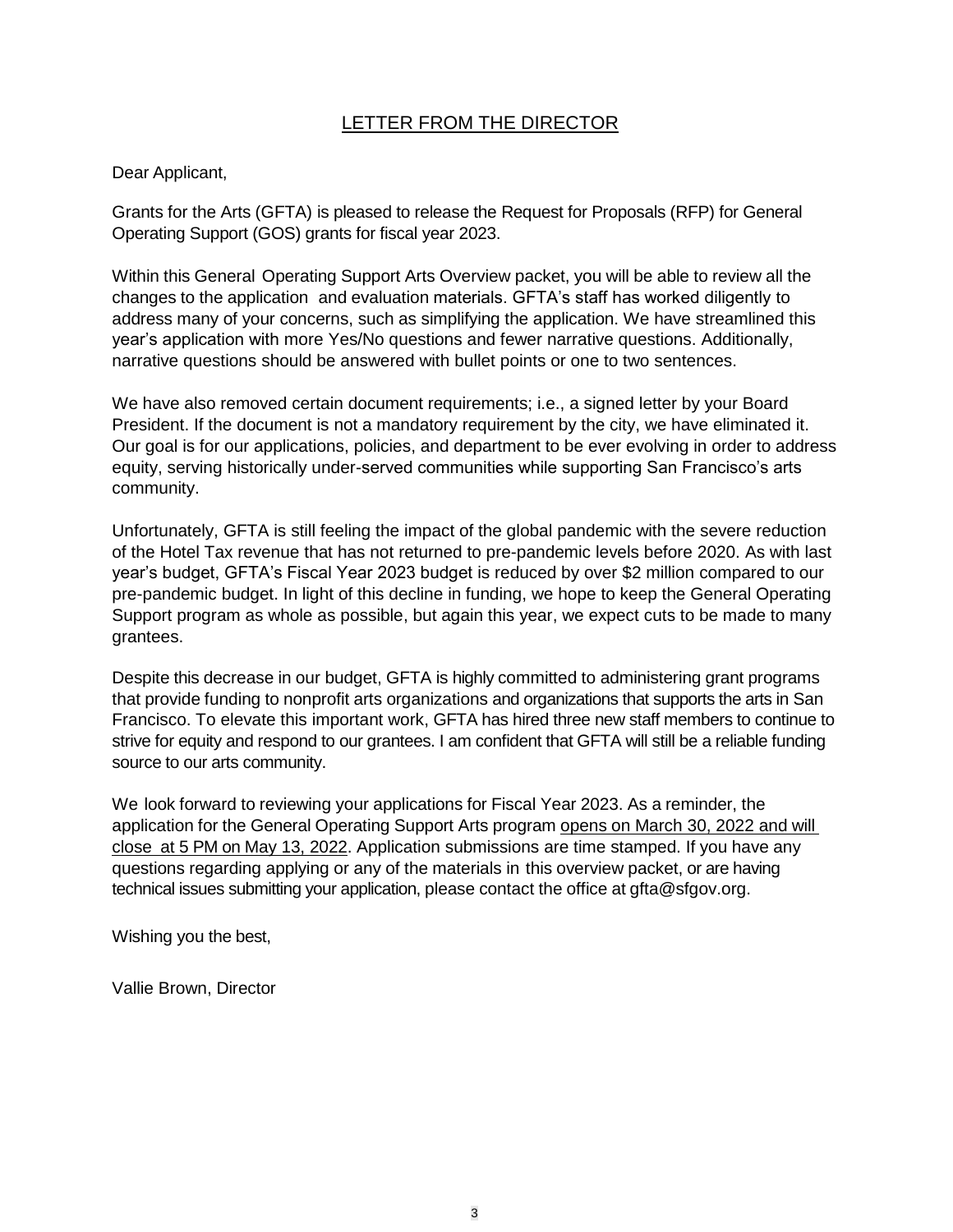### RFP AND APPLICATION GUIDELINES

At GFTA, our mission is to promote the diverse and unique communities of San Francisco by supporting the arts through equitable grantmaking. This is accomplished through General Operating Support (GOS) grants that fund the general operating expenses of San Francisco's arts organizations.

The GOS grants are intended to be used for needs defined by the grantee at the grantee's discretion. GFTA only provides GOS grants to 501(c)(3) nonprofit organizations, or to organizations fiscally sponsored by 501(c)(3) nonprofits.

GFTA strives to be a stable, dependable resource for organizations who successfully meet its funding criteria and align with GFTA's goals of promoting vibrancy, transparency, accountability, and equity in the City and County of San Francisco (City); and is committed to supporting the full spectrum of arts organizations in the City.

The guidance contained within this RFP is intended to help you prepare your application, your proposed arts and culture programming, and gather the required documentation. Please note:

- Applications must be submitted in an online form using the FormAssembly link, [https://sfgfta.tfaforms.net/23.](https://sfgfta.tfaforms.net/23)
- When your application is 100% submitted in FormAssembly, you will receive a confirmation email—check your junk/spam boxes if you do not see it in your main email box.
- If you experience technical difficulties with this application, contact GFTA immediately to get assistance, [GFTA@sfgov.org.](mailto:GFTA@sfgov.org)
- To prevent missing the deadline for application submissions, we recommend that you review this RFP in its entirety before starting the online application.
	- $\circ$  The application questions start on page 8, so you can review them and prepare answers prior to completing the online forms.
	- o You can draft your answers in a program like Microsoft Word, save to your files, then copy and paste them into the online application.
- In order to be eligible for funding consideration, applicants must meet all **Eligibility Requirements** listed on page 7.
- The online application contains fields into which requested information is entered.
- Applicant's answers must address all questions that are in the application except where noted otherwise.
- Complete applications must include the uploads listed in the **Supplemental Documentation** section on page 13. Incomplete applications are not eligible to be scored or funded.

### **RFP Posting Period**

The RFP release and closing dates and times are as follows:

### **Release Date/Time: Wednesday, March 30, 2022, 5:00 p.m.**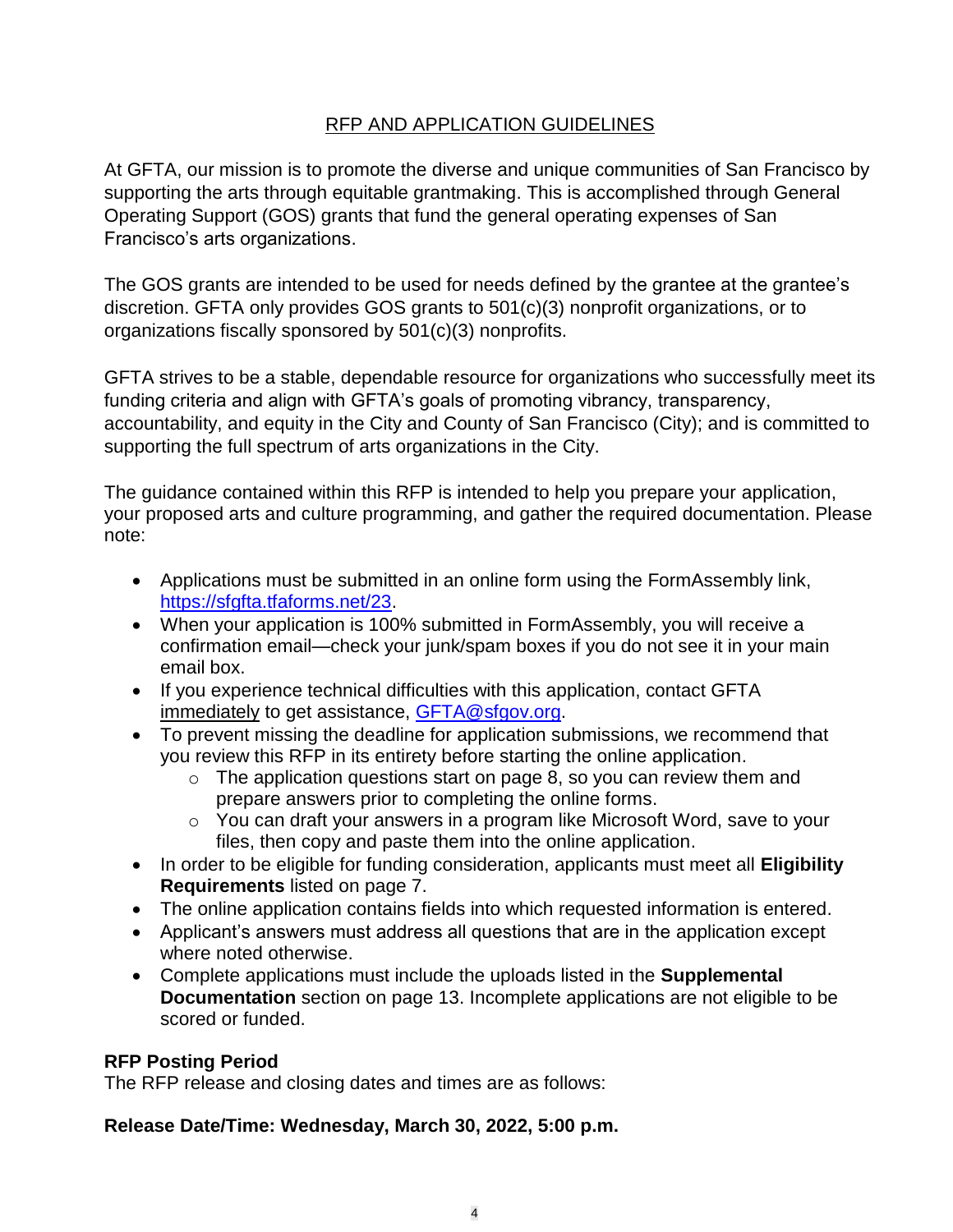### **Closing Date/Time: Friday, May 13, 2022, 5:00 p.m.**

Applications are timestamped. Applications received after 5:00 p.m. are not eligible to be scored or funded.

### **General Operating Support (GOS) Grants**

This RFP is for GOS grants that will support the following during fiscal year 2023 period from July 1, 2022 to June 30, 2023:

- Arts Programming
- Parades and Festivals
- Granting and Re-granting Services

### **Maximum Grant Request Amounts**

Grants range from \$10,000 to \$450,000 based on GFTA's funding structure, current budget availability, and funding category. Should additional City funding become available, grant amounts may be increased.

### **Grant Term**

A grant funded pursuant to these guidelines will have a grant term of 12 months for the period July 1, 2022 to June 30, 2023. The City at its sole, absolute discretion shall have the option to extend the term for up to three additional years as determined by Grants for the Arts.

### **GFTA reserves the right to:**

- Reissue this request for applications;
- Reject or cancel this RFP in whole or in part at any time before a Grant Agreement is entered into;
- Prior to application deadline, modify all or any portion of the selection procedures, including deadlines for accepting responses, the specifications or requirements for any services to be provided under this RFP, or the requirements for content or format of the applications.

### **Workshops**

Application workshops will be held to share the application process with organizations interested in applying for grant funds. Dates and times for the workshops are as follows and click the links to register:

- [Monday, April 4, 10 a.m. to 11 a.m.](https://us02web.zoom.us/webinar/register/WN_i0dtJMxFR9uICsslew5SvA)
- [Tuesday, April 12, 4 p.m. to 5 p.m.](https://us02web.zoom.us/webinar/register/WN_bbKFJflyThWSucG-LF2z5w)
- [Wednesday, May 4, 12 p.m. to 1 p.m.](https://us02web.zoom.us/webinar/register/WN_CvNK3WTLQDS3P4qFr8d9FQ)

During these workshops, attendees will be able to submit questions using the 'Q&A' function. During the last 20 minutes of each workshop, the GFTA team will respond to these questions. Additionally, the questions and answers received during workshops will be posted on the Frequently Asked Questions (FAQ) section of the GFTA website within three (3) business days of each workshop.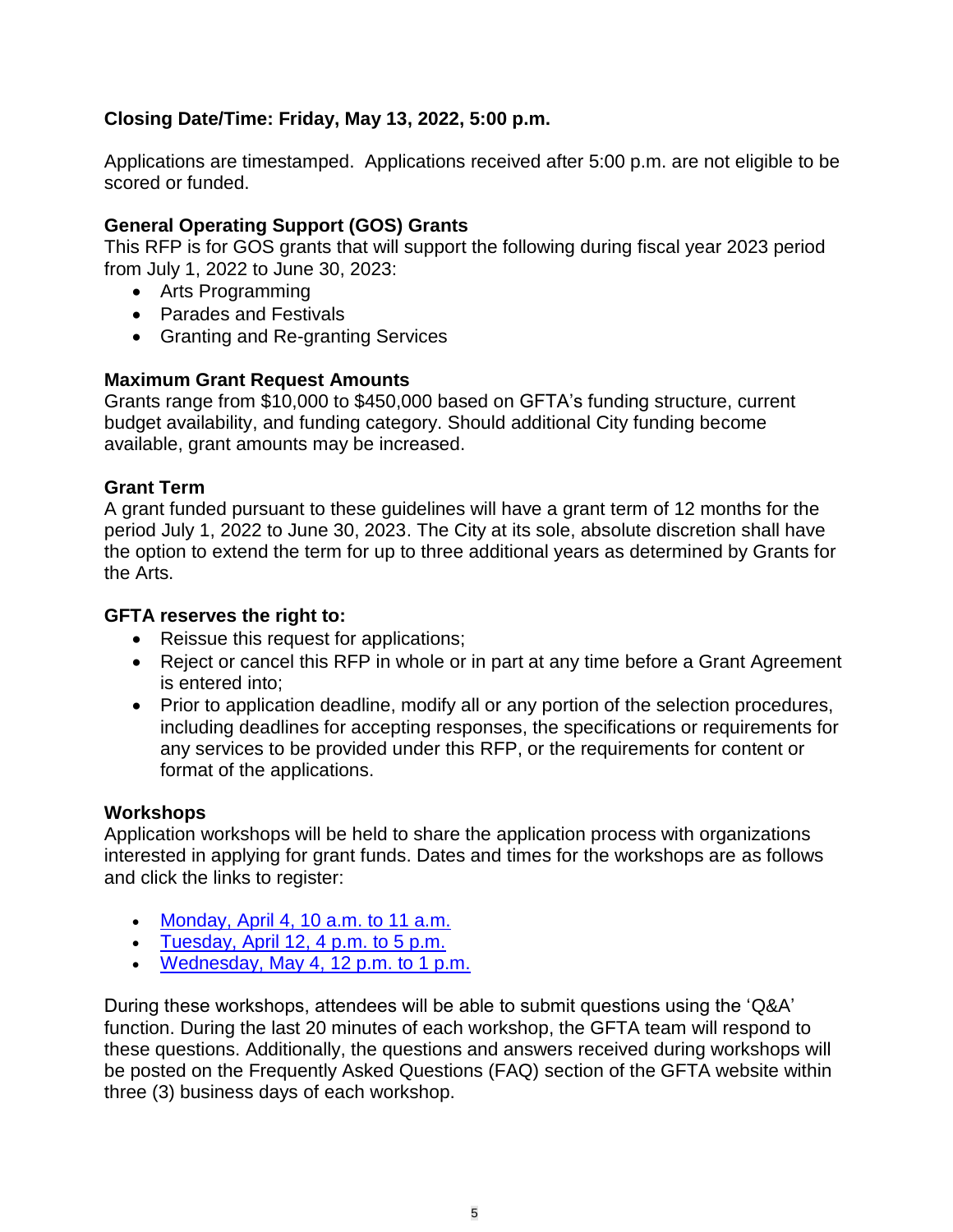If questions come up outside of the workshop sessions, organizations that are considering applying for FY23 GOS grant funds can also send questions related to this RFP to [GFTA@sfgov.org.](mailto:GFTA@sfgov.org) These questions will be posted with answers to the FAQ section of the GFTA website:<https://sfgfta.org/faq/>

### **Contact Information**

Grants for the Arts Phone: 415-554-6710 Email: gfta@sfgov.org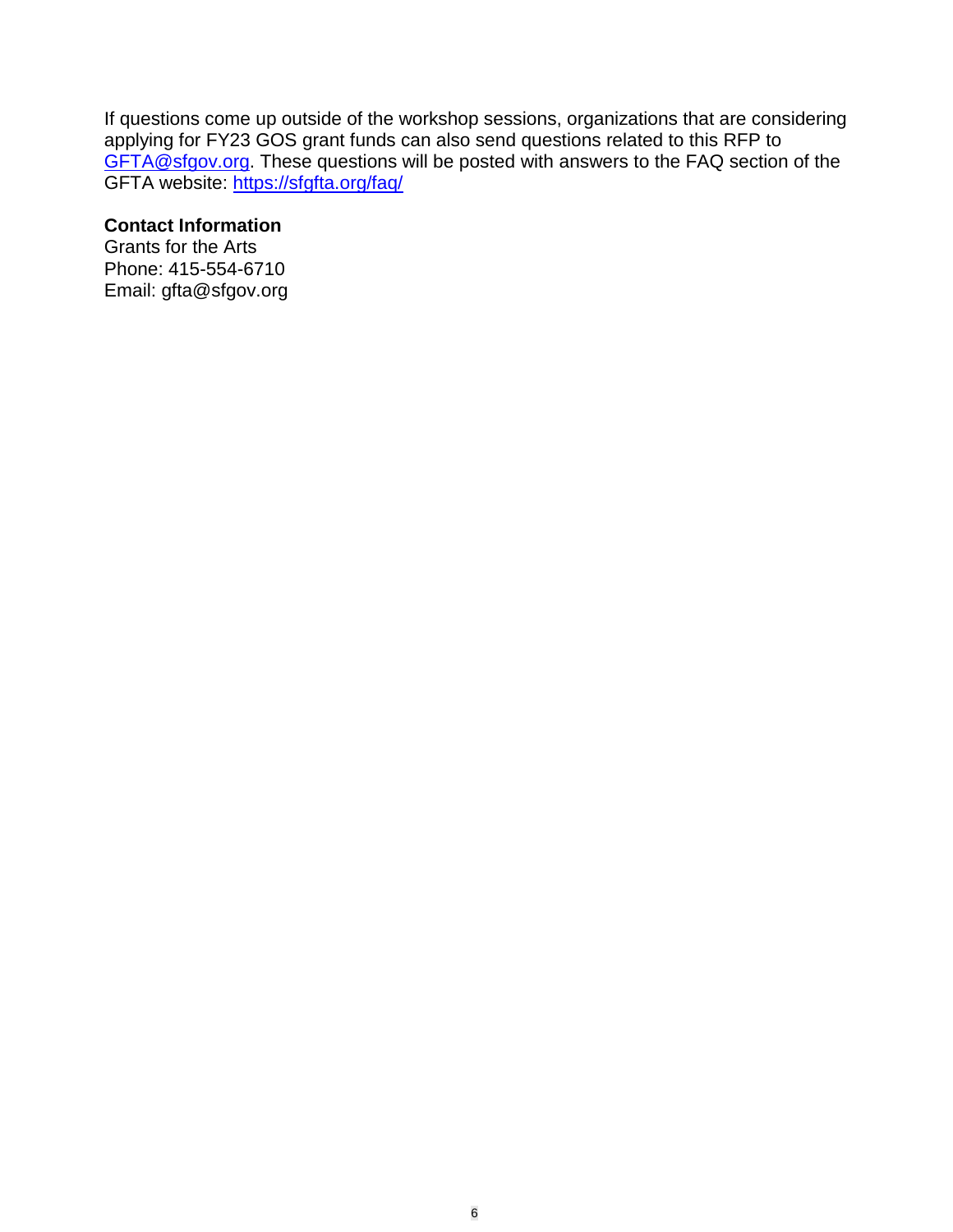### **ELIGIBILITY**

In order to be eligible for funding consideration, applicants must meet all of the following minimum qualifications. Applicants must:

- Be a current 'Supplier' with the City by time of grant award. This means your organization is registered with the City and County of San Francisco to be able to receive grant funds.
	- o See WHAT TO EXPECT IF AWARDED on page 18—this has instructions on how to become a Supplier if your organization has never received grants from the City.
- Possess 501(c)(3) status:
	- $\circ$  Applicants must have a valid 501(c)(3) public charity designation from the IRS or
	- $\circ$  Have a valid fiscal sponsor that has 501(c)(3) public charity designation from the IRS;
- Not be a governmental entity;
- Maintain a corporate address;
- Have presented a season or series of public performances, or display of art works in San Francisco for at least three consecutive years at the time of application;
- Have a mission with the primary purpose of public performance or display of art works in San Francisco;
- Be prepared to present a season or series of public performances or display of art works in San Francisco within FY23;
- Be in compliance with GFTA, other City Departments and programs, and GFTA fiduciary partners and grantees;
- Demonstrate certain administrative and fiscal qualities, as evidenced by:
	- o Receiving non-GFTA sources of funding
	- o Maintaining insurance policies required by the City Risk Manager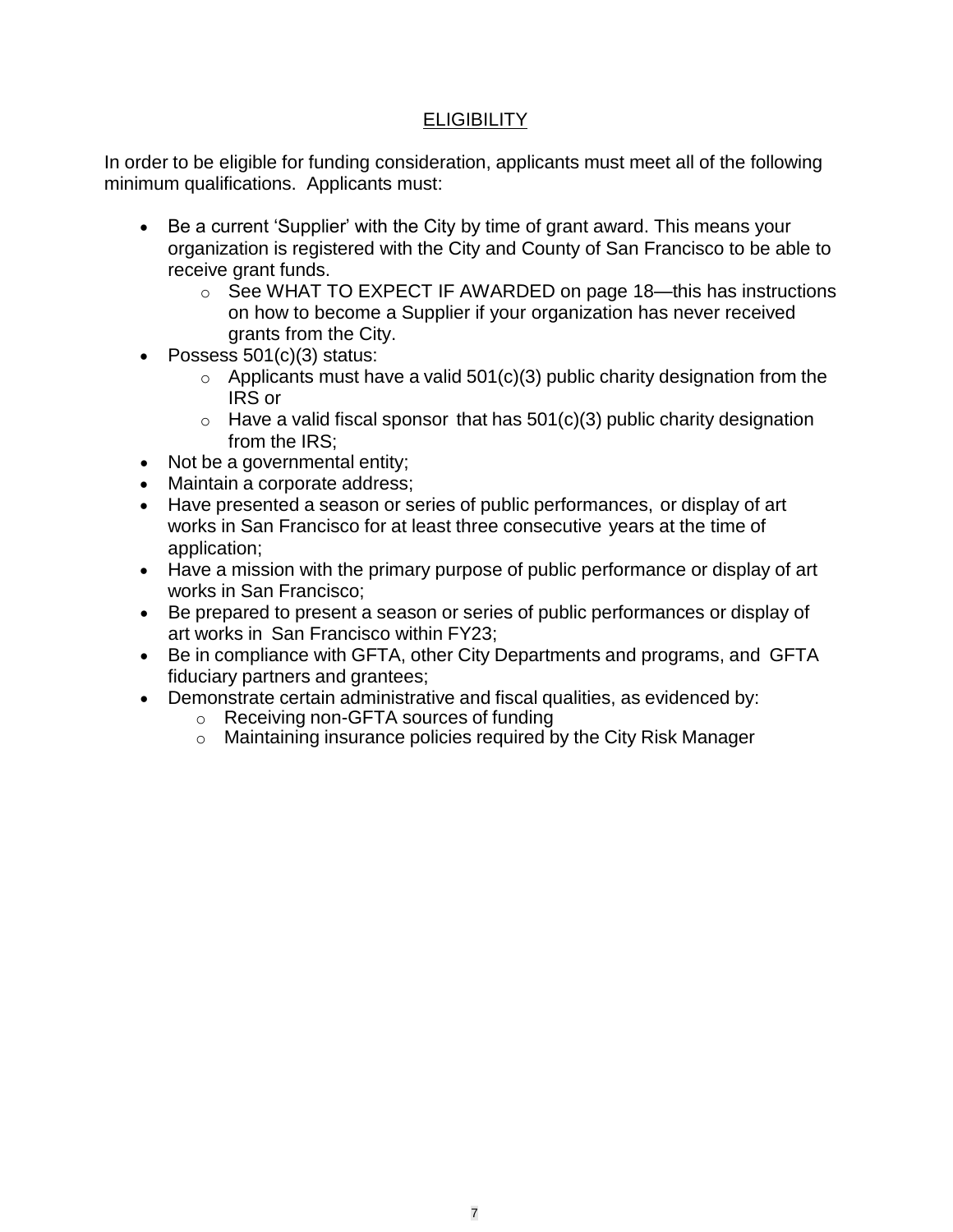### APPLICATION QUESTIONS

This section is meant to help you get ready to complete the online [FormAssembly application.](https://sfgfta.tfaforms.net/23)

### **Tips for completing the application**

- When your application is 100% submitted in FormAssembly, you will receive a confirmation email—check your junk/spam boxes if you do not see it in your main email box.
- Review the rubric that starts on page 16 so that you know what GFTA's readers will be using to score applications. The application has three sections that will be scored by GFTA team members.
- Use bullet points for responses instead of full paragraphs. Clear, direct answers to the questions are more important than the length of the answer.
- Applications received under this process that fail to address each of the requested items in sufficient and complete detail will be deemed non-responsive and will not be considered for evaluation or selection.
- Contact GFTA in writing\* with questions:

\*Email [GFTA@sfgov.org](mailto:GFTA@sfgov.org) with questions so that they may be posted with answers in the Frequently Asked Questions section of our website, [sfgfta.org.](file://///GSA-SVR1/Data/GFTA/GFTA/Grant%20Programs/Contract%20Process/22-23/Application%20-%20Development,%20Drafts,%20Templates/FY23%20GOS%20-%20Proposed%20Application%20Template/RFP/sfgfta.org)

### **APPLICATION SECTIONS AND QUESTIONS**

These are the sections and questions you will be responding to in the online application.

**SECTION 1: GENERAL INFORMATION - This section of the application does not get scored. It requests basic information GFTA needs in order to process your application**

- **About Your Organization**
	- o **Organization Name** If you are using a Fiscal Sponsor, their information goes in Section 1A of the online application. *This section is for your organization's information, not a Fiscal Sponsor's information.*
	- o **Website**
	- o **Contact Name for this Application – Who can GFTA contact with questions?**
	- o **Contact Phone Number**
	- o **Contact Email**
	- o **Executive Director's Name**
	- o **Executive Director's Email**
	- o **Discipline or type of programming**
	- o **Amount of grant funding are you requesting**
	- o **If you received a GFTA grant in the last grant cycle, enter the grant amount. If not,**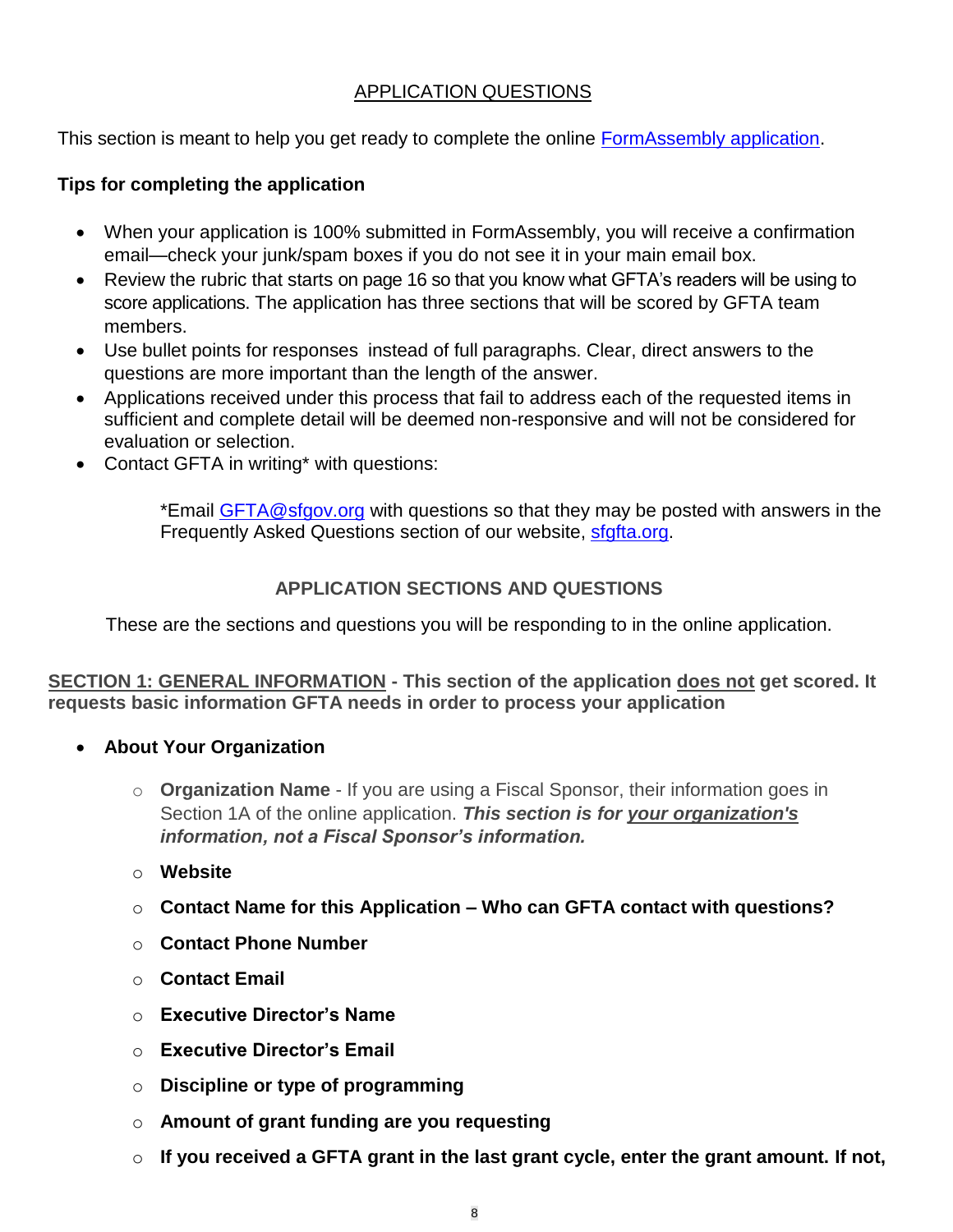**enter 0.**

- o **Your Fiscal Year begin date**
- o **Your Fiscal Year end date**
- o **Your organization's history with GFTA - Select the timeframe that is applicable to your organization**
- o **Space Occupancy – Tell us about the space your organization uses**
- o **Are you at risk of displacement?**
- o **Description of Organization -** Provide a brief summary of your organization's mission, history, and major accomplishments (175-word limit).
- o **Grant Type –** Choose the general operating support (GOS) grant type for which your organization is applying (choose only one)
	- \_\_\_ Arts Programming
	- \_\_\_ Parades and Festivals
	- \_\_\_ Granting and Re-Granting Services

### o **Grant Plan**

Provide a brief 1-2 sentence Grant Plan that generally discusses the planned performances, events, exhibitions, acquisitions, or other activities that will be supported by your General Operating Budget for the period July 1, 2022 to June 30, 2023.

### o **Board or Advisory Panel**

Are any members of your board or advisory panel employees of the City and County of San Francisco?

\_\_\_\_ Yes\*

 $\blacksquare$ 

- \*If yes, please provide the following information for any members who are City employees.
	- o Member's Name
	- o Job Title
	- o City Department

Please note that any members who are City employees must excuse or withdraw themselves from any activity or decision related to this application and any subsequent grant, if made, because of a potential conflict of interest or lack of impartiality.

**SECTION 1A: FISCAL SPONSOR – If a Fiscal Sponsor is representing another organization for**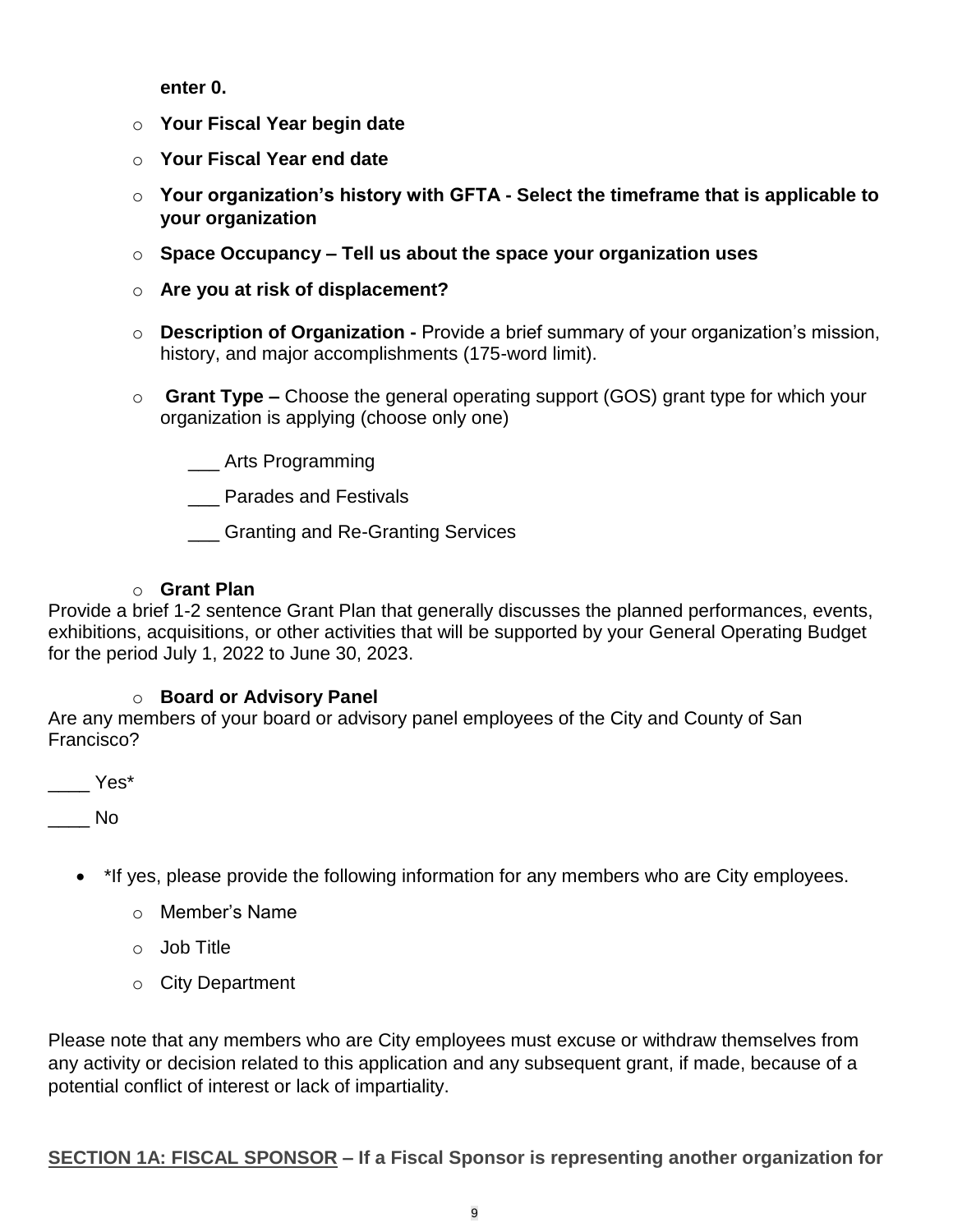Is a Fiscal Sponsor applying for a FY23 GOS grant on behalf of another organization?

\_\_\_\_ Yes

 $\overline{\phantom{a}}$  No

**Fiscal Sponsor Information**

- o **Fiscal Sponsor Organization Name**
- o **Fiscal Sponsor Contact Person's Name for this Application – Who can GFTA contact with questions?**
- o **Fiscal Sponsor Contact Phone Number**
- o **Fiscal Sponsor Contact Email**
- o **Fiscal Sponsor Executive Director's Name**
- o **Fiscal Sponsor Executive Director's Email**

**SECTION 2: POPULATIONS SERVED –** In this section, you can select answers from lists. Some lists will let you select more than one option.

### *To select more than one option, hold down the CTRL button and click on choices that apply to your organization.*

- o **Intended Ethnicity Served**
- o **Intended Economic Status Served**
- o **Intended Population Served**
- o **Intended Neighborhood Served**
- o **Intended District Served**
- o **Intended Cultural District Served**

### **SECTION 3: EVENTS OVERVIEW**

o How many in-person and/or online events did you have or will you have had between July 1, 2021 and June 30, 2022?

### **SECTION 4: APPLICATION QUESTIONS – This is the section of the application that will be scored.**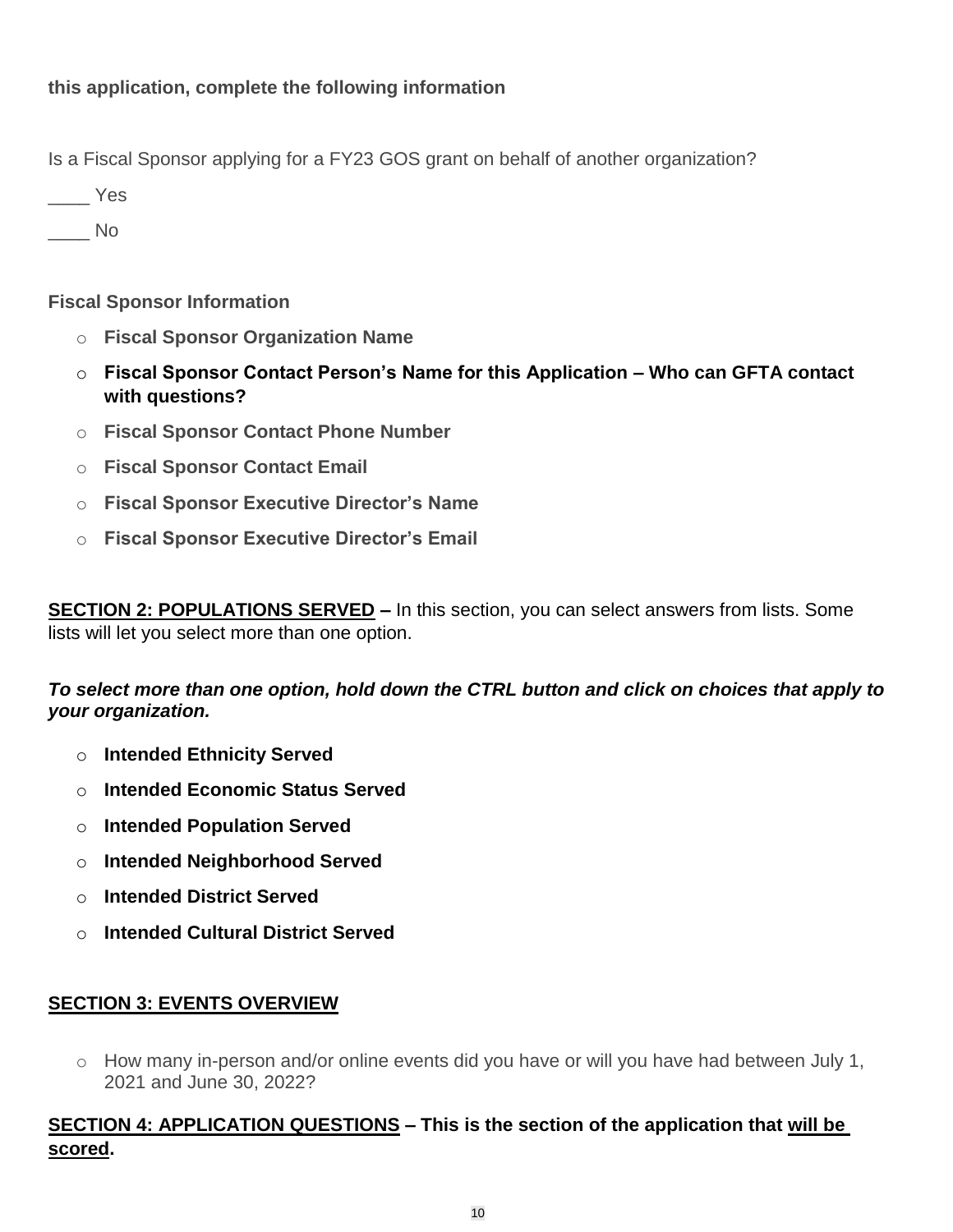### **Evaluation Criteria for this Section – 100 Points**

Evaluation criteria is used by GFTA to score each application. Each application may have a total score of up to 100 points. An application must score a minimum of 60 points in order for an applicant to be eligible for a grant award.

There are three criterion categories that are evaluated and scored. There is a word limit for each question. It is recommended that applicants include bullet point responses rather than write in a paragraph format.

- Use bullet point responses
- Limit your answers to the space and word limits provided
- Provide brief, clear, and concise answers

### **SECTION 4A: COMMUNITY ENGAGEMENT AND IMPACT (40 points, 40% of score)**

The City prioritizes local community collaborations and diversity of arts programming. In the questions below, describe how your organization will impact San Francisco communities and how your programming demonstrates diversity.

What is the impact and value of your programming on the community and especially on people and neighborhood(s) with limited arts opportunities? (100-word limit)

Do you have any longstanding community partnerships? If so, please list the names of those partners/organizations/schools. If you have partnerships with schools, also indicate whether you have a MOU. (100-word limit)

What uniqueness does your organization bring to the City? (80-word limit)

What distinguishes you from others in the field? (80-word limit)

Who are the artists/cultural leaders in your organization? What are their roles and responsibilities? (100-word limit)

Board or Other Advisory Panel Make-Up

- o How many members does your Board or other Advisory Body consist of? (10-word limit)
- o What percentage of those members live in San Francisco? (10-word limit)

If this application is for **Granting and Re-Granting Services**, what technical assistance do you provide to other community organizations and nonprofits? (100-word limit)

### **SECTION 4B: ECONOMIC IMPACT (40 points, 40% of score)**

The City is focused on economic recovery and activation in San Francisco, and at this time is prioritizing in-person events. In the questions below, describe how your organization will contribute to the economic recovery and activation of San Francisco.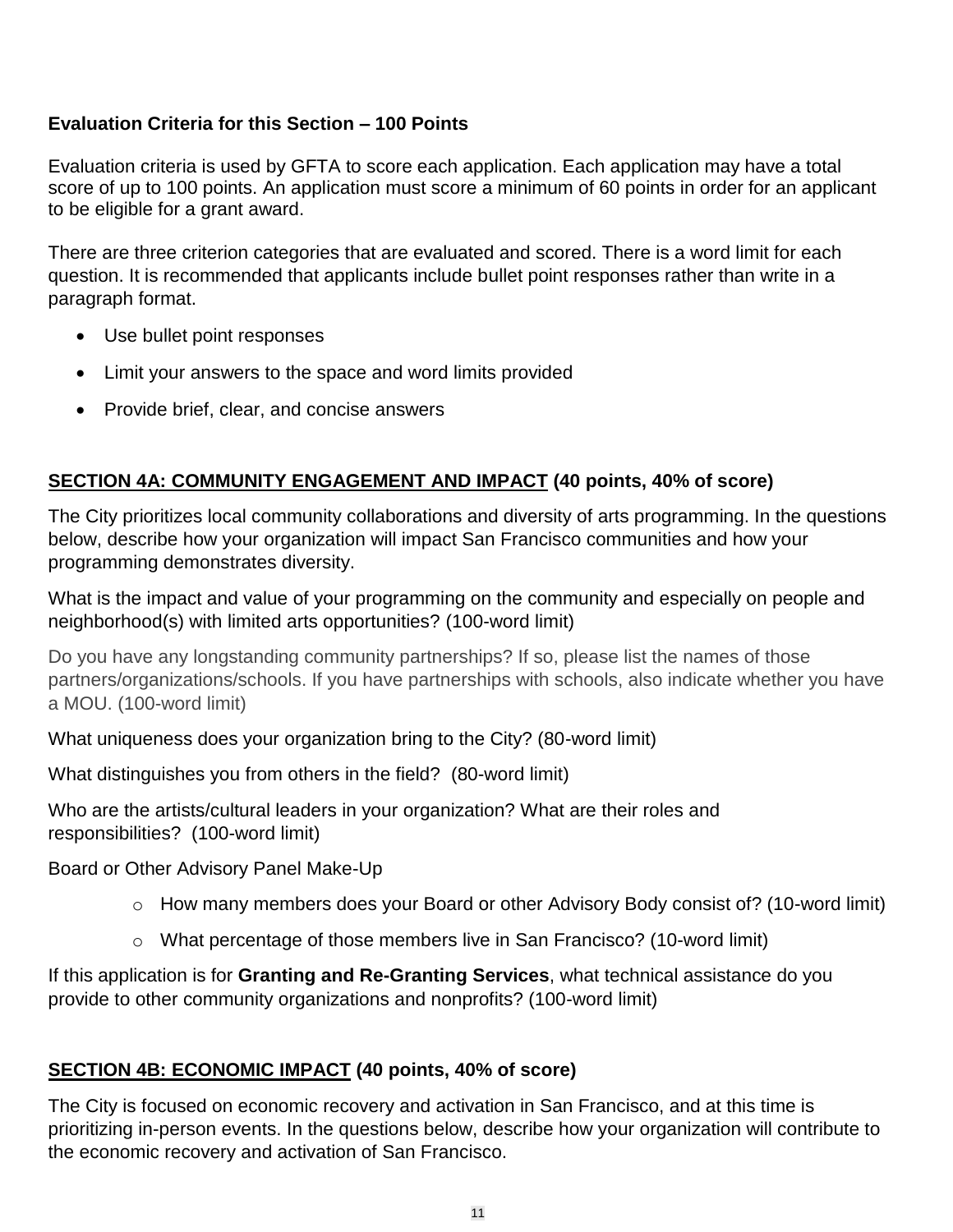What efforts do you make to hire San Francisco residents and local emerging artists? What percentage of your staff and contractors live in San Francisco? (120-word limit)

How do you market and promote your programs and what are your plans to attract attendance of San Francisco residents and visitors? (120-word limit)

How many visitors attended your **in-person** programs from July 1, 2021 to June 30, 2022? (10-word limit)

How many visitors attended your **virtual** programs from July 1, 2021 to June 30, 2022? (10-word limit)

Please list methods for tracking and measuring engagement, i.e., attendance. (120-word limit)

### **SECTION 4C: FISCAL ACCOUNTABILITY (up to 20 points, 20% of score)**

The City seeks to align with organizations and artists who are able to deliver on arts programming in the City and who have a track record of accountability.

Describe how your organization has the fiscal capacity to deliver on your arts programming. What is your financial management and governance process (i.e., review; approval process; measures to get back on track if budgeting and fundraising get derailed)? (150-word limit)

Who handles your organization's day-to-day financial activities and oversight? (20-word limit)

For the period July 1, 2022 to June 30, 2023, what kind of programming will be supported by your budget? (150-word limit)

Please provide a list of planned activities/events and, for each one, include the following:

- **Title of the activity/event,**
- Estimated date it will occur
- Type of event (e.g., music, dance, art, parade, festival, exhibit, lessons, classes, workshops, etc.)
- What are your organization's annual major funding sources? (100-word limit)

### **Certification**

Organization Name

Name of person making this representation on behalf of the organization

Send confirmation email to this email address (when this application is 100% complete and submitted, you will receive a confirmation at this address)

This certification and release must be signed by the individual applicant or principal officer of the organization with the knowledge of the matters contained herein and with legal authority to obligate the organization.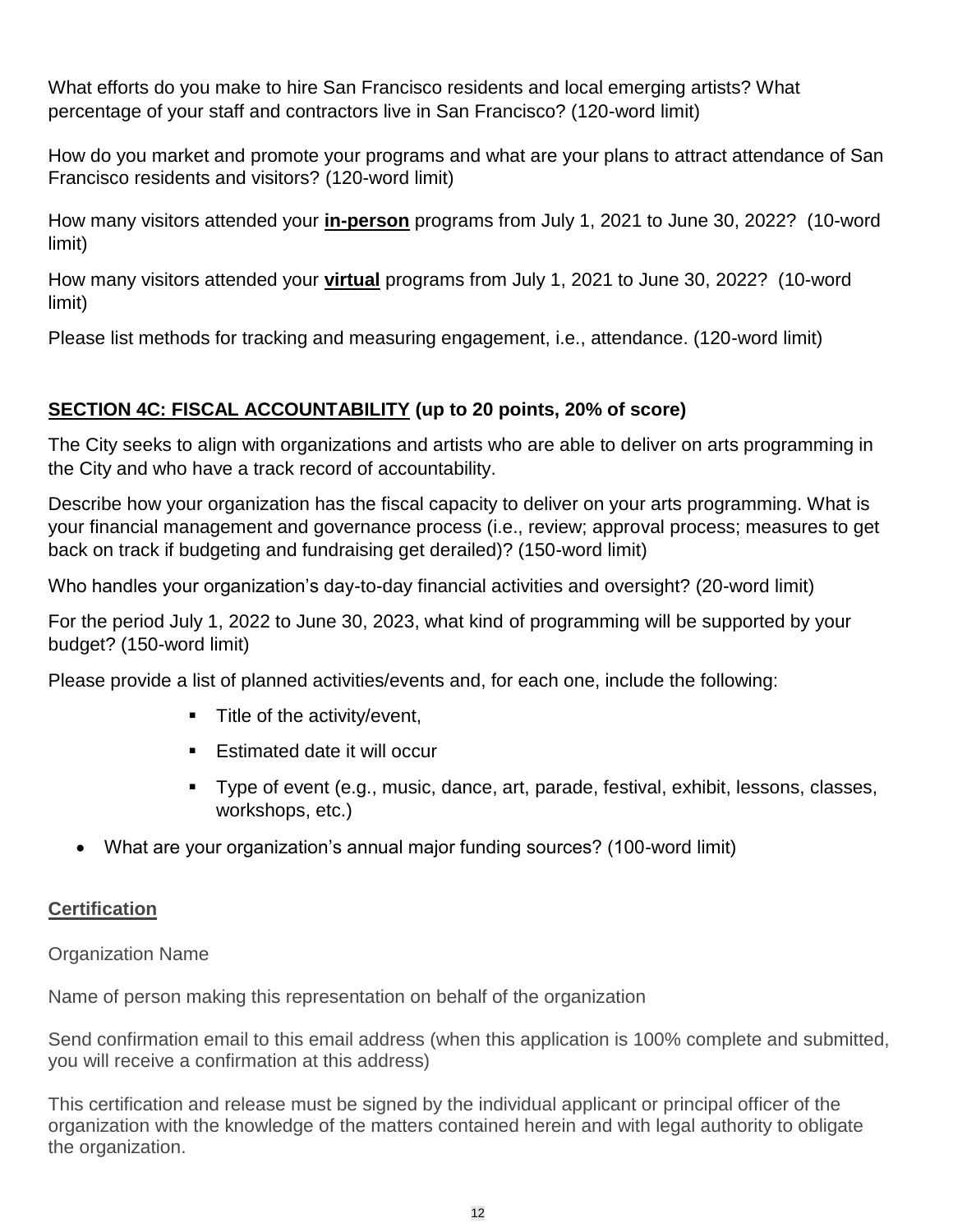The undersigned certifies that all information contained herein is accurate or represents a reasonable estimate of future operations, based on data available at the time of application; and, that there are no misstatements or misrepresentations contained herein or in the attachments. The individual applicant or organization will comply with the federal laws that regulate Fair Labor, Civil Rights, Accessibility, and other regulations and City requirements in this grant application. The undersigned hereby releases the City & County of San Francisco, Grants for the Arts, and their respective officers, employees and agents, from any and all liability and/or responsibility concerning damage to or loss of materials submitted to FormAssembly, whether or not such damage or loss is caused by the negligence or intentional acts or omissions of FormAssembly, its respective officers, employees & or agents.

### WHEN THIS APPLICATION IS 100% COMPLETE AND SUBMITTED, YOU WILL RECEIVE A CONFIRMATION EMAIL--CHECK YOUR JUNK/SPAM IF YOU DO NOT SEE THE CONFIRMATION IN YOUR MAIN INBOX

I acknowledge and agree to the terms stated above:

\_\_\_\_\_ Yes

\_\_\_\_\_ No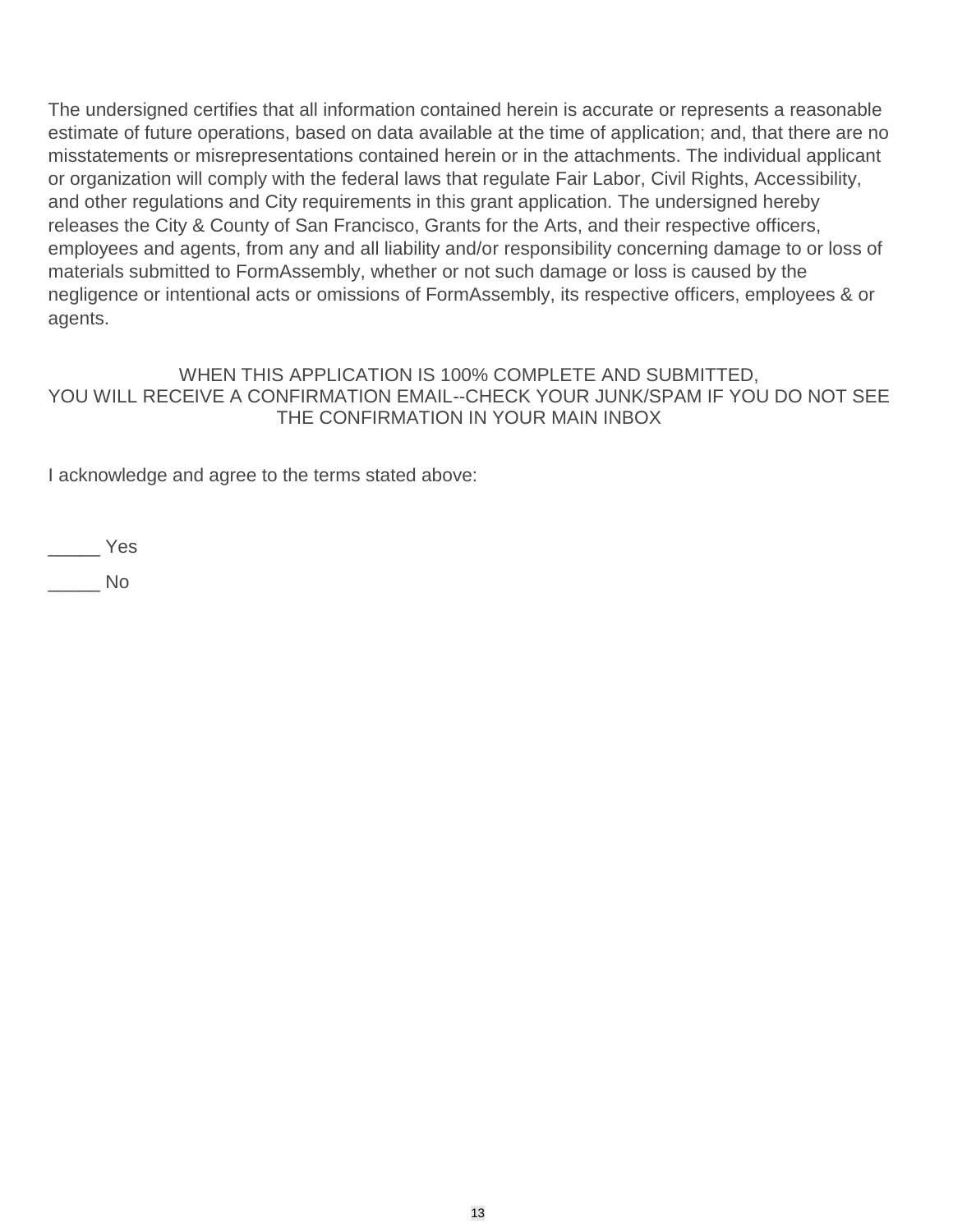### SUPPLEMENTAL DOCUMENTATION

Important:

- These attachments are required
- Attachments should be uploaded in PDF format
- Each attachment must be less than 20mb before uploading. Your application cannot be processed if any file is larger than 20mb

### 1. **General Operating Budget**

a. Most recent, approved General Operating Budget\* for your organization's most recent fiscal year.

\**For Fiscal Sponsors, only provide the budget for the Sponsoree organization (not the Fiscal Sponsor).*

### 2. **Financial Documentation**

- a. Organizations with budgets up to \$2 million must provide a copy of the most recent IRS Form 990 submission\*.
- b. Organizations with budgets of \$2 million or more must provide:
	- i. A copy of the most recent IRS Form 990 submission\*, and
	- ii. The most recent Statement of Activities (Profit & Loss Sheet)\* and Statement of Financial Position (Balance Sheet)\*.

\**For Fiscal Sponsors, only provide the financial documentation for the Fiscal Sponsor (not the Fiscal Sponsoree).*

### 3. **Proof of San Francisco Corporate Address\***

- a. This can be in the form of a utility (water, gas, electricity) bill, telephone/internet bill, bank statement, renter's agreement with date, or mortgage documentation.
- b. This document should be no more than three (3) months old and must include the applicant's name.

\**For Fiscal Sponsors, provide the Sponsoree's proof of address*.

### 4. **Publication 78 Data as Proof of Good Standing with the IRS**

To obtain this, visit<https://apps.irs.gov/app/eos/> and enter your organization's information to secure **Pub 78 Data**.

\**For Fiscal Sponsors, provide this for the Fiscal Sponsor's organization*.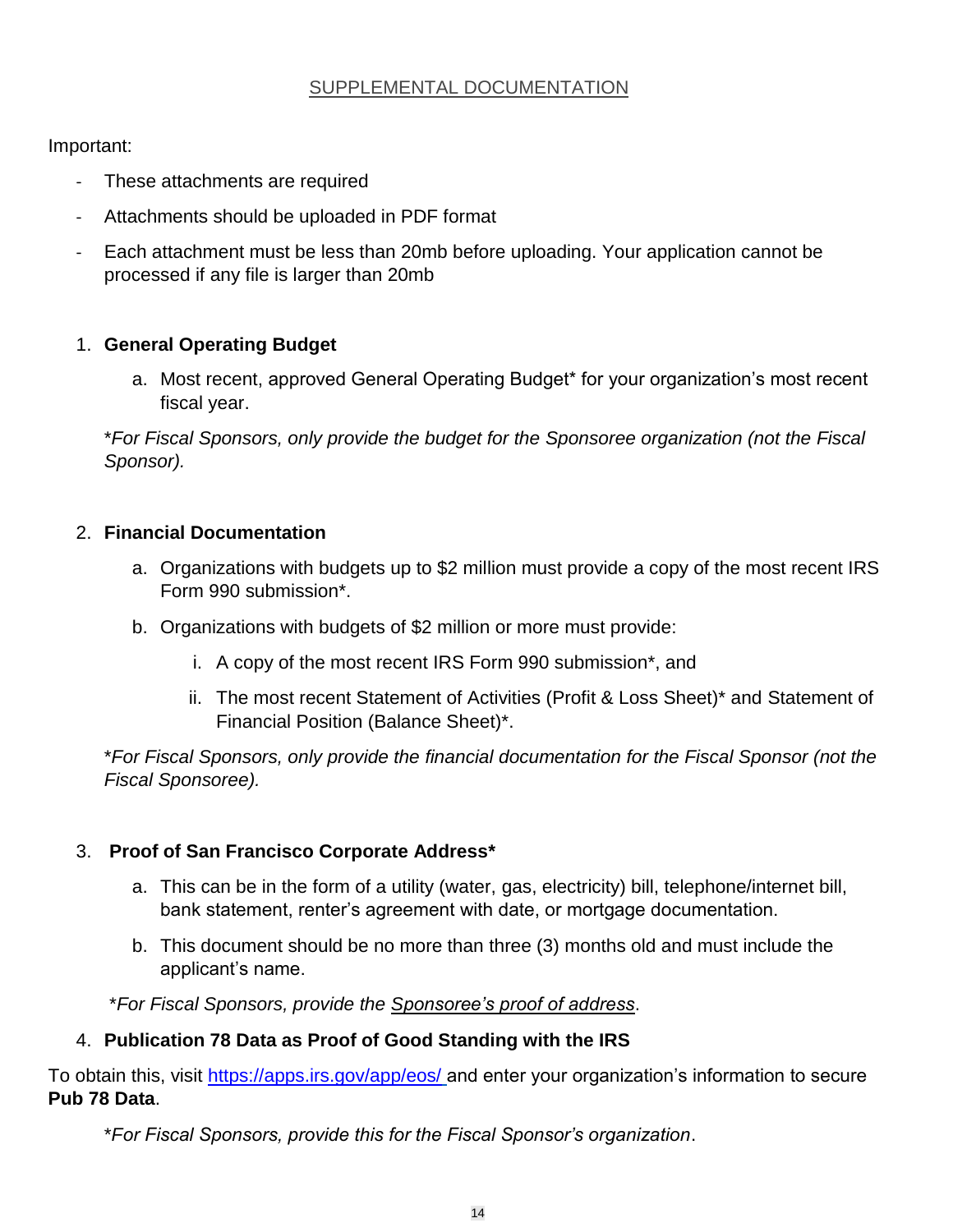Sample **Pub 78 Data** – In this form, the answer to "On Publication 78 Data List" must be "Yes" for your organization:

## [Nonprofit Organization Name]

EIN: 12-3456789 | San Francisco, CA, United States

## **Publication 78 Data**

Organizations eligible to receive tax-deductible charitable contributions. Users may rely on this list in determining deductibility of their contributions.

On Publication 78 Data List: Yes

**Deductibility Code: PC** 

### **FOR APPLICANTS AND FISCAL SPONSORS THAT ARE NEW TO GFTA**

If your organization has never received a grant from GFTA, this requirement applies to you. Organizations that are new to GFTA are eligible to apply for a FY23 GOS grant if they demonstrate they have provided Arts Programming, Parades and/or Festivals, or Granting and Re-Granting Services **for at least the last three (3), consecutive years**.

In addition to providing items 1-4 in this section, applicants that have never received a grant from GFTA must also provide the following supplemental documentation:

5. Provide a list of activities/events that your organization has implemented/hosted for each of the last three (3), consecutive years which are categorized as Arts Programming, Parades and/or Festivals, or Granting and Re-Granting Services. The period that the list should span is July 1, 2019 to present.

### **FISCAL SPONSOR REQUIREMENTS**

In addition to providing items 1-5 in this section, Fiscal Sponsors must provide the following supplemental documentation:

6. Letter signed by the Executive Director of the Fiscal Sponsor's organization that confirms there is an agreement between the Fiscal Sponsor and the organization being sponsored.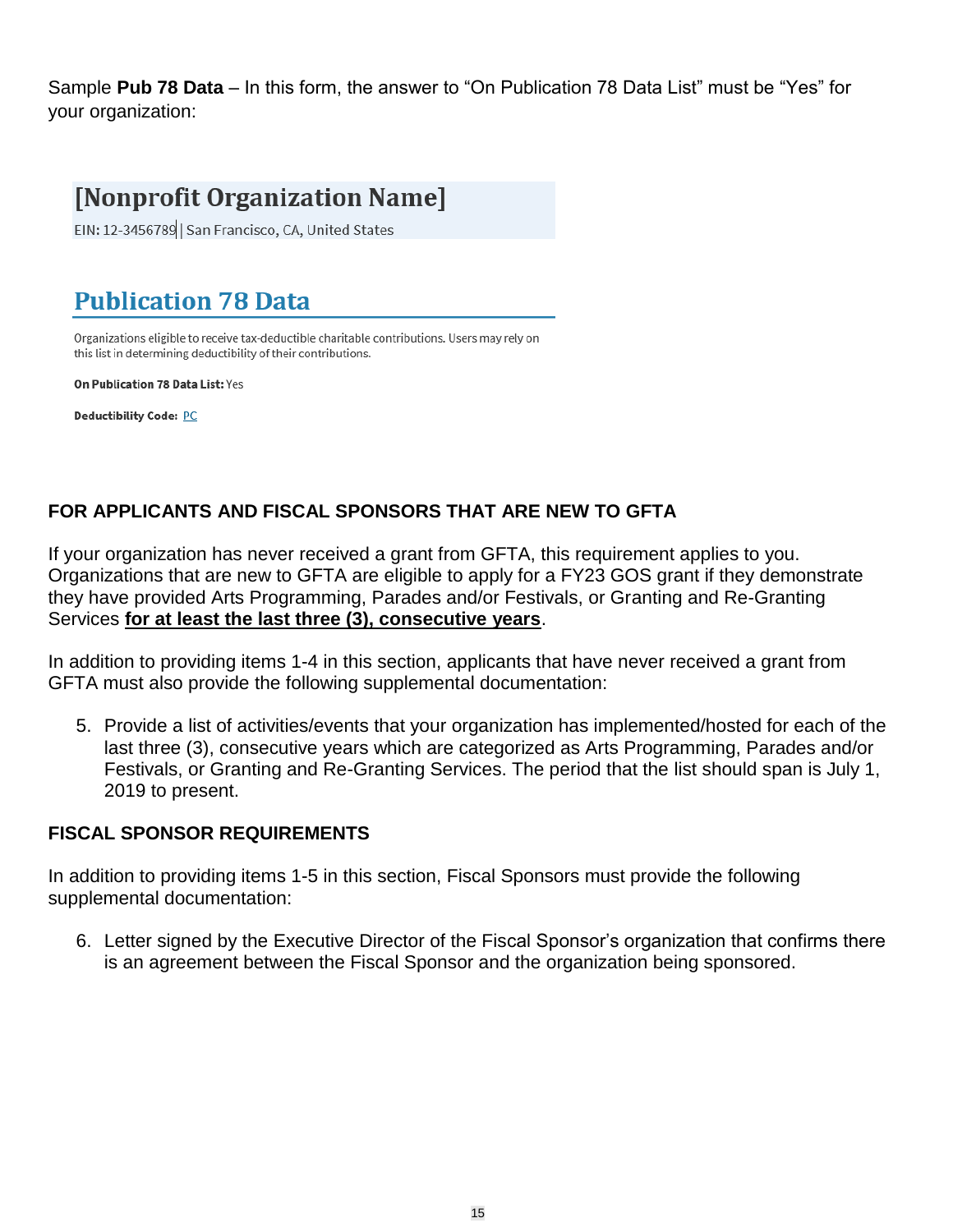## RUBRIC

| <b>CRITERION</b>                   | <b>SCORE</b>                                          |  |
|------------------------------------|-------------------------------------------------------|--|
|                                    |                                                       |  |
|                                    |                                                       |  |
|                                    |                                                       |  |
| Criterion # 1: Community           | The applicant's programming has positive impact       |  |
| <b>Engagement &amp; Impact</b>     | and value on the community and especially on          |  |
| <u>(40%)</u>                       | people and neighborhood(s) with limited arts          |  |
|                                    | opportunities.                                        |  |
| <b>Each of the 6 criteria will</b> |                                                       |  |
| be scored as follows:              | The applicant is deeply engaged with communities      |  |
|                                    | of color, low-income, LGBTQ+, disabled, or other      |  |
| $1 =$ Strongly disagree            | communities who experience barriers to arts           |  |
| $2 = Disagree$                     | participation and funding.                            |  |
| $3 = \text{Agree}$                 |                                                       |  |
| $4 =$ Strongly agree               | (If applicant community engagement is in San          |  |
|                                    | Francisco schools, they have a formal                 |  |
|                                    | memorandum of understanding (MOU) that includes       |  |
|                                    | the duration of the relationship and the contact      |  |
|                                    | person information.)                                  |  |
|                                    | Programming is unique and currently not offered by    |  |
|                                    | other organizations to the city of San Francisco. The |  |
|                                    | applicant is distinguished from others in the field.  |  |
|                                    | The applicant has artists/cultural leaders in their   |  |
|                                    | organization. Their roles and responsibilities are    |  |
|                                    | listed.                                               |  |
|                                    | The applicant's Board/Advisory Body include San       |  |
|                                    | Francisco residents. They list the number of          |  |
|                                    | members in their Board/Advisory Body.                 |  |
|                                    | *Below criteria applies to Granting and Re-Granting   |  |
|                                    | Services only.                                        |  |
|                                    | If this application is for Granting and Re-Granting   |  |
|                                    | Services, the applicant provides technical            |  |
|                                    | assistance for other community organizations and      |  |
|                                    | nonprofits.                                           |  |
| Criterion #2: Economic             | The applicant makes efforts to hire San Francisco     |  |
| Impact $(40%)$                     | residents and local emerging artists. They have staff |  |
|                                    | and contractors that live in San Francisco.           |  |
| Each of the 5 criteria will        | The applicant has a comprehensive plan to attract     |  |
| be scored as follows:              | attendance of residents and visitors. The applicant   |  |
|                                    | provides evidence of intentional marketing and        |  |
| $1 =$ Strongly disagree            | promotional efforts.                                  |  |
| $2 = Disagree$                     | The applicant's programming is well attended as       |  |
| $3 =$ Somewhat                     | evidenced by the number of visitors for their in-     |  |
| $4 = \text{Agree}$                 | person programs from July 1, 2021 to July 30, 2022.   |  |
| $5 =$ Strongly agree               | The applicant's programming is well attended as       |  |
|                                    | evidenced by the number of visitors for their virtual |  |
|                                    |                                                       |  |
|                                    | programs from July 1, 2021 to July 30, 2022.          |  |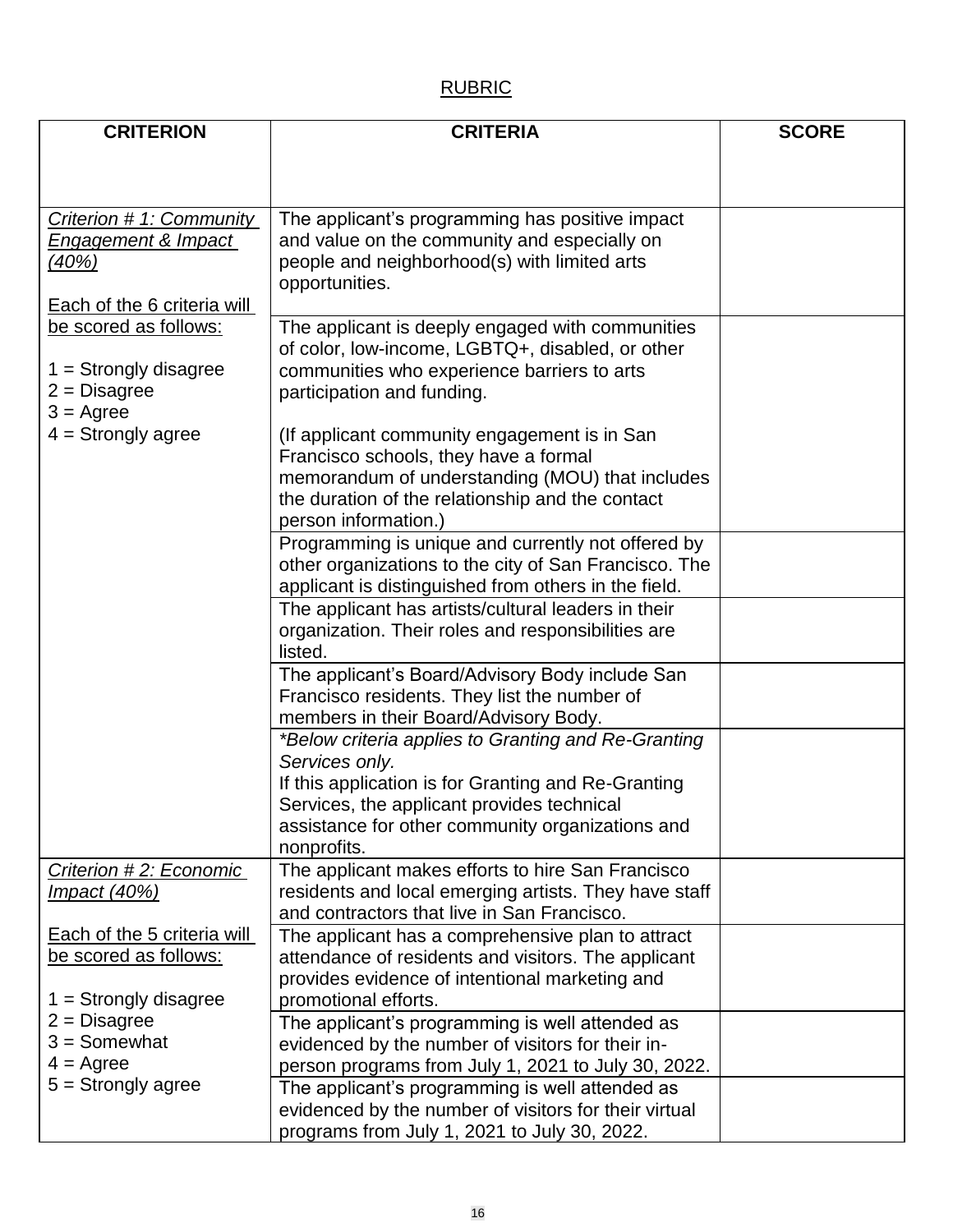|                                                                                   | The applicant uses systematic methods to track and<br>measure engagement, i.e. attendance.                                                                                                                    |  |
|-----------------------------------------------------------------------------------|---------------------------------------------------------------------------------------------------------------------------------------------------------------------------------------------------------------|--|
| Criterion # 3: Fiscal<br>Accountability (20%)                                     | The applicant is in a stable or improving financial<br>condition to deliver on its arts programming. The<br>applicant has a strategic management and                                                          |  |
| Each of the 4 criteria will<br>be scored as follows:                              | governance process (i.e., review and approval<br>process; measures to get back on track if budgeting<br>and fundraising get derailed).                                                                        |  |
| $1 =$ Strongly disagree<br>$2 = Disagree$<br>$3 =$ Somewhat<br>$4 = \text{Agree}$ | The applicant has a thriving programming supported<br>by a balanced budget that is planned for the period<br>July 1, 2022 to June 30, 2023. This is evidenced by<br>their program titles and estimated dates. |  |
| $5 =$ Strongly agree                                                              | The applicant demonstrates a diverse portfolio of<br>funders.                                                                                                                                                 |  |
|                                                                                   | The applicant has staffing who handles the day-to-<br>day financial activities and oversight.                                                                                                                 |  |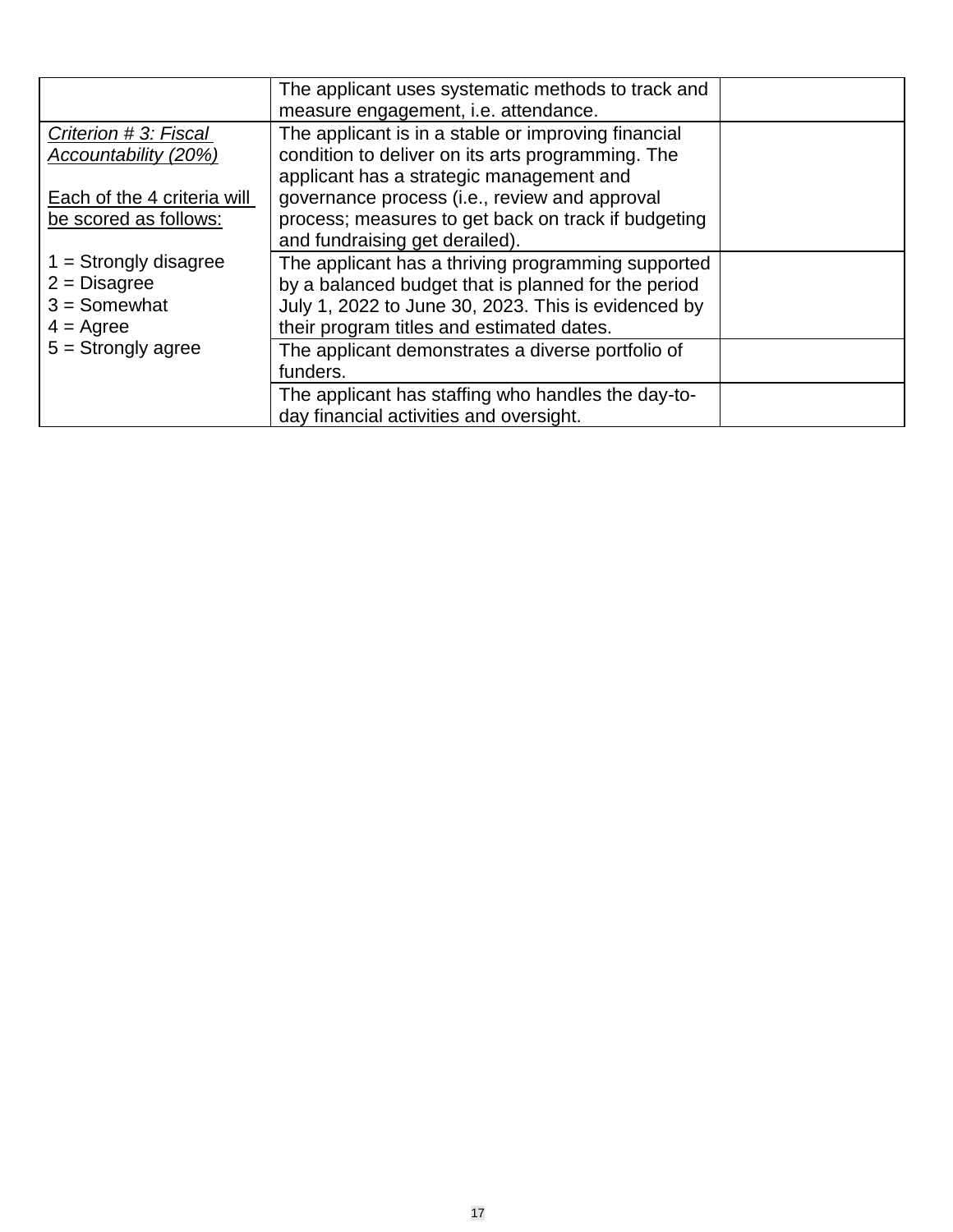### WHAT TO EXPECT IF AWARDED

If your organization receives a Notice of Award from Grants for the Arts (GFTA), carefully follow these steps to receive a grant. If you have any questions, please contact our team at [gfta@sfgov.org.](mailto:gfta@sfgov.org)

### 1. **Become a registered supplier with the City and County of San Francisco:**

a. If your organization is NOT already a registered supplier with the City and County of San Francisco (City), go to the City's "Become a Supplier" webpage to register: [https://sfcitypartner.sfgov.org/pages/become-a-supplier.aspx.](https://sfcitypartner.sfgov.org/pages/become-a-supplier.aspx)

b. GFTA cannot process your organization's grant until this step is completed by your organization. Once your organization is a registered supplier, you may complete the other required steps.

### 2. **Secure required insurance:**

a. If you receive a Notice of Award, you will need to meet the City's insurance requirements. See Appendix A to review these guidelines and make sure your insurance meets the City's requirements for its suppliers *Send Appendix A to your agent/broker so they can provide the correct documents.*

### 3. **Gather other required information and documentation:**

a. Your organization's most recently approved budget. Include the Fiscal Year begin and end dates in this budget.

b. A completed **Appendix D - Interests In Other City Contracts**--found here: Forms/Links - [San Francisco Grants for the Arts \(sfgfta.org\)—](https://sfgfta.org/for-grantees/forms/)where [you will list any and all](https://sfgfta.org/wp-content/uploads/2020/02/Appendix-D.docx)  [contracts and grants your organization has received and expects to receive from other City](https://sfgfta.org/wp-content/uploads/2020/02/Appendix-D.docx)  [Departments for the period July 1, 2022 to June 30, 2023. If you do not expect to receive](https://sfgfta.org/wp-content/uploads/2020/02/Appendix-D.docx)  [other grants or contracts for this period of time, enter N/A and submit the form to GFTA.](https://sfgfta.org/wp-content/uploads/2020/02/Appendix-D.docx) 

c. Your organization's Federal Tax ID.

d. The contact information of your organization's Approved Signatory for DocuSign. The Approved Signatory (Signatory) is the person authorized to sign legally binding agreements or contracts.

### 4. **Complete the Intake Form:**

a. GFTA will send awardees a FormAssembly link to the Intake Form

b. Submit all the above requested information, including required attachments, via the Intake Form.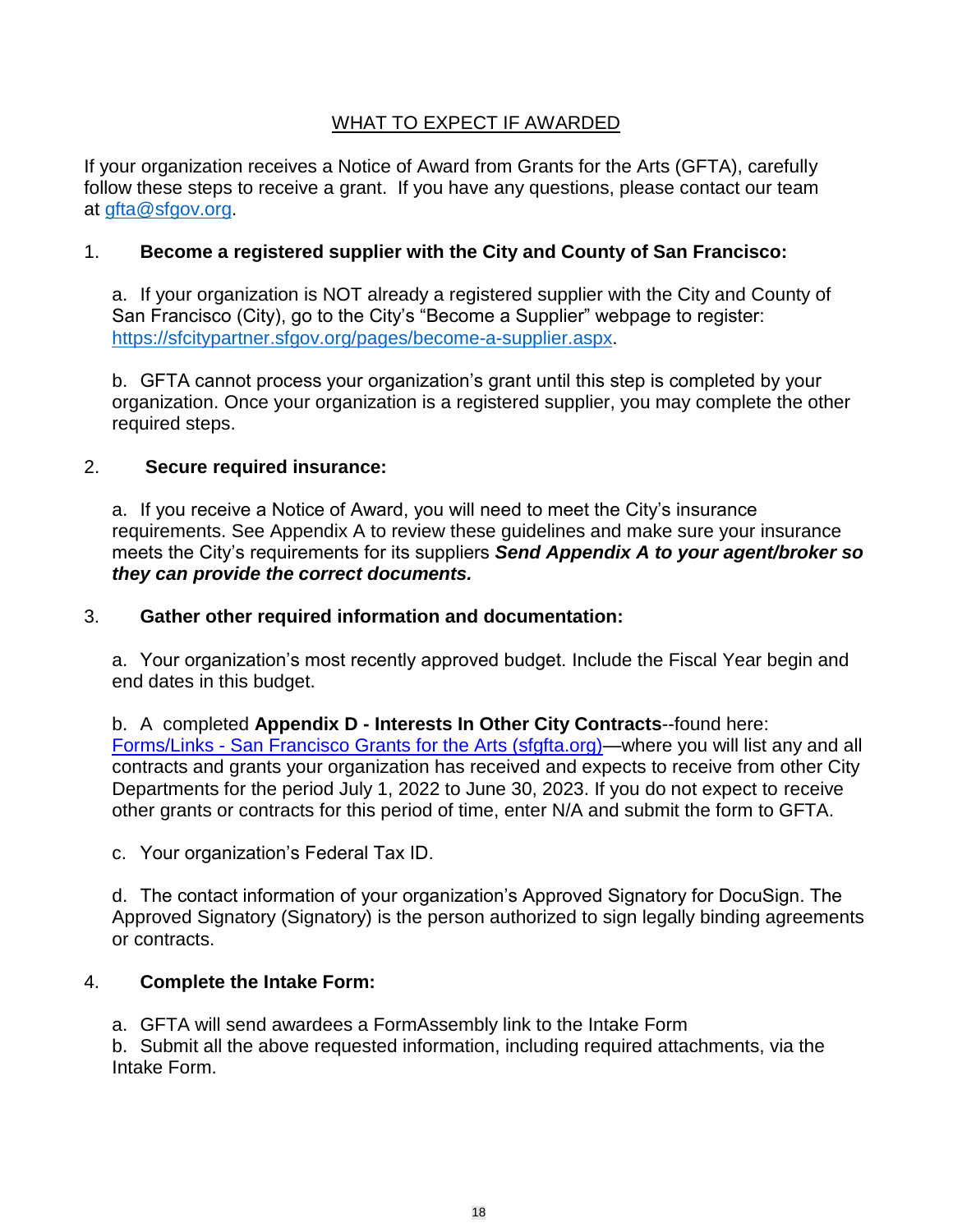b. When submitting the form, your organization's Signatory must provide multi-factor authentication (MFA) in order to e-sign a grant agreement. MFA is a secure way to verify the Signatory's identity. The Signatory will need to provide:

- Their email address
- Cell phone number
- Any other information required in the Intake Form.

c. GFTA must have the correct and accurate information of your organization's signatory. If any of this information changes or is incorrect, then the whole e-signature process must be restarted and will result in a delay in receiving the grant.

d. GFTA will contact you with any questions or concerns regarding the information submitted. Grant agreements cannot be executed until all information is accurately submitted.

### 5. **Grant agreement via DocuSign:**

a. After you have provided with all required documentation and information, and any compliance issues have been resolved; GFTA will write the grant agreement.

b. When the grant agreement is finished and ready to be signed, the Signatory will receive an email from DocuSign to review and sign the grant agreement. The Signatory will need to follow the steps received in the email—they should make sure to check junk and spam inboxes if the email does not arrive in the main email box

### 6. **Receive grant funds:**

a. After the grant agreement is fully executed, a Purchase Order (PO) will be created. The Signatory will receive a copy of the PO—no further action is needed for the PO by your organization. This means your organization can start submitting reimbursement requests for the grant funds.

b. For information on reimbursement procedures, [please click here.](https://sfgfta.org/for-grantees/reimbursement-guidelines/)

### **Again, if you have any questions, please contact us at [GFTA@sfgov.org.](mailto:GFTA@sfgov.org)**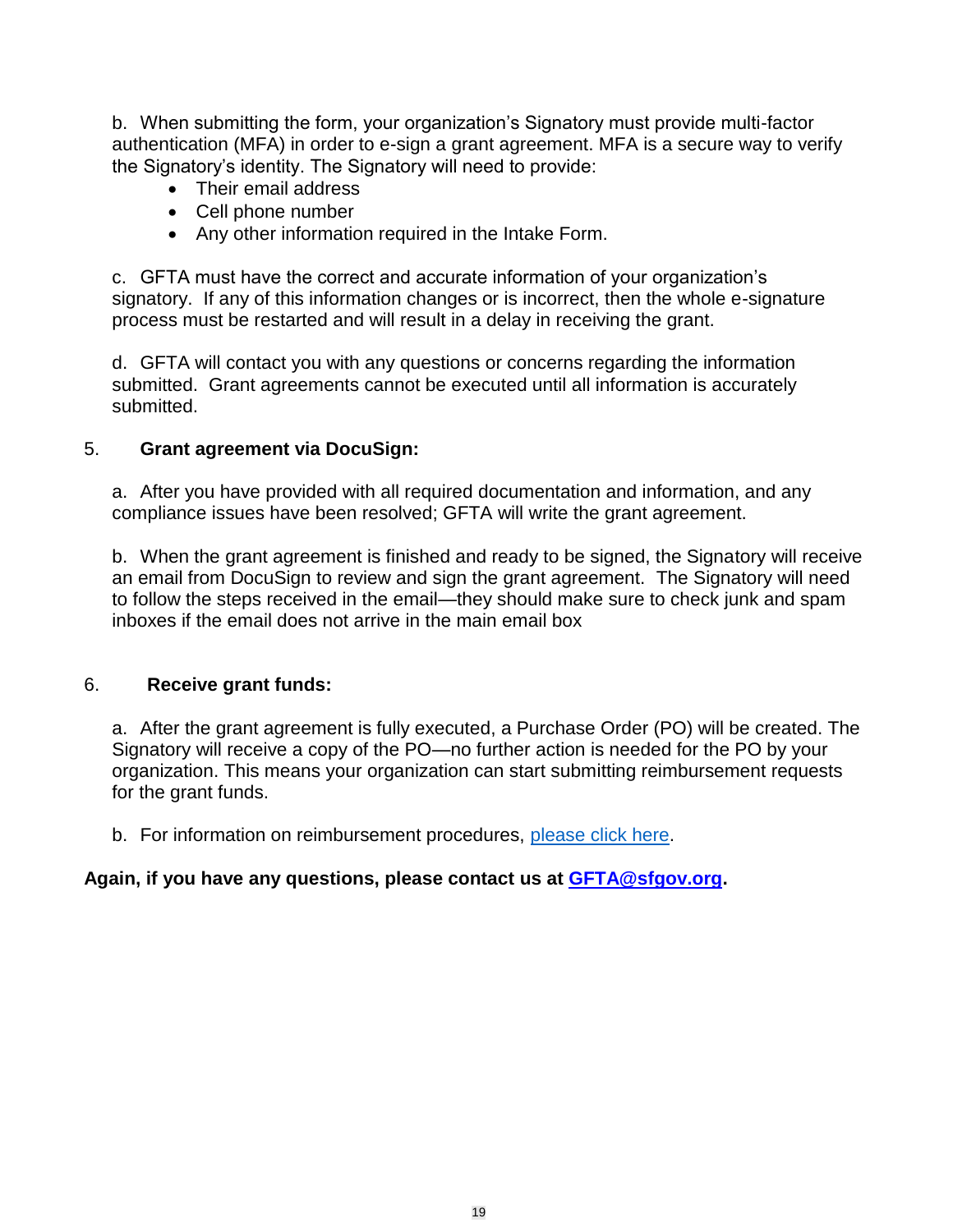### GRANT CYCLE TIMELINE

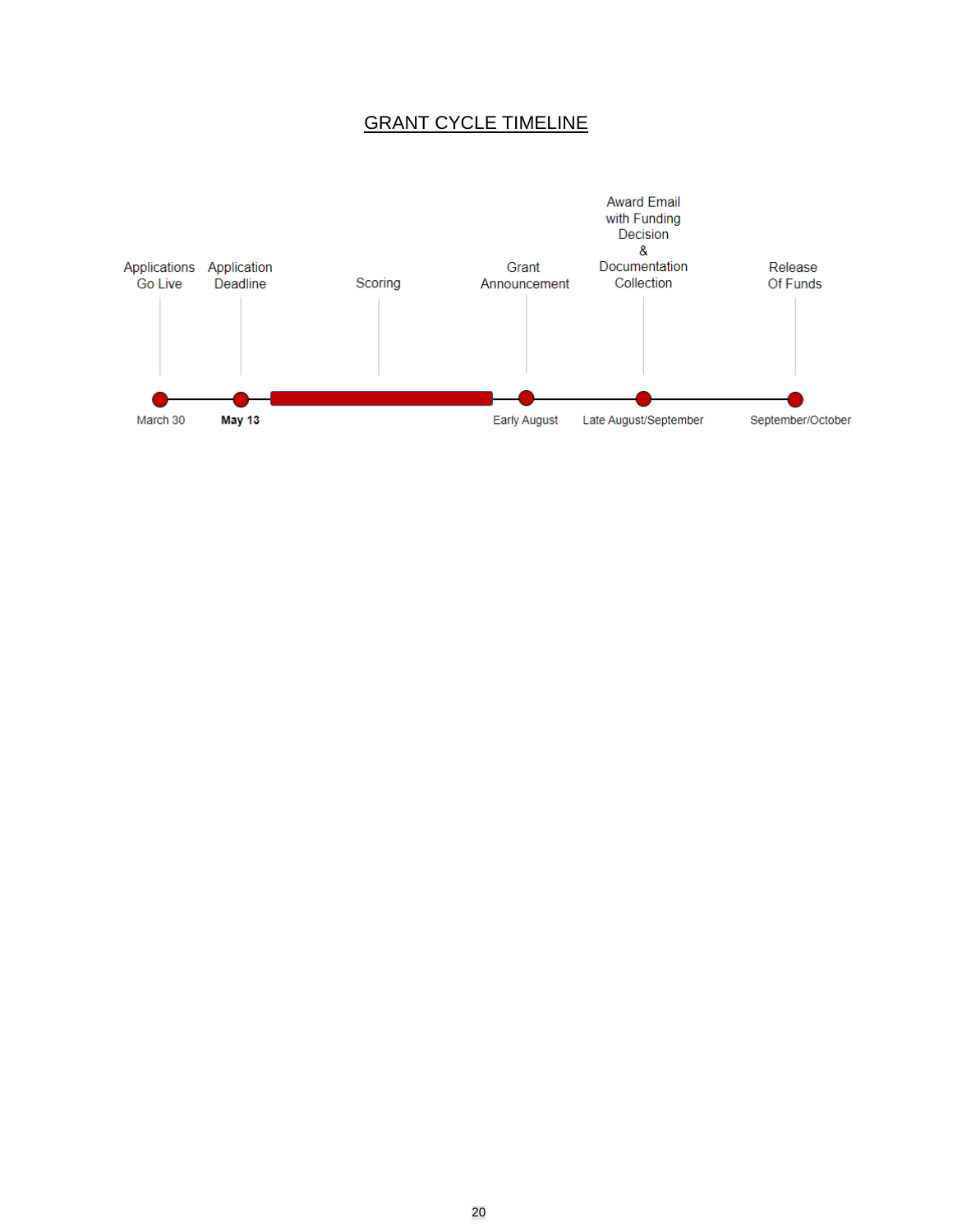### APPENDIX A

### **INSURANCE REQUIREMENTS FOR GRANTEES**

### **IMPORTANT:**

- This Appendix is relevant if you receive a Notice of Award.
- Share this document with your insurance agent/broker. They should provide insurance documents as outlined here and in accordance with the City and County of San Francisco's requirements.

### Dear Applicant:

If grant funds are awarded, there are insurance requirements that must be met prior to grant issuance or reimbursement of General Operating Expenses. Grants for the Arts (GFTA) must receive Certificates of Insurance (COI) and all required endorsements as follows:

### **Minimum Insurance Requirements:**

### *(Please see Appendix B –Grant Agreement Sample,- Article 10 for a complete description of all required insurance and provisions)*

- **1. General Liability or Special Event Insurance:** \$1,000,000 each occurrence
	- **a. Additional Insured Endorsement – naming the "City & County of San Francisco, its officers, agents and employees."**
- **2. Commercial Auto Liability:** \$1,000,000 each accident
	- **a. Additional Insured Endorsement – naming the "City & County of San Francisco, its oappefficers, agents and employees."**
- **3. Workers' Compensation**, in statutory amounts, with Employers' Liability Limits not less than one million dollars (\$1,000,000) each accident, injury, or illness.
	- **a. Waiver of Subrogation Endorsement**  The Workers' Compensation policy(ies) shall be endorsed with a waiver of subrogation in favor of the City for all work performed by the Contractor, its employees, agents and subcontractors

### **Temporary Exemptions (aka Waivers) for required insurance & related endorsements:**

- 1. Auto Liability an exemption (aka waiver) may be requested if Grantee does not own any vehicles and will not be using any vehicles for the purposes of the grant.
- 2. Workers' Compensation an exemption (aka waiver) may be requested if Grantee does not have employees (as defined by the California Labor Code Sections 3351-3351.1.)

### **Again, if you receive a Notice of Award, please immediately contact your insurance broker/agent to obtain evidence of all the insurance and endorsements required by the grant agreement**

*(Please see Article 10 of the Grant Agreement for all required insurance provisions)*

**If you or your broker/agent have questions about the insurance requirements, email**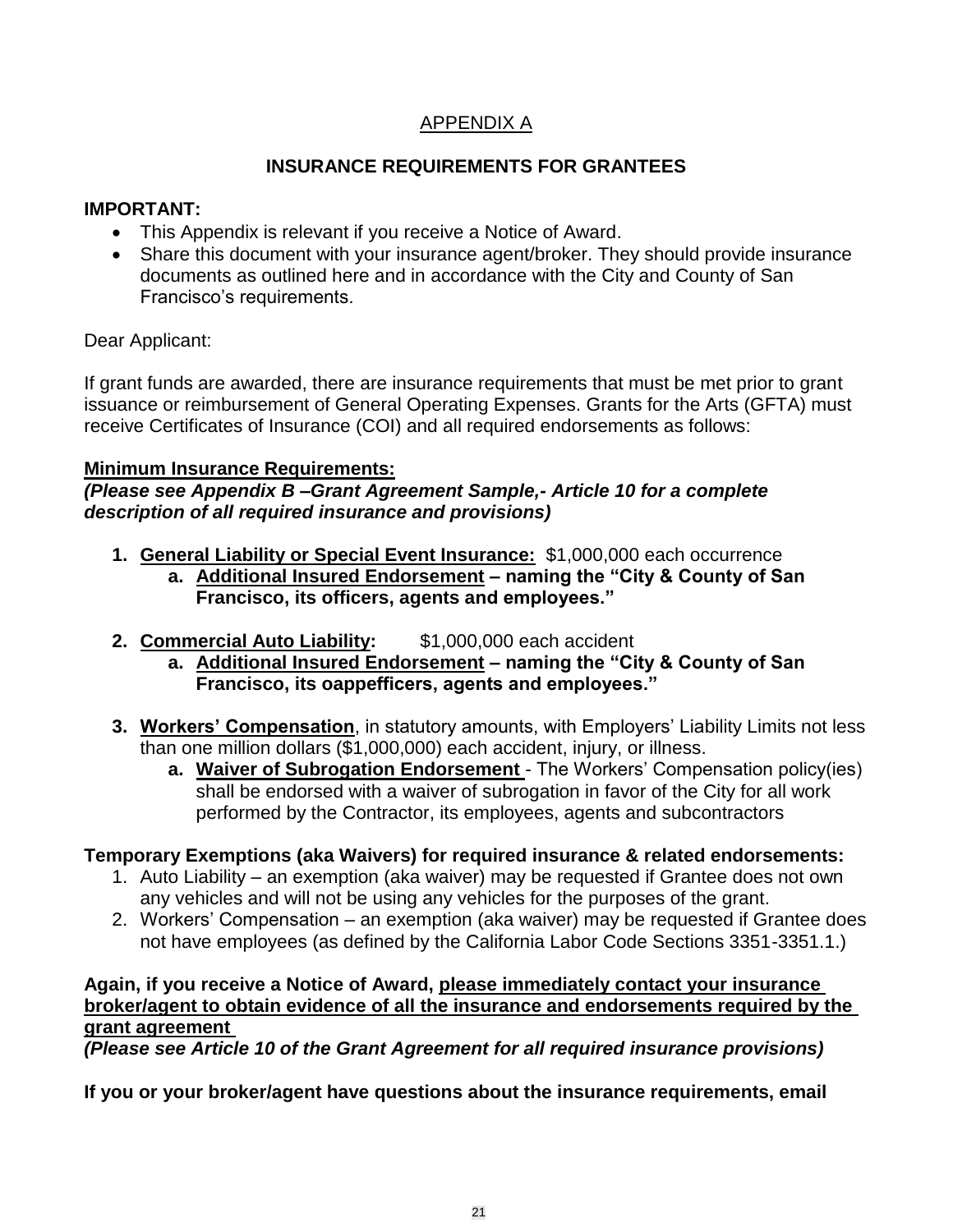**[GFTA@sfgov.org.](mailto:GFTA@sfgov.org)**

*Disclaimer: Other insurance may be required as applicable to the services being performed and determined by the Risk Management Division and must be submitted prior to grant issuance or reimbursement.*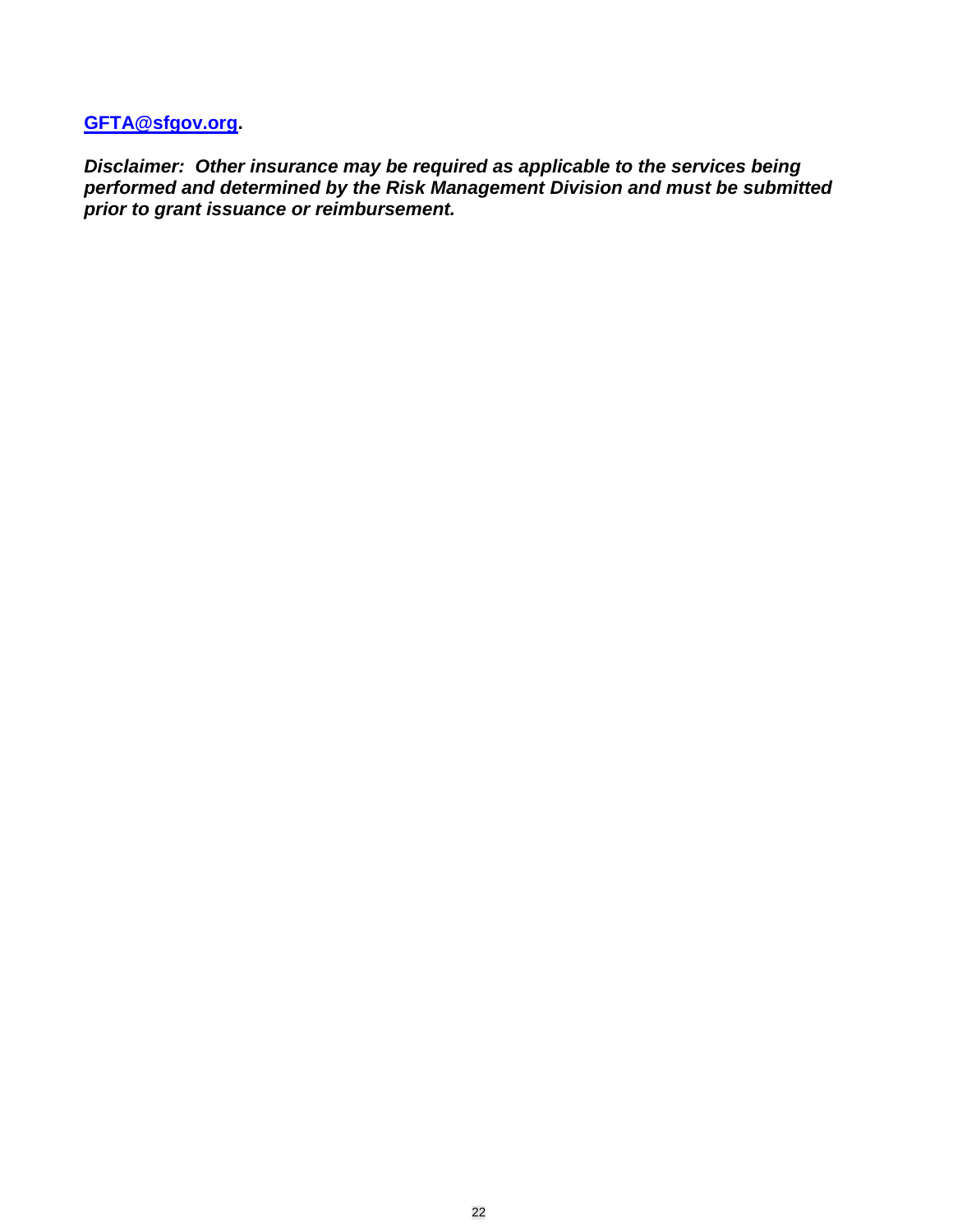### APPENDIX B

#### **GRANT AGREEMENT SAMPLE**

This Sample is from the Office of Contract Administration (the 2021 version which may differ slightly from the 2022 version). This can also be found at G-100 (4-19) Grant Template.docx | [Office of Contract Administration \(sfgov.org\).](https://sfgov.org/oca/G-100%20%284-19%29%20Grant%20Template.docx)

#### **CITY AND COUNTY OF SAN FRANCISCO <<INSERT NAME OF DEPARTMENT OR COMMISSION>>**

#### **GRANT AGREEMENT**

between

#### CITY AND COUNTY OF SAN FRANCISCO

and

#### <<INSERT NAME OF GRANTEE IN ALL CAPS>>

**THIS GRANT AGREEMENT** ("Agreement") is made as of **<<INSERT DATE>>**, in the City and County of San Francisco, State of California, by and between **<<INSERT NAME OF GRANTEE IN ALL CAPS >>** ("Grantee") and the **CITY AND COUNTY OF SAN FRANCISCO**, a municipal corporation ("City") acting by and through **<<INSERT NAME OF DEPARTMENT OR COMMISSION (**"Department"),

#### **RECITALS**

**WHEREAS**, Grantee has applied to the Department for a **<<INSERT NAME OF GRANT, IF APPLICABLE>>** grant to fund the matters set forth in a grant plan; and summarized briefly as follows:

#### **<<INSERT SHORT DESCRIPTION OF PROJECT/ACTIVITY IN UNDERSCORED TEXT>>** ; and

**WHEREAS**, City desires to provide such a grant on the terms and conditions set forth herein**:**

 **NOW, THEREFORE**, in consideration of the premises and the mutual covenants contained in this Agreement and for other good and valuable consideration, the receipt and adequacy of which is acknowledged, the parties agree as follows:

#### **ARTICLE 1 DEFINITIONS**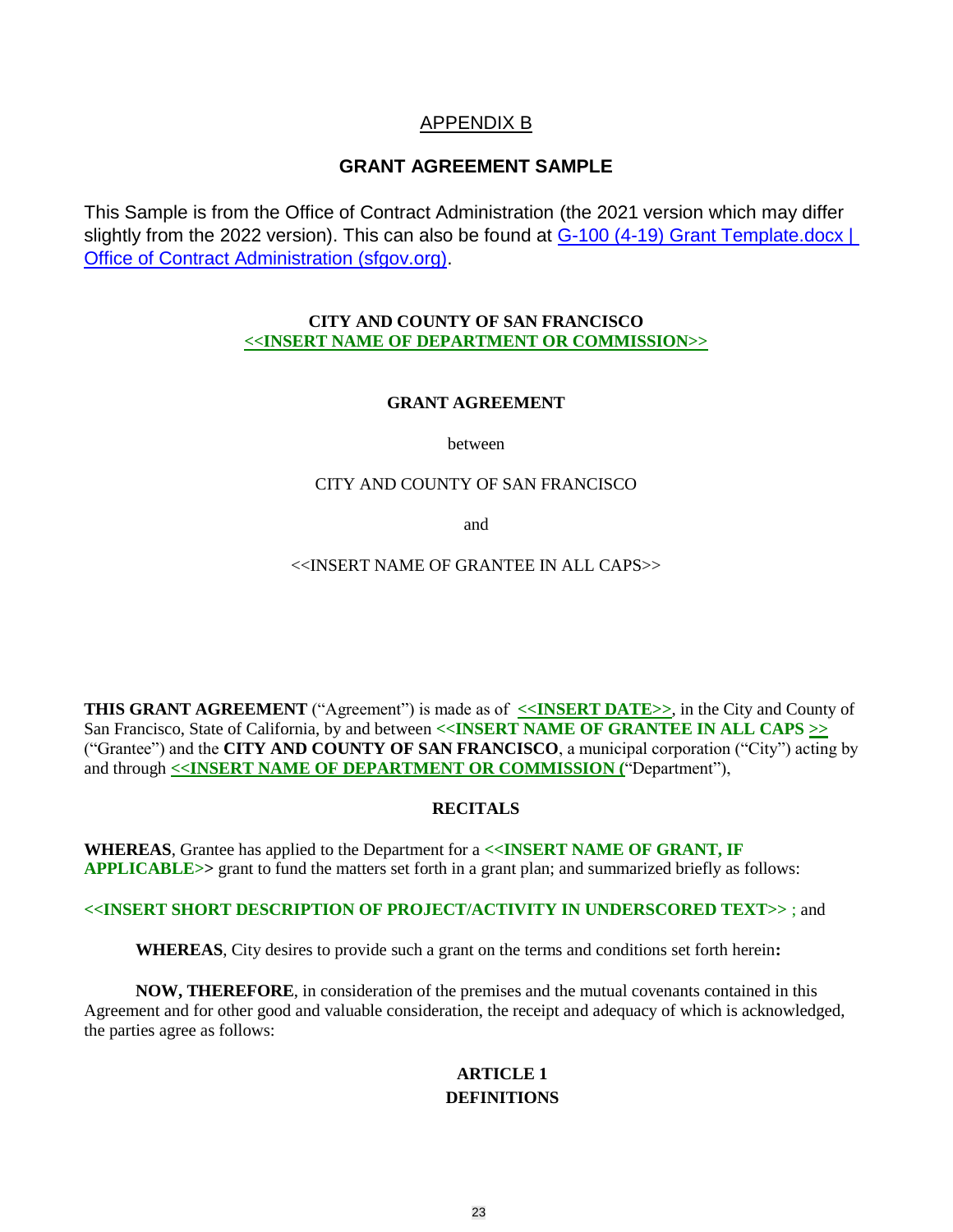**1.1 Specific Terms**. Unless the context otherwise requires, the following capitalized terms (whether singular or plural) shall have the meanings set forth below:

(a) "**ADA**" shall mean the Americans with Disabilities Act (including all rules and regulations thereunder) and all other applicable federal, state and local disability rights legislation, as the same may be amended, modified or supplemented from time to time.

(b) "**Application Documents**" shall mean collectively: (i) the grant application submitted by Grantee, including all exhibits, schedules, appendices and attachments thereto; (ii) all documents, correspondence and other written materials submitted with respect to grant application; and (iii) all amendments, modifications or supplements to any of the foregoing approved in writing by City.

(c) "**Budget**" shall mean the budget attached hereto as part of Appendix B.

(d) "**Charter**" shall mean the Charter of City.

(e) "**Contractor**" shall have the meaning as "Grantee" if used in this Agreement, as certain City contracting requirements also apply to grants of the City of San Francisco.

(f) "**Controller**" shall mean the Controller of City.

(g) "**Eligible Expenses**" shall have the meaning set forth in Appendix A.

(h) "**Event of Default**" shall have the meaning set forth in Section 11.1.

(i) "**Fiscal Quarter**" shall mean each period of three (3) calendar months commencing on July 1, October 1, January 1 and April 1, respectively.

(j) "**Fiscal Year**" shall mean each period of twelve (12) calendar months commencing on July 1 and ending on June 30 during which all or any portion of this Agreement is in effect.

(k) "**Funding Request**" shall have the meaning set forth in Section 5.3(a).

(l) "Grant" shall mean this Agreement.

(m) "**Grant Funds**" shall mean any and all funds allocated or disbursed to Grantee under this Agreement.

(n) "**Grant Plan**" shall have the meaning set forth in Appendix B.

(o) "**Indemnified Parties**" shall mean: (i) City, including the Department and all commissions, departments, agencies and other subdivisions of City; (ii) City's elected officials, directors, officers, employees, agents, successors and assigns; and (iii) all persons or entities acting on behalf of any of the foregoing.

(p) "**Losses**" shall mean any and all liabilities, obligations, losses, damages, penalties, claims, actions, suits, judgments, fees, expenses and costs of whatsoever kind and nature (including legal fees and expenses and costs of investigation, of prosecuting or defending any Loss described above) whether or not such Loss be founded or unfounded, of whatsoever kind and nature.

(q) "**Publication**" shall mean any report, article, educational material, handbook, brochure, pamphlet, press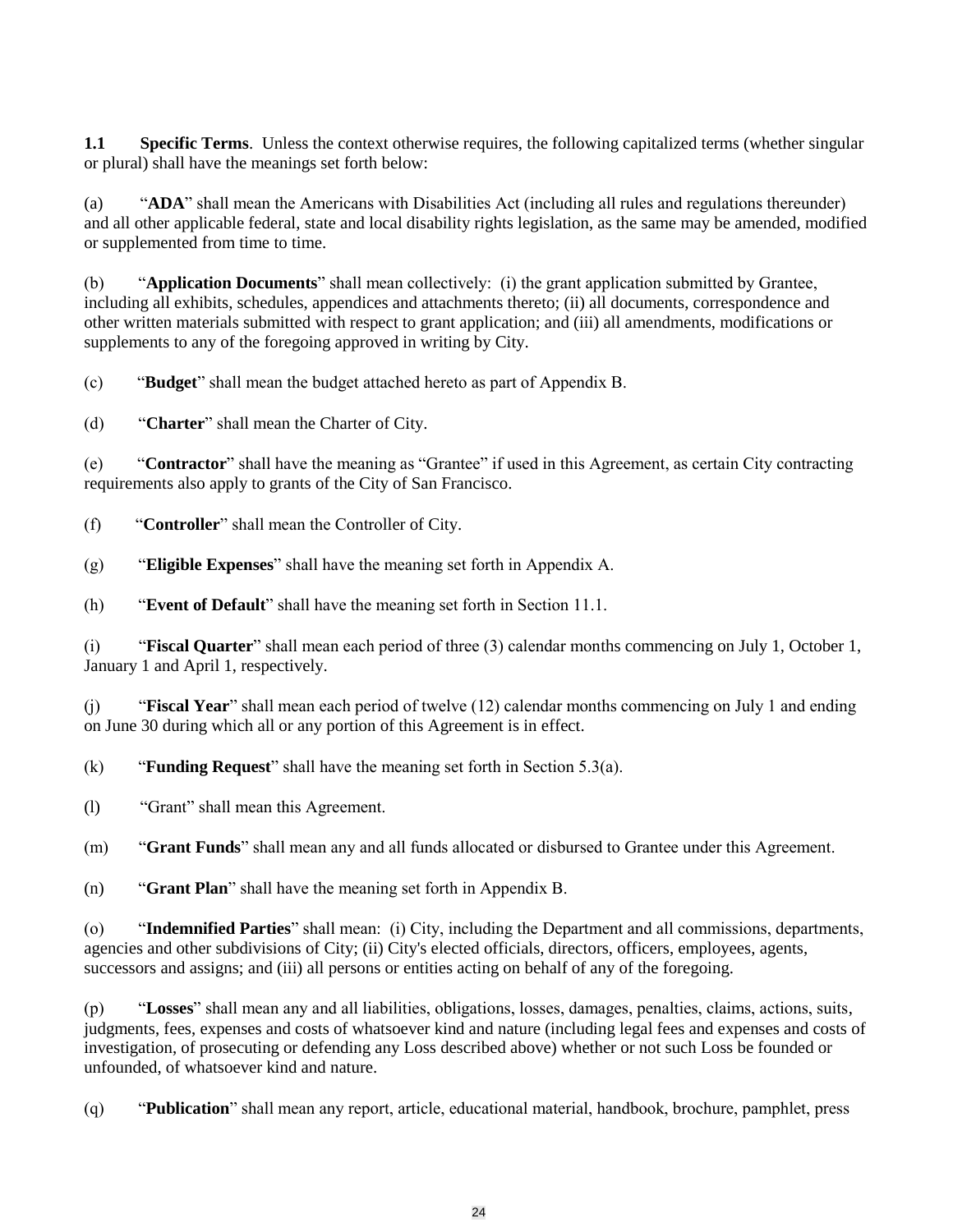release, public service announcement, web page, audio or visual material or other communication for public dissemination, which relates to all or any portion of the Grant Plan or is paid for in whole or in part using Grant Funds.

**1.2 Additional Terms**. The terms "as directed," "as required" or "as permitted" and similar terms shall refer to the direction, requirement, or permission of the Department. The terms "sufficient," "necessary" or "proper" and similar terms shall mean sufficient, necessary or proper in the sole judgment of the Department. The terms "approval," "acceptable" or "satisfactory" or similar terms shall mean approved by, or acceptable to, or satisfactory to the Department. The terms "include," "included" or "including" and similar terms shall be deemed to be followed by the words "without limitation". The use of the term "subcontractor," "successor" or "assign" herein refers only to a subcontractor ("subgrantee"), successor or assign expressly permitted under Article 13.

**1.3 References to this Agreement**. References to this Agreement include: (a) any and all appendices, exhibits, schedules, attachments hereto; (b) any and all statutes, ordinances, regulations or other documents expressly incorporated by reference herein; and (c) any and all amendments, modifications or supplements hereto made in accordance with Section 17.2. References to articles, sections, subsections or appendices refer to articles, sections or subsections of or appendices to this Agreement, unless otherwise expressly stated. Terms such as "hereunder," herein or "hereto" refer to this Agreement as a whole.

### **ARTICLE 2 APPROPRIATION AND CERTIFICATION OF GRANT FUNDS; LIMITATIONS ON CITY'S OBLIGATIONS**

**2.1 Risk of Non-Appropriation of Grant Funds**. This Agreement is subject to the budget and fiscal provisions of the Charter. City shall have no obligation to make appropriations for this Agreement in lieu of appropriations for new or other agreements. Grantee acknowledges that City budget decisions are subject to the discretion of its Mayor and Board of Supervisors. Grantee assumes all risk of possible non-appropriation or noncertification of funds, and such assumption is part of the consideration for this Agreement.

**2.2 Certification of Controller**. Charges will accrue only after prior written authorization certified by the Controller, and the amount of City's obligation shall not at any time exceed the amount certified for the purpose and period stated in such advance authorization.

**2.3 Automatic Termination for Nonappropriation of Funds**. This Agreement shall automatically terminate, without penalty, liability or expense of any kind to City, at the end of any Fiscal Year if funds are not appropriated for the next succeeding Fiscal Year. If funds are appropriated for a portion of any Fiscal Year, this Agreement shall terminate, without penalty, liability or expense of any kind to City, at the end of such portion of the Fiscal Year.

#### **2.4 SuperSEDURE of Conflicting Provisions.** IN THE EVENT OF ANY CONFLICT BETWEEN ANY OF THE PROVISIONS OF THIS ARTICLE 2 AND ANY OTHER PROVISION OF THIS AGREEMENT, THE APPLICATION DOCUMENTS OR ANY OTHER DOCUMENT OR COMMUNICATION RELATING TO THIS AGREEMENT, THE TERMS OF THIS ARTICLE 2 SHALL GOVERN.

**2.5** Maximum Costs. Except as may be provided by City ordinances governing emergency conditions, City and its employees and officers are not authorized to request Grantee to perform services or to provide materials, equipment and supplies that would result in Grantee performing services or providing materials, equipment and supplies that are beyond the scope of the services, materials, equipment and supplies specified in this Agreement unless this Agreement is amended in writing and approved as required by law to authorize the additional services, materials, equipment or supplies. City is not required to pay Grantee for services, materials, equipment or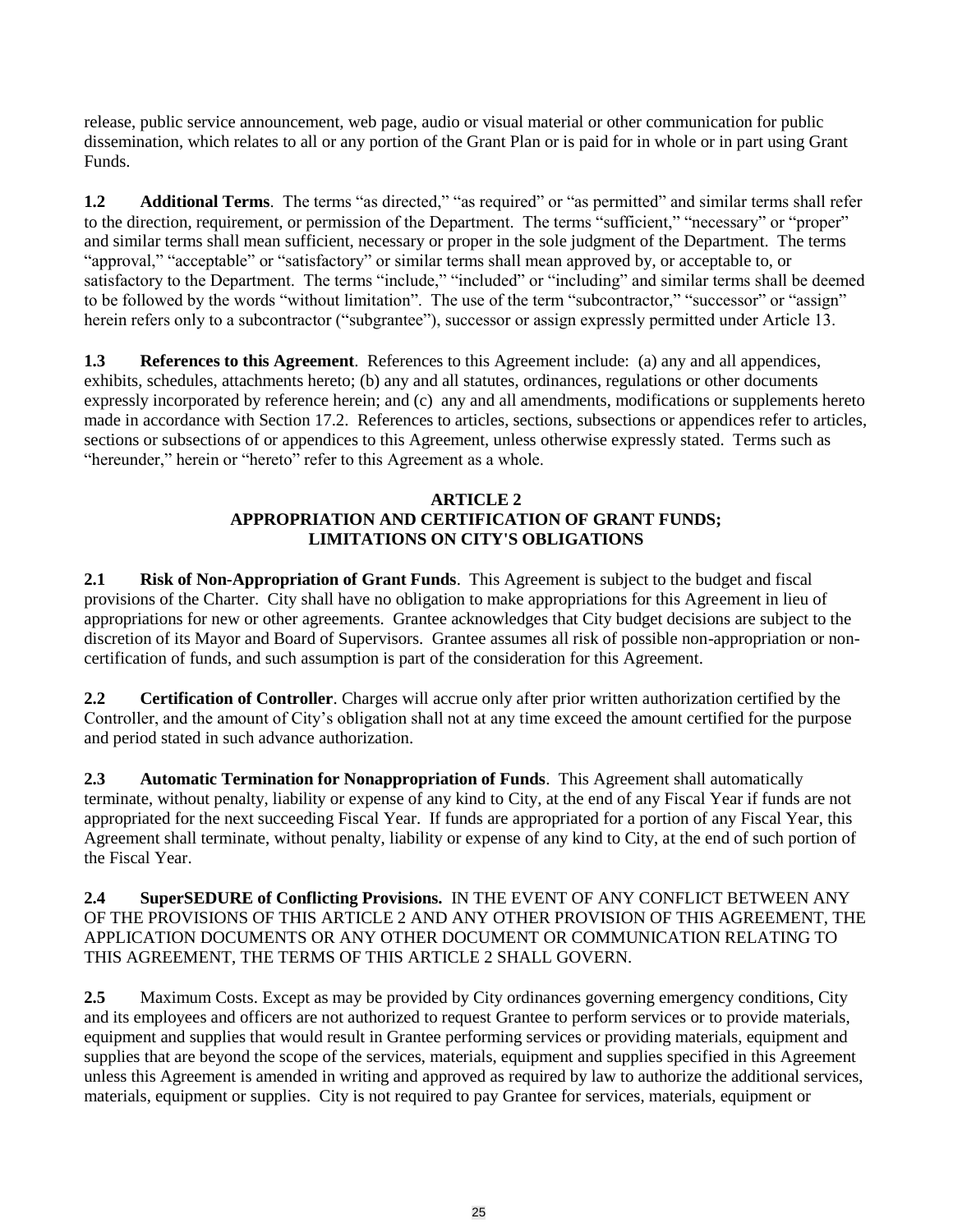supplies provided by Grantee that are beyond the scope of the services, materials, equipment and supplies agreed upon herein and not approved by a written amendment to this Agreement lawfully executed by City. City and its employees and officers are not authorized to offer or promise to Grantee additional funding for this Agreement that exceeds the maximum amount of funding provided for herein. Additional funding for this Agreement in excess of the maximum provided herein shall require lawful approval and certification by the Controller. City is not required to honor any offered or promised additional funding which exceeds the maximum provided in this Agreement which requires lawful approval and certification of the Controller when the lawful approval and certification by the Controller has not been obtained. The Controller is not authorized to make payments on any agreement for which funds have not been certified as available in the budget or by supplemental appropriation.

#### **ARTICLE 3 TERM**

**3.1 Effective Date**. This Agreement shall become effective when the Controller has certified to the availability of funds as set forth in Section 2.2 and the Department has notified Grantee thereof in writing.

**3.2 Duration of Term**. The term of this Agreement shall commence on [**INSERT START DATE**] and expire on [**INSERT EXPIRATION DATE**], unless earlier terminated as otherwise provided herein. Grantee shall not begin performance of its obligations under this Agreement until it receives written notice from City to proceed.

#### **ARTICLE 4 IMPLEMENTATION OF GRANT PLAN**

**4.1 Implementation of Grant Plan; Cooperation with Monitoring**. Grantee shall diligently and in good faith implement the Grant Plan on the terms and conditions set forth in this Agreement and, to the extent that they do not differ from this Agreement, the Application Documents. Grantee shall not materially change the nature or scope of the Grant Plan during the term of this Agreement without the prior written consent of City. Grantee shall promptly comply with all standards, specifications and formats of City, as they may from time to time exist, related to evaluation, planning and monitoring of the Grant Plan and shall cooperate in good faith with City in any evaluation, planning or monitoring activities conducted or authorized by City.

**4.2 Grantee's Personnel**. The Grant Plan shall be implemented only by competent personnel under the direction and supervision of Grantee.

**4.3 Ownership of Results**. Any interest of Grantee or any subgrantee, in drawings, plans, specifications, studies, reports, memoranda, computation sheets, the contents of computer diskettes, or other documents or Publications prepared by Grantee or any subgrantee in connection with this Agreement or the implementation of the Grant Plan or the services to be performed under this Agreement, shall become the property of and be promptly transmitted to City. Notwithstanding the foregoing, Grantee may retain and use copies for reference and as documentation of its experience and capabilities.

**4.4 Works for Hire**. If, in connection with this Agreement or the implementation of the Grant Plan, Grantee or any subgrantee creates artwork, copy, posters, billboards, photographs, videotapes, audiotapes, systems designs, software, reports, diagrams, surveys, source codes or any other original works of authorship or Publications, such creations shall be works for hire as defined under Title 17 of the United States Code, and all copyrights in such creations shall be the property of City. If it is ever determined that any such creations are not works for hire under applicable law, Grantee hereby assigns all copyrights thereto to City, and agrees to provide any material, execute such documents and take such other actions as may be necessary or desirable to effect such assignment. With the prior written approval of City, Grantee may retain and use copies of such creations for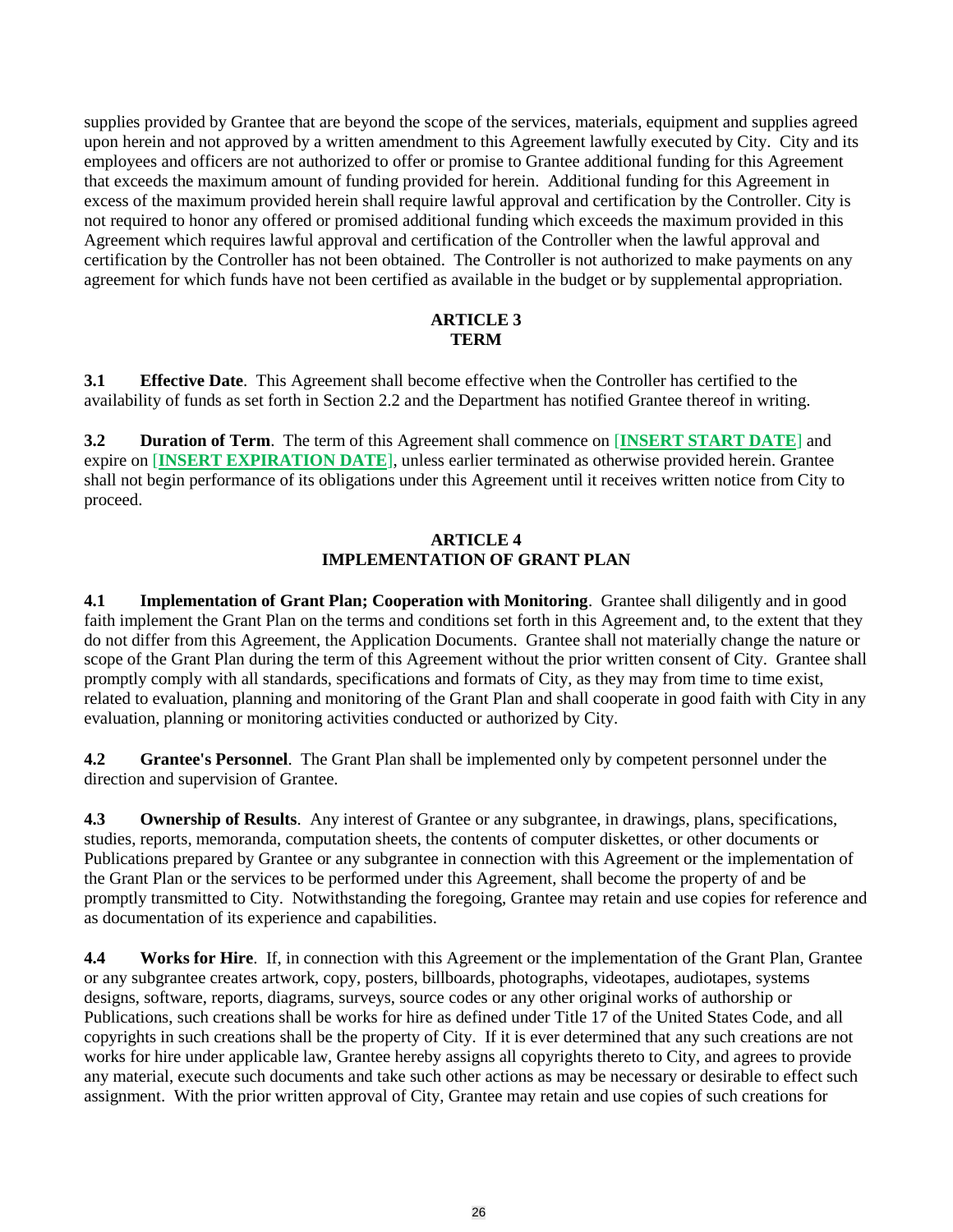reference and as documentation of its experience and capabilities. Grantee shall obtain all releases, assignments or other agreements from subgrantees or other persons or entities implementing the Grant Plan to ensure that City obtains the rights set forth in this Grant.

#### **4.5 Publications and Work Product.**

(a) Grantee understands and agrees that City has the right to review, approve, disapprove or conditionally approve, in its sole discretion, the work and property funded in whole or part with the Grant Funds, whether those elements are written, oral or in any other medium. Grantee has the burden of demonstrating to City that each element of work or property funded in whole or part with the Grant Funds is directly and integrally related to the Grant Plan as approved by City. City shall have the sole and final discretion to determine whether Grantee has met this burden.

(b) Without limiting the obligations of Grantee set forth in subsection (a) above, Grantee shall submit to City for City's prior written approval any Publication, and Grantee shall not disseminate any such Publication unless and until it receives City's consent. In addition, Grantee shall submit to City for approval, if City so requests, any other program material or form that Grantee uses or proposes to use in furtherance of the Grant Plan, and Grantee shall promptly provide to City one copy of all such materials or forms within two (2) days following City's request. The City's approval of any material hereunder shall not be deemed an endorsement of, or agreement with, the contents of such material, and the City shall have no liability or responsibility for any such contents. The City reserves the right to disapprove any material covered by this section at any time, notwithstanding a prior approval by the City of such material. Grantee shall not charge for the use or distribution of any Publication funded all or in part with the Grant Funds, without first obtaining City's written consent, which City may give or withhold in its sole discretion.

Grantee shall distribute any Publication solely within San Francisco, unless City otherwise gives its prior written consent, which City may give or withhold in its sole discretion. In addition, Grantee shall furnish any services funded in whole or part with the Grant Funds under this Agreement solely within San Francisco, unless City otherwise gives its prior written consent, which City may give or withhold in its sole discretion.

(d) City may disapprove any element of work or property funded in whole or part by the Grant Funds that City determines, in its sole discretion, has any of the following characteristics: is divisive or discriminatory; undermines the purpose of the Grant Plan; discourages otherwise qualified potential employees or volunteers or any clients from participating in activities covered under the Grant Plan; undermines the effective delivery of services to clients of Grantee; hinders the achievement of any other purpose of City in making the Grant under this Agreement; or violates any other provision of this Agreement or applicable law. If City disapproves any element of the Grant Plan as implemented, or requires any change to it, Grantee shall immediately eliminate the disapproved portions and make the required changes. If City disapproves any materials, activities or services provided by third parties, Grantee shall immediately cease using the materials and terminate the activities or services and shall, at City's request, require that Grantee obtain the return of materials from recipients or deliver such materials to City or destroy them.

(e) City has the right to monitor from time to time the administration by Grantee or any of its subcontractors of any programs or other work, including, without limitation, educational programs or trainings, funded in whole or part by the Grant Funds, to ensure that Grantee is performing such element of the Grant Plan, or causing such element of the Grant Plan to be performed, consistent with the terms and conditions of this Agreement.

(f) Grantee shall acknowledge City's funding under this Agreement in all Publications. Such acknowledgment shall conspicuously state that the activities are sponsored in whole or in part through a grant from the Department. Except as set forth in this subsection, Grantee shall not use the name of the Department or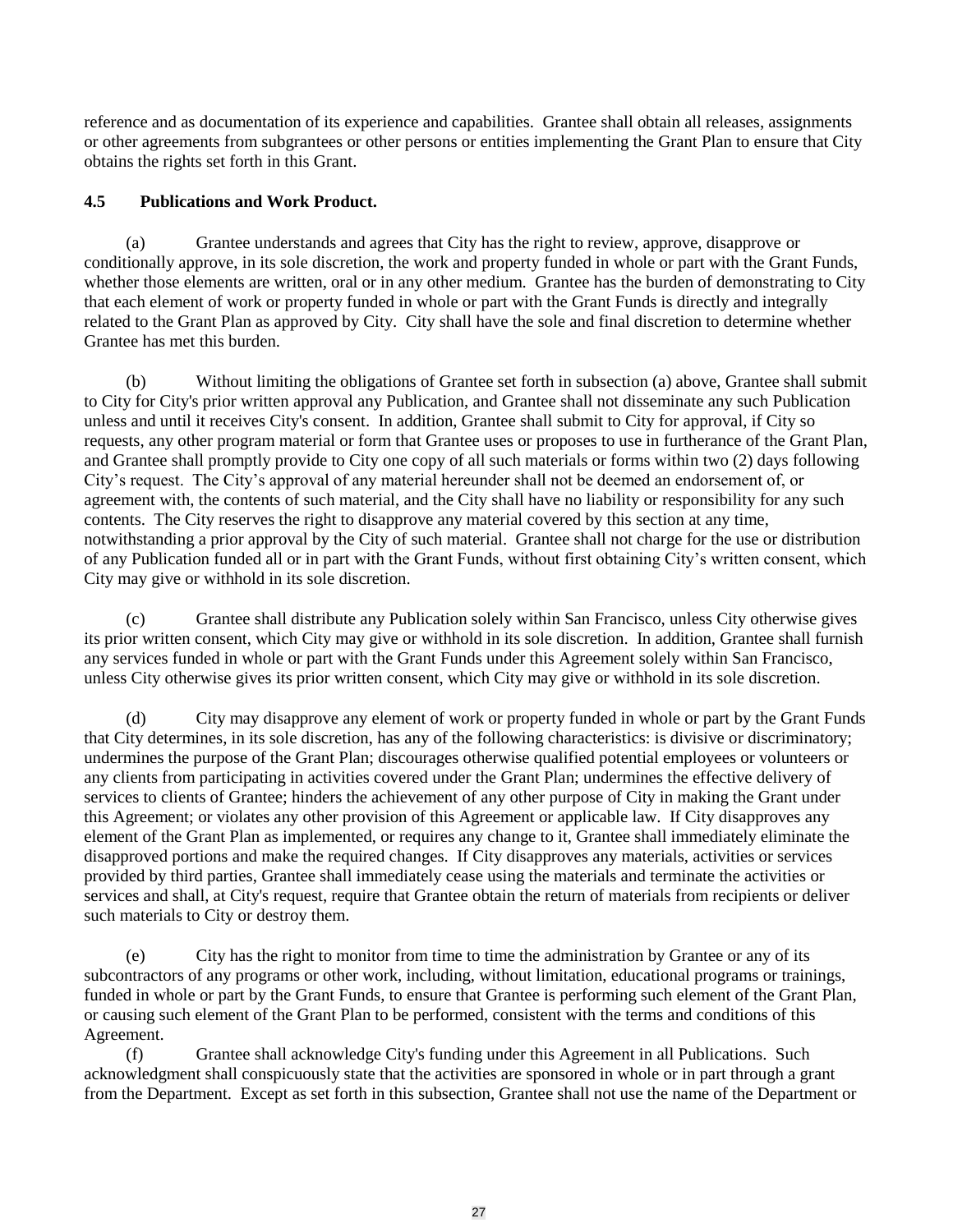City (as a reference to the municipal corporation as opposed to location) in any Publication without prior written approval of City.

#### **ARTICLE 5 USE AND DISBURSEMENT OF GRANT FUNDS**

**5.1 Maximum Amount of Grant Funds**. In no event shall the amount of Grant Funds disbursed hereunder exceed **<<INSERT DOLLAR AMOUNT>>** Dollars (\$**<<INSERT AMOUNT>>**).

**5.2 Use of Grant Funds**. Grantee shall use the Grant Funds only for Eligible Expenses as set forth in Appendix A and for no other purpose. Grantee shall expend the Grant Funds in accordance with the Budget and shall obtain the prior approval of City before transferring expenditures from one line item to another within the Budget.

**5.3 Disbursement Procedures**. Grant Funds shall be disbursed to Grantee as follows:

 (a) Grantee shall submit to the Department for approval, in the manner specified for notices pursuant to Article 15, a document (a "Funding Request") substantially in the form attached as Appendix C. Any unapproved Funding Requests shall be returned by the Department to Grantee with a brief explanation why the Funding Request was rejected. If any such rejection relates only to a portion of Eligible Expenses itemized in a Funding Request, the Department shall have no obligation to disburse any Grant Funds for any other Eligible Expenses itemized in such Funding Request unless and until Grantee submits a Funding Request that is in all respects acceptable to the Department.

(b) The Department shall make all disbursements of Grant Funds pursuant to this Section through electronic payment or by check payable to Grantee sent via U.S. mail in accordance with Article 15, unless the Department otherwise agrees in writing, in its sole discretion. For electronic payment, City vendors receiving new contracts, contract renewals, or contract extensions must sign up to receive electronic payments through the City's Automated Clearing House (ACH) payments service/provider. Electronic payments are processed every business day and are safe and secure. To sign up for electronic payments, visit www.sfgov.org/ach.. The Department shall make disbursements of Grant Funds no more than once during each **<<SPECIFY TIME PERIOD>>**.

#### **5.4 State or Federal Funds**

**(a) Disallowance**.With respect to Grant Funds, if any, which are ultimately provided by the state or federal government, Grantee agrees that if Grantee claims or receives payment from City for an Eligible Expense, payment or reimbursement of which is later disallowed by the state or federal government, Grantee shall promptly refund the disallowed amount to City upon City's request. At its option, City may offset all or any portion of the disallowed amount against any other payment due to Grantee hereunder or under any other Agreement. Any such offset with respect to a portion of the disallowed amount shall not release Grantee from Grantee's obligation hereunder to refund the remainder of the disallowed amount.

**(b) Grant Terms.** The funding for this Agreement is provided in full or in part by a Federal or State Grant to the City. As part of the terms of receiving the funds, the City is required to incorporate some of the terms into this Agreement and include certain reporting requirements. The incorporated terms and requirements are stated in Appendix G, "State/Federal Funding Terms."

#### **ARTICLE 6 REPORTING REQUIREMENTS; AUDITS; PENALTIES FOR FALSE CLAIMS**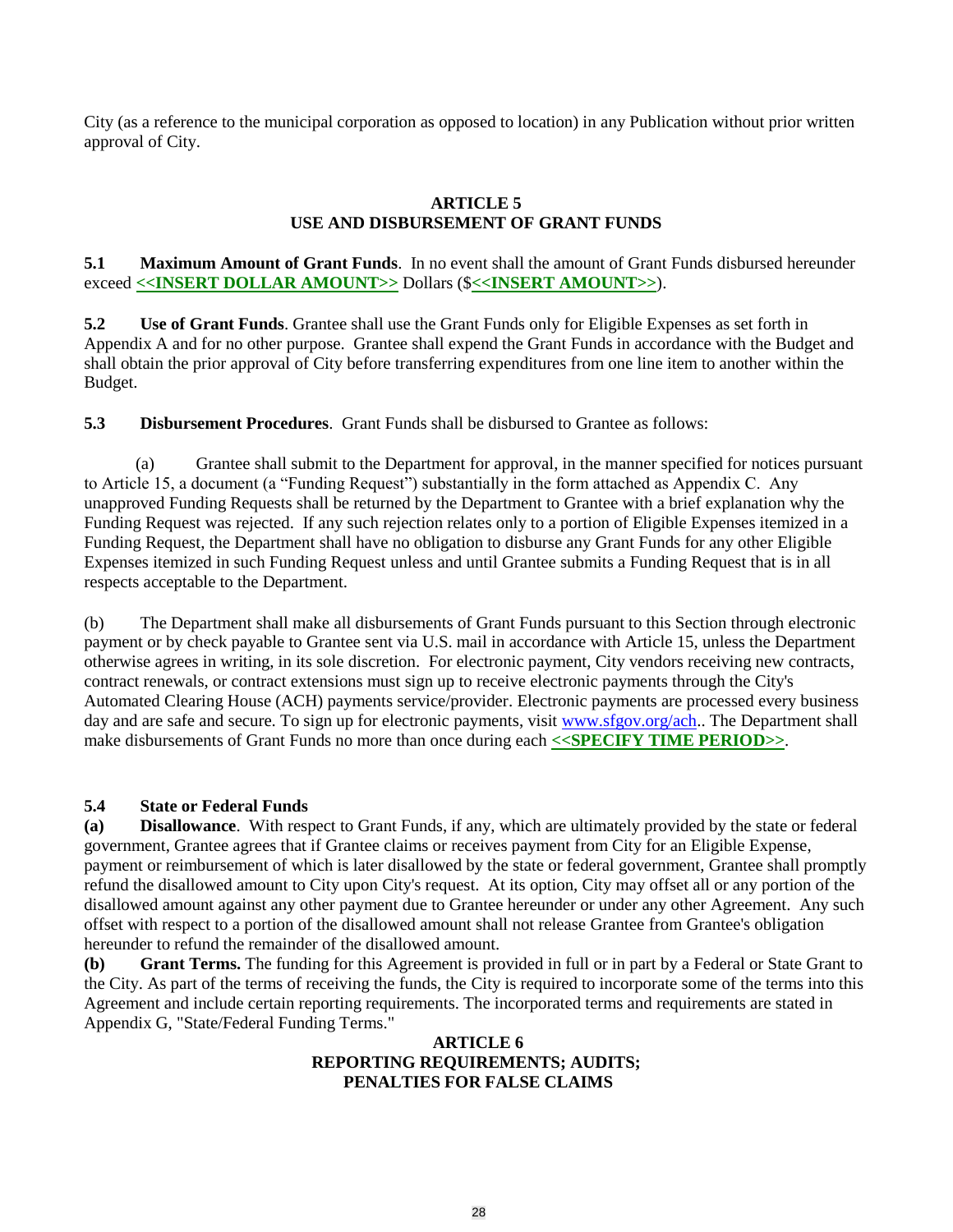**6.1 Regular Reports**. Grantee shall provide, in a prompt and timely manner, financial, operational and other reports, as requested by the Department, in form and substance satisfactory to the Department. Such reports, including any copies, shall be submitted on recycled paper and printed on double-sided pages, to the maximum extent possible.

**6.2 Organizational Documents**. If requested by City, Grantee shall provide to City the names of its current officers and directors and certified copies of its Articles of Incorporation and Bylaws as well as satisfactory evidence of the valid nonprofit status described in Section 8.1.

**6.3 Notification of Defaults or Changes in Circumstances**. Grantee shall notify City immediately of (a) any Event of Default or event that, with the passage of time, would constitute an Event of Default; and (b) any change of circumstances that would cause any of the representations and warranties contained in Article 8 to be false or misleading at any time during the term of this Agreement.

**6.4 Financial Statements**. Pursuant to San Francisco Administrative Code Section 67.32 and Controller requirements, if requested, within sixty (60) days following the end of each Fiscal Year, Grantee shall deliver to City an unaudited balance sheet and the related statement of income and cash flows for such Fiscal Year, all in reasonable detail acceptable to City, certified by an appropriate financial officer of Grantee as accurately presenting the financial position of Grantee. If requested by City, Grantee shall also deliver to City, no later than one hundred twenty (120) days following the end of any Fiscal Year, an audited balance sheet and the related statement of income and cash flows for such Fiscal Year, certified by a reputable accounting firm as accurately presenting the financial position of Grantee.

**6.5 Books and Records**. Grantee shall establish and maintain accurate files and records of all aspects of the Grant Plan and the matters funded in whole or in part with Grant Funds during the term of this Agreement. Without limiting the scope of the foregoing, Grantee shall establish and maintain accurate financial books and accounting records relating to Eligible Expenses incurred and Grant Funds received and expended under this Agreement, together with all invoices, documents, payrolls, time records and other data related to the matters covered by this Agreement, whether funded in whole or in part with Grant Funds. Grantee shall maintain all of the files, records, books, invoices, documents, payrolls and other data required to be maintained under this Section in a readily accessible location and condition for a period of not less than five (5) years after final payment under this Agreement or until any final audit has been fully completed, whichever is later.

**6.6 Inspection and Audit**. Grantee shall make available to City, its employees and authorized representatives, during regular business hours all of the files, records, books, invoices, documents, payrolls and other data required to be established and maintained by Grantee under Section 6.5. Grantee shall permit City, its employees and authorized representatives to inspect, audit, examine and make excerpts and transcripts from any of the foregoing. The rights of City pursuant to this Section shall remain in effect so long as Grantee has the obligation to maintain such files, records, books, invoices, documents, payrolls and other data under this Article 6.

**6.7 Submitting False Claims** Grantee shall at all times deal in good faith with the City, shall only submit a Funding Request to the City upon a good faith and honest determination that the funds sought are for Eligible Expenses under the Grant, and shall only use Grant Funds for payment of Eligible Expenses as set forth in Appendix A. Any Grantee who commits any of the following false acts shall be liable to the City for three times the amount of damages the City sustains because of the Grantee's act. A Grantee will be deemed to have submitted a false claim to the City if the Grantee: (a) knowingly presents or causes to be presented to an officer or employee of the City a false Funding Request; (b) knowingly disburses Grants Funds for expenses that are not Eligible Expenses; (c) knowingly makes, uses, or causes to be made or used a false record or statement to get a false Funding Request paid or approved by the City; (d) conspires to defraud the City by getting a false Funding Request allowed or paid by the City; or (e) is a beneficiary of an inadvertent submission of a false claim to the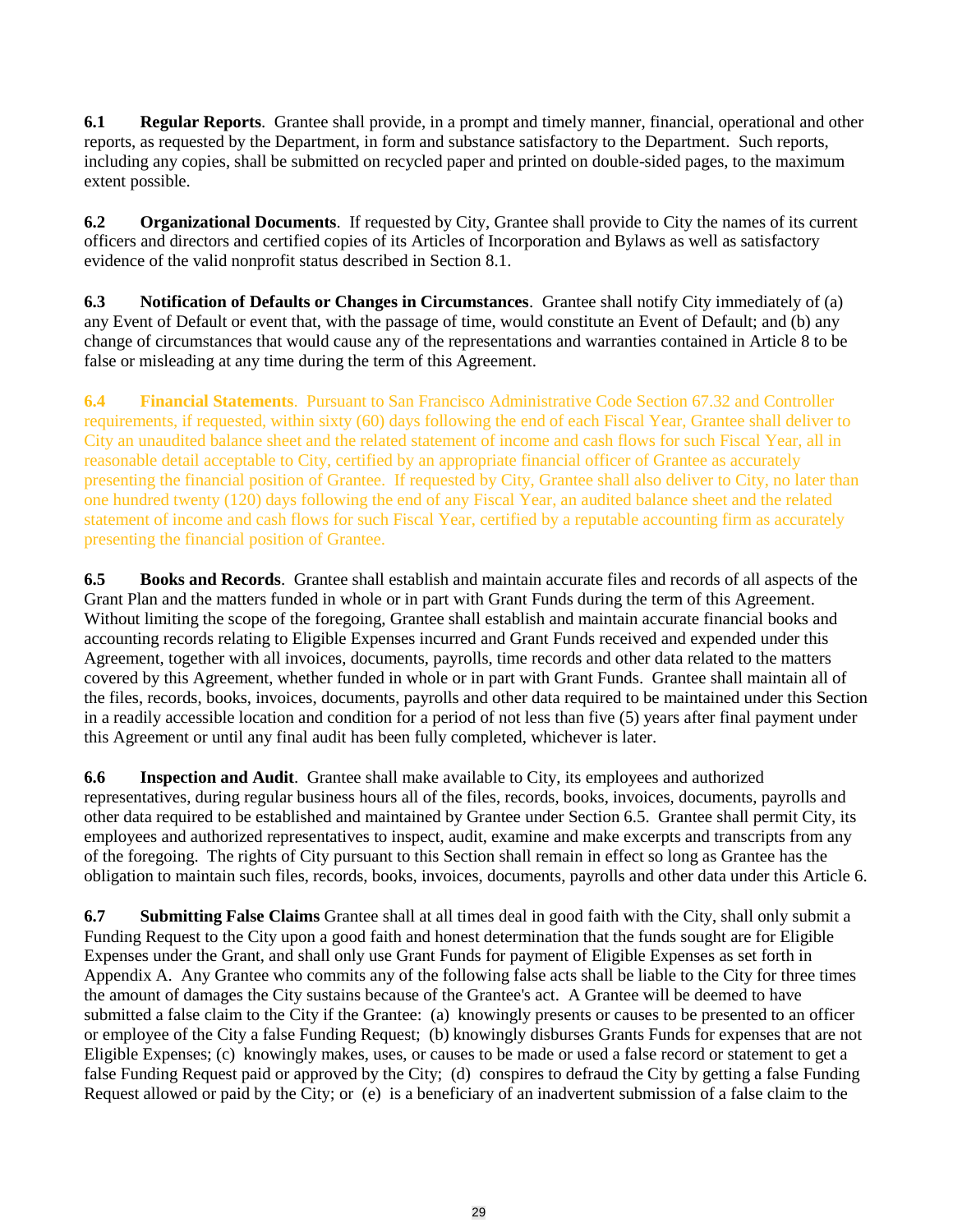City, subsequently discovers the falsity of the claim, and fails to disclose the false claim to the City within a reasonable time after discovery of the false claim.

**6.8 Grantee's Board of Directors**. Grantee shall at all times be governed by a legally constituted and fiscally responsible board of directors. Such board of directors shall meet regularly and maintain appropriate membership, as established in Grantee's bylaws and other governing documents and shall adhere to applicable provisions of federal, state and local laws governing nonprofit corporations. Grantee's board of directors shall exercise such oversight responsibility with regard to this Agreement as is necessary to ensure full and prompt performance by Grantee of its obligations under this Agreement.

#### **ARTICLE 7 TAXES**

**7.1 Grantee to Pay All Taxes**. Grantee shall pay to the appropriate governmental authority, as and when due, any and all taxes, fees, assessments or other governmental charges, including possessory interest taxes and California sales and use taxes, levied upon or in connection with this Agreement, the Grant Plan, the Grant Funds or any of the activities contemplated by this Agreement.

**7.2 Use of City Real Property**. If at any time this Agreement entitles Grantee to the possession, occupancy or use of City real property for private gain, the following provisions shall apply:

(a) Grantee, on behalf of itself and any subgrantees, successors and assigns, recognizes and understands that this Agreement may create a possessory interest subject to property taxation and Grantee, and any subgrantee, successor or assign, may be subject to the payment of such taxes.

(b) Grantee, on behalf of itself and any subgrantees, successors and assigns, further recognizes and understands that any assignment permitted hereunder and any exercise of any option to renew or other extension of this Agreement may constitute a change in ownership for purposes of property taxation and therefore may result in a revaluation of any possessory interest created hereunder. Grantee shall report any assignment or other transfer of any interest in this Agreement or any renewal or extension thereof to the County Assessor within sixty (60) days after such assignment, transfer, renewal or extension.

(c) Grantee shall provide such other information as may be requested by City to enable City to comply with any reporting requirements under applicable law with respect to possessory interests.

**7.3 Withholding.** Grantee agrees that it is obligated to pay all amounts due to the City under the San Francisco Business and Tax Regulations Code during the term of this Agreement. Pursuant to Section 6.10-2 of the San Francisco Business and Tax Regulations Code, Grantee further acknowledges and agrees that City may withhold any payments due to Grantee under this Agreement if Grantee is delinquent in the payment of any amount required to be paid to the City under the San Francisco Business and Tax Regulations Code. Any payments withheld under this paragraph shall be made to Grantee, without interest, upon Grantee coming back into compliance with its obligations.

#### **ARTICLE 8 REPRESENTATIONS AND WARRANTIES**

Grantee represents and warrants each of the following as of the date of this Agreement and at all times throughout the term of this Agreement: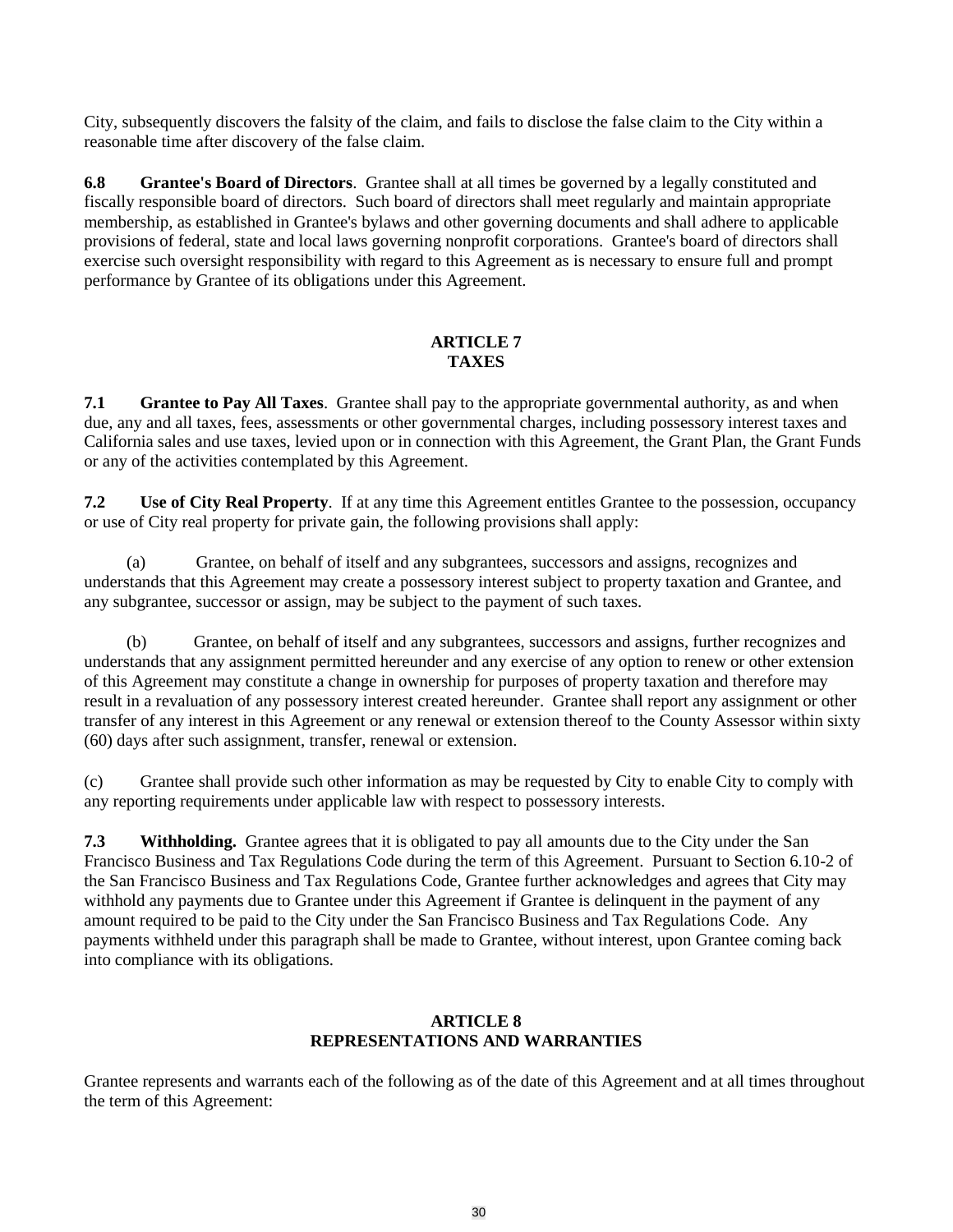**8.1 Organization; Authorization**. Grantee is a nonprofit corporation, duly organized and validly existing and in good standing under the laws of the jurisdiction in which it was formed. Grantee has established and maintains valid nonprofit status under Section 501(c)(3) of the United States Internal Revenue Code of 1986, as amended, and all rules and regulations promulgated under such Section. Grantee has duly authorized by all necessary action the execution, delivery and performance of this Agreement. Grantee has duly executed and delivered this Agreement and this Agreement constitutes a legal, valid and binding obligation of Grantee, enforceable against Grantee in accordance with the terms hereof.

**8.2 Location**. Grantee's operations, offices and headquarters are located at the address for notices set forth in Section 15. All aspects of the Grant Plan will be implemented at the geographic location(s), if any, specified in the Grant Plan.

**8.3 No Misstatements**. No document furnished or to be furnished by Grantee to City in connection with the Application Documents, this Agreement, any Funding Request or any other document relating to any of the foregoing, contains or will contain any untrue statement of material fact or omits or will omit a material fact necessary to make the statements contained therein not misleading, under the circumstances under which any such statement shall have been made.

#### **8.4 Conflict of Interest**.

(a) Through its execution of this Agreement, Grantee acknowledges that it is familiar with the provision of Section 15.103 of the City's Charter, Article III, Chapter 2 of the City's Campaign and Governmental Conduct Code, and Section 87100 et seq. and Section 1090 et seq. of the Government Code of the State of California, and certifies that it does not know of any facts which constitutes a violation of said provisions and agrees that it will immediately notify the City if it becomes aware of any such fact during the term of this Agreement. (b) Not more than one member of an immediate family serves or will serve as an officer, director or employee of Grantee, without the prior written consent of City. For purposes of this subsection, "immediate family" shall include husband, wife, domestic partners, brothers, sisters, children and parents (both legal parents and step-parents).

**8.5 No Other Agreements with City**. Except as expressly itemized in Appendix D, neither Grantee nor any of Grantee's affiliates, officers, directors or employees has any interest, however remote, in any other agreement with City including any commission, department or other subdivision thereof.

**8.6 Subcontracts**. Except as may be permitted under Section 13.3, Grantee has not entered into any agreement, arrangement or understanding with any other person or entity pursuant to which such person or entity will implement or assist in implementing all or any portion of the Grant Plan.

**8.7 Eligibility to Receive Federal Funds**. By executing this Agreement, Grantee certifies that Grantee is not suspended, debarred or otherwise excluded from participation in federal assistance programs. Grantee acknowledges that this certification of eligibility to receive federal funds is a material term of the Agreement.

#### **ARTICLE 9 INDEMNIFICATION AND GENERAL LIABILITY**

**9.1 Indemnification**. Grantee shall indemnify, protect, defend and hold harmless each of the Indemnified Parties from and against any and all Losses arising from, in connection with or caused by: (a) a material breach of this Agreement by Grantee; (b) a material breach of any representation or warranty of Grantee contained in this Agreement; (c) any personal injury caused, directly or indirectly, by any act or omission of Grantee or its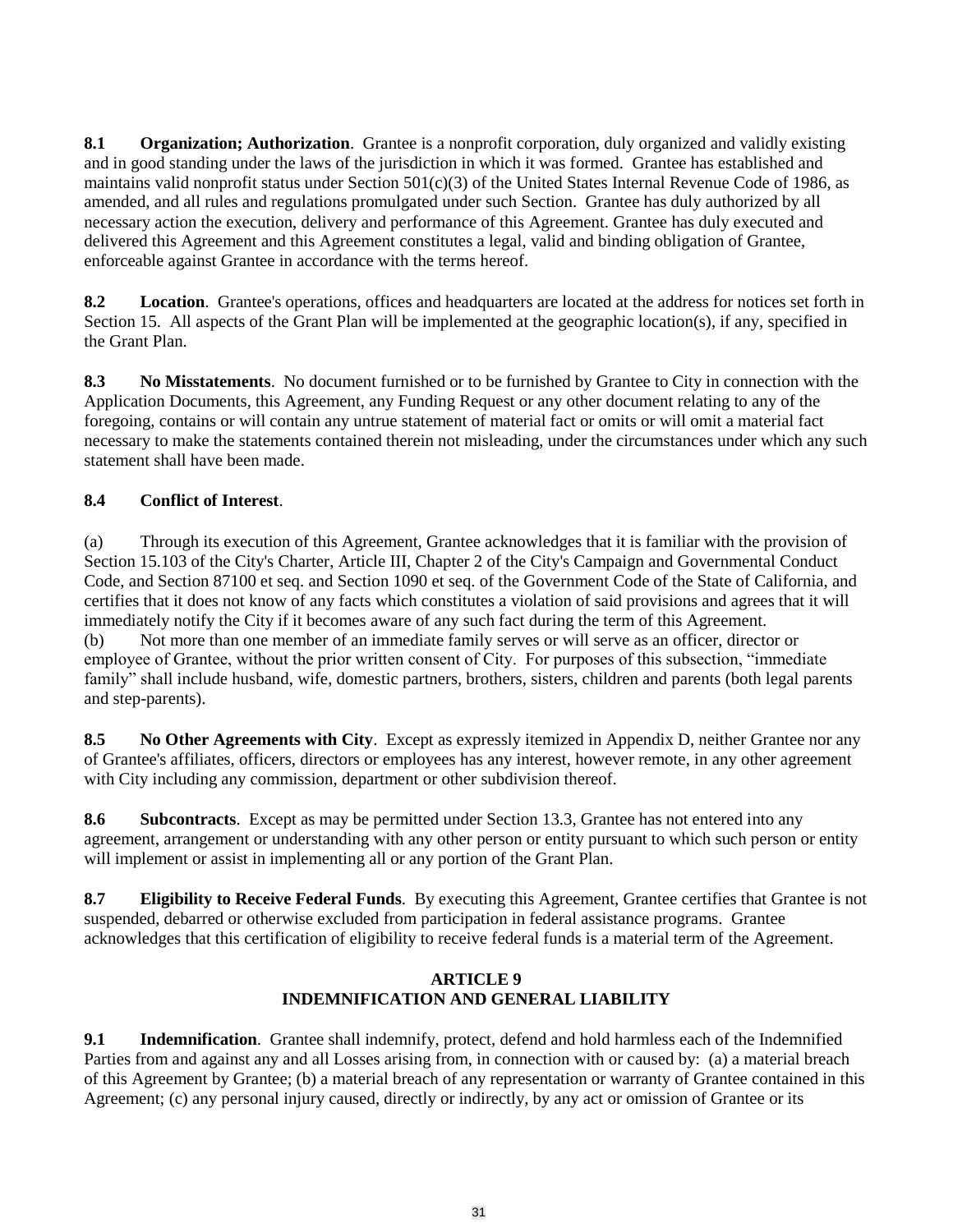employees, subgrantees or agents; (d) any property damage caused, directly or indirectly by any act or omission of Grantee or its employees, subgrantees or agents; (e) the use, misuse or failure of any equipment or facility used by Grantee, or by any of its employees, subgrantees or agents, regardless of whether such equipment or facility is furnished, rented or loaned to Grantee by an Indemnified Party; (f) any tax, fee, assessment or other charge for which Grantee is responsible under Article 7; or (g) any infringement of patent rights, copyright, trade secret or any other proprietary right or trademark of any person or entity in consequence of the use by any Indemnified Party of any goods or services furnished to such Indemnified Party in connection with this Agreement. Grantee's obligations under the immediately preceding sentence shall apply to any Loss that is caused in whole or in part by the active or passive negligence of any Indemnified Party, but shall exclude any Loss caused solely by the willful misconduct of the Indemnified Party. The foregoing indemnity shall include, without limitation, consultants and experts and related costs and City's costs of investigating any claims against the City.

**9.2 Duty to Defend; Notice of Loss**. Grantee acknowledges and agrees that its obligation to defend the Indemnified Parties under Section 9.1: (a) is an immediate obligation, independent of its other obligations hereunder; (b) applies to any Loss which actually or potentially falls within the scope of Section 9.1, regardless of whether the allegations asserted in connection with such Loss are or may be groundless, false or fraudulent; and (c) arises at the time the Loss is tendered to Grantee by the Indemnified Party and continues at all times thereafter. The Indemnified Party shall give Grantee prompt notice of any Loss under Section 9.1 and Grantee shall have the right to defend, settle and compromise any such Loss; provided, however, that the Indemnified Party shall have the right to retain its own counsel at the expense of Grantee if representation of such Indemnified Party by the counsel retained by Grantee would be inappropriate due to conflicts of interest between such Indemnified Party and Grantee. An Indemnified Party's failure to notify Grantee promptly of any Loss shall not relieve Grantee of any liability to such Indemnified Party pursuant to Section 9.1, unless such failure materially impairs Grantee's ability to defend such Loss. Grantee shall seek the Indemnified Party's prior written consent to settle or compromise any Loss if Grantee contends that such Indemnified Party shares in liability with respect thereto.

**9.3 Incidental and Consequential Damages**. Losses covered under this Article 9 shall include any and all incidental and consequential damages resulting in whole or in part from Grantee's acts or omissions. Nothing in this Agreement shall constitute a waiver or limitation of any rights that any Indemnified Party may have under applicable law with respect to such damages.

**9.4 LIMITATION ON LIABILITY OF CITY**. CITY'S OBLIGATIONS UNDER THIS AGREEMENT SHALL BE LIMITED TO THE AGGREGATE AMOUNT OF GRANT FUNDS ACTUALLY DISBURSED HEREUNDER. NOTWITHSTANDING ANY OTHER PROVISION CONTAINED IN THIS AGREEMENT, THE APPLICATION DOCUMENTS OR ANY OTHER DOCUMENT OR COMMUNICATION RELATING TO THIS AGREEMENT, IN NO EVENT SHALL CITY BE LIABLE, REGARDLESS OF WHETHER ANY CLAIM IS BASED ON CONTRACT OR TORT, FOR ANY SPECIAL, CONSEQUENTIAL, INDIRECT OR INCIDENTAL DAMAGES, INCLUDING LOST PROFITS, ARISING OUT OF OR IN CONNECTION WITH THIS AGREEMENT, THE GRANT FUNDS, THE GRANT PLAN OR ANY ACTIVITIES PERFORMED IN CONNECTION WITH THIS AGREEMENT.

#### **ARTICLE 10 INSURANCE**

**10.1 Types and Amounts of Coverage**. Without limiting Grantee's liability pursuant to Article 9, Grantee shall maintain in force, during the full term of this Agreement, insurance in the following amounts and coverages: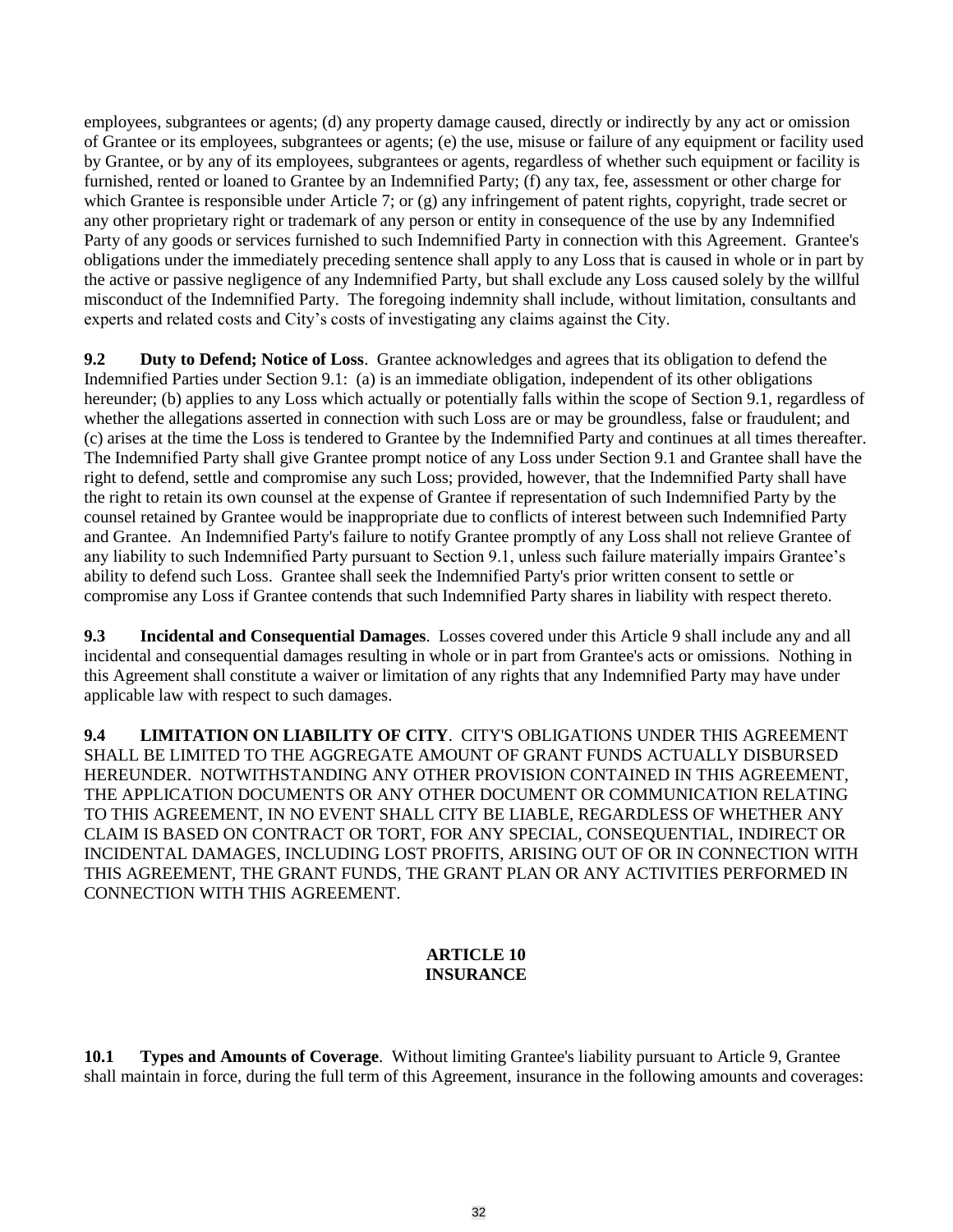**The following types and amounts of insurance are those most commonly required in city contracts, but departments should tailor the types and amounts of insurance to the particular risks of each grantee's services. Please contact the city's risk manager with specific questions or changes to the standard insurance requirements.**

 (a) Workers' Compensation, in statutory amounts, with Employers' Liability Limits not less than one million dollars (\$1,000,000) each accident, injury, or illness.

(b) Commercial General Liability Insurance with limits not less than one million dollars (\$1,000,000) each occurrence Combined Single Limit for Bodily Injury and Property Damage, including Contractual Liability, Personal Injury, Products and Completed Operations, and

#### **Use the following paragraph in place of (b) ONLY if grantee will provide services for vulnerable clients such as minors and/or the elderly; otherwise remove entirely.**

(b)Commercial General Liability Insurance with limits not less than \$1,000,000 each occurrence and \$2,000,000 general aggregate for Bodily Injury and Property Damage, including Contractual Liability, Personal Injury, Products and Completed Operations; policy must include Abuse and Molestation coverage, and

(c) Commercial Automobile Liability Insurance with limits not less than one million dollars (\$1,000,000) each occurrence Combined Single Limit for Bodily Injury and Property Damage, including Owned, Non-Owned and Hired auto coverage, as applicable.

#### **If professionals are used as part of the grant agreement, professional liability will be required. Insert the following subsection (d) as appropriate.**

(d) Professional liability insurance for negligent acts, errors or omission with respect to professional or technical services, if any, required in the performance of this Agreement with limits not less than one million dollars (\$1,000,000) each claim.

**10.2 Additional Requirements for General and Automobile Coverage**. Commercial General Liability and Commercial Automobile Liability insurance policies shall:

(a) Name as additional insured City and its officers, agents and employees.

(b) Provide that such policies are primary insurance to any other insurance available to the Additional Insureds, with respect to any claims arising out of this Agreement, and that insurance applies separately to each insured against whom claim is made or suit is brought, except with respect to limits of liability.

**10.3 Additional Requirements for All Policies**. All policies shall be endorsed to provide at least thirty (30) days' advance written notice to City of cancellation of policy for any reason, nonrenewal or reduction in coverage and specific notice mailed to City's address for notices pursuant to Article 15.

**10.4 Required Post-Expiration Coverage**. Should any of the insurance required hereunder be provided under a claims-made form, Grantee shall maintain such coverage continuously throughout the term of this Agreement and, without lapse, for a period of three (3) years beyond the expiration or termination of this Agreement, to the effect that, should occurrences during the term hereof give rise to claims made after expiration or termination of the Agreement, such claims shall be covered by such claims-made policies.

#### **10.5 General Annual Aggregate Limit/Inclusion of Claims Investigation or Legal Defense Costs**. Should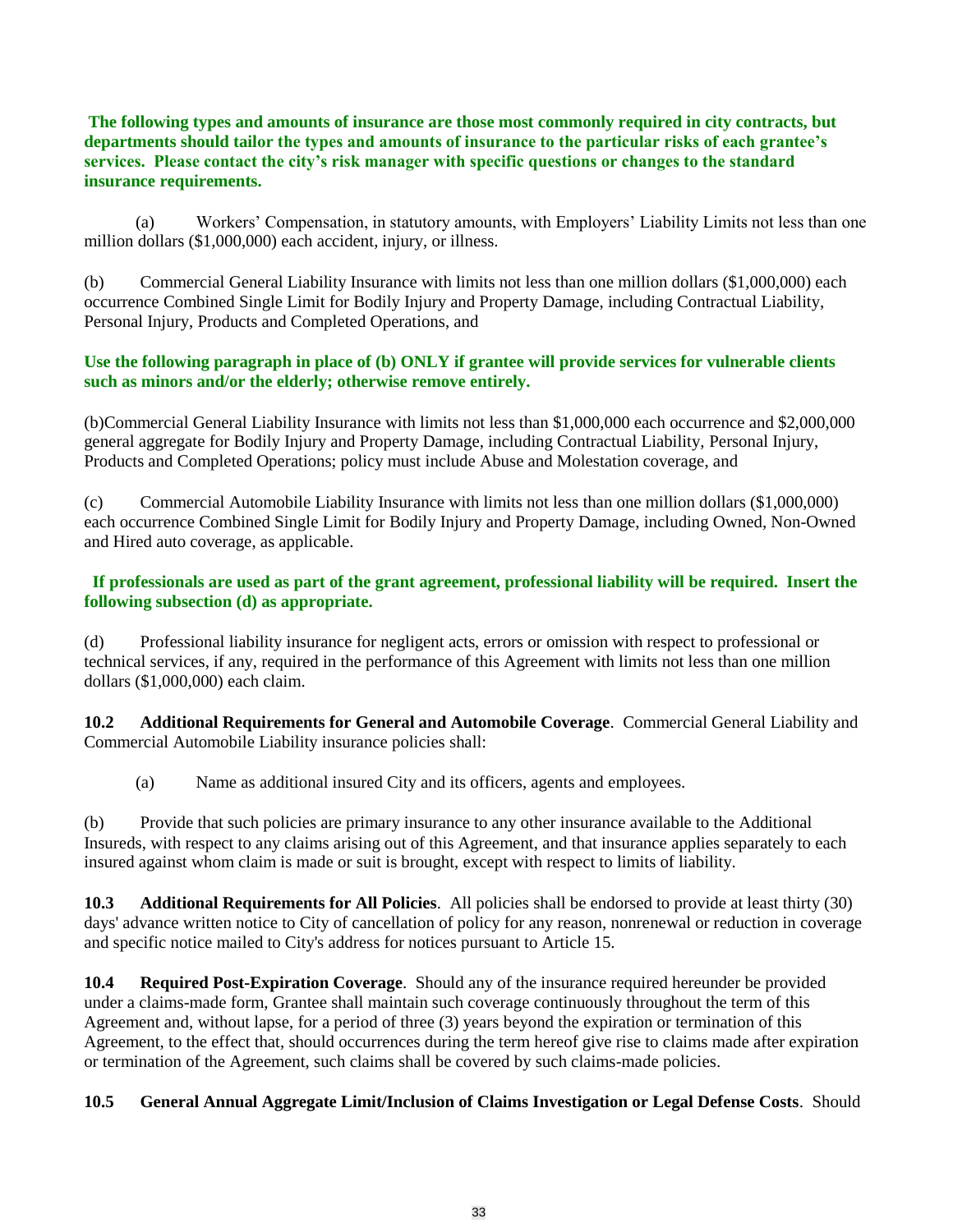any of the insurance required hereunder be provided under a form of coverage that includes a general annual aggregate limit or provides that claims investigation or legal defense costs be included in such general annual aggregate limit, such general annual aggregate limit shall be double the occurrence or claims limits specified above.

**10.6 Evidence of Insurance**. Before commencing any operations under this Agreement, Grantee shall furnish to City certificates of insurance, and additional insured policy endorsements, in form and with insurers satisfactory to City, evidencing all coverages set forth above, and shall furnish complete copies of policies promptly upon City's request. Before commencing any operations under this Agreement, Grantee shall furnish to City certificates of insurance and additional insured policy endorsements with insurers with ratings comparable to A-, VIII or higher, that are authorized to do business in the State of California, and that are satisfactory to City, in form evidencing all coverages set forth above. Failure to maintain insurance shall constitute a material breach of this Agreement.

**10.7 Effect of Approval**. Approval of any insurance by City shall not relieve or decrease the liability of Grantee hereunder.

**10.8 Insurance for Subcontractors and Evidence of this Insurance.** If a subcontractor will be used to complete any portion of this agreement, the grantee shall ensure that the subcontractor shall provide all necessary insurance and shall name the City and County of San Francisco, its officers, agents, and employees and the grantee listed as additional insureds.

**10.9 Worker's Compensation.** The Workers' Compensation policy(ies) shall be endorsed with a waiver of subrogation in favor of the City for all work performed by the Contractor, its employees, agents and subcontractors.

#### **Do not insert the following section until after the Risk Manager grants a waiver.**

**10.10 Insurance Waiver.** Any of the terms or conditions of this Article 10 may be waived by the City's Risk Manager in writing, signed by the Risk Manager, and attached to this Agreement as Appendix F. Such waiver is fully incorporated herein. The waiver shall waive only the requirements that are expressly identified and waived, and under such terms and conditions as stated in the waiver.

#### **ARTICLE 11 EVENTS OF DEFAULT AND REMEDIES**

**11.1 Events of Default**. The occurrence of any one or more of the following events shall constitute an "Event of Default" under this Agreement:

 (a) False Statement. Any statement, representation or warranty contained in this Agreement, in the Application Documents, in any Funding Request or in any other document submitted to City under this Agreement is found by City to be false or misleading.

(b) Failure to Provide Insurance. Grantee fails to provide or maintain in effect any policy of insurance required in Article 10.

(c) Failure to Comply with Representations and Warranties or Applicable Laws. Grantee fails to perform or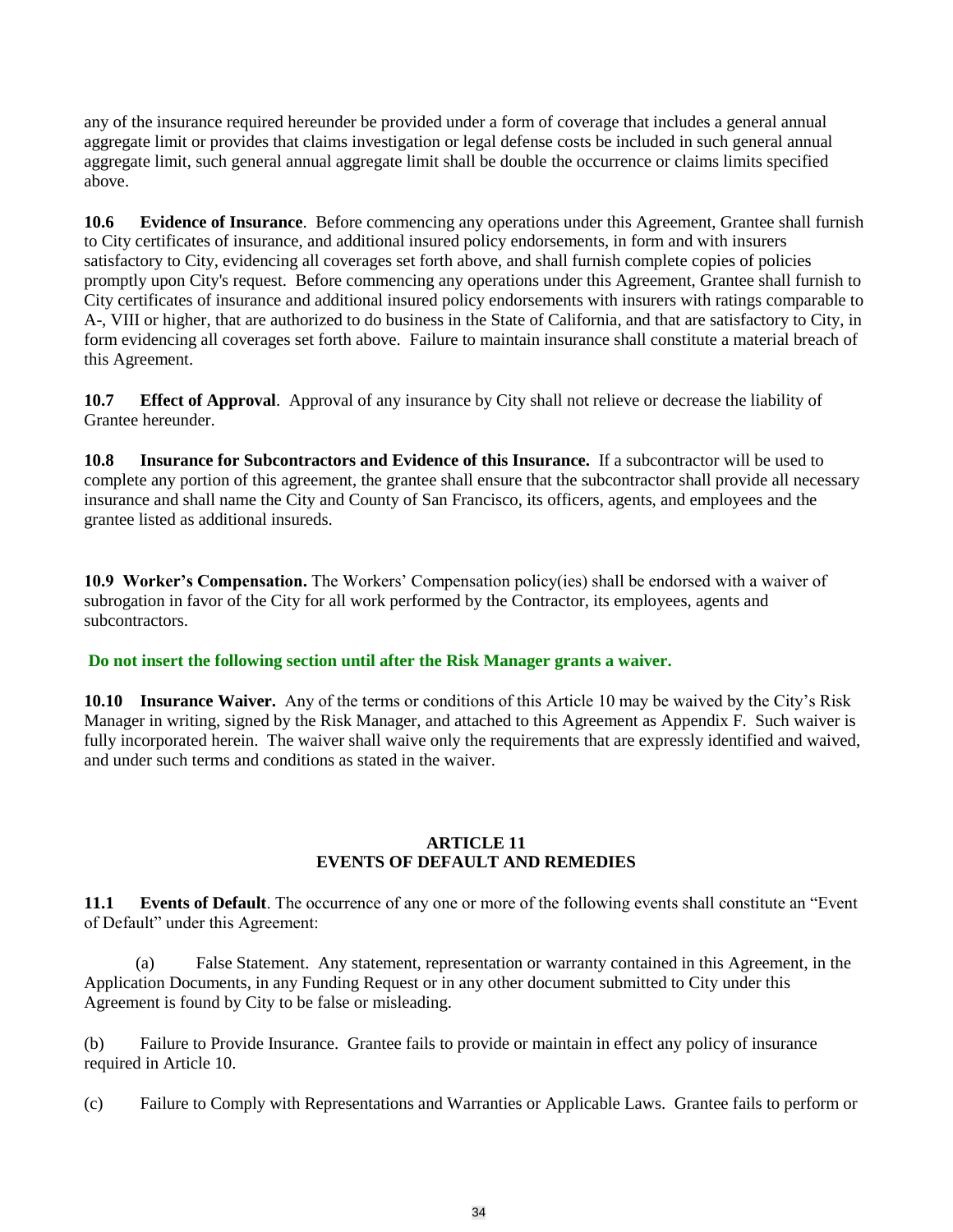breaches any of the terms or provisions of Article 8 or 16.

(d) Failure to Perform Other Covenants. Grantee fails to perform or breaches any other agreement or covenant of this Agreement to be performed or observed by Grantee as and when performance or observance is due and such failure or breach continues for a period of ten (10) days after the date on which such performance or observance is due.

(e) Cross Default. Grantee defaults under any other agreement between Grantee and City (after expiration of any grace period expressly stated in such agreement).

(f) Voluntary Insolvency. Grantee (i) is generally not paying its debts as they become due, (ii) files, or consents by answer or otherwise to the filing against it of, a petition for relief or reorganization or arrangement or any other petition in bankruptcy or for liquidation or to take advantage of any bankruptcy, insolvency or other debtors' relief law of any jurisdiction, (iii) makes an assignment for the benefit of its creditors, (iv) consents to the appointment of a custodian, receiver, trustee or other officer with similar powers of Grantee or of any substantial part of Grantee's property or (v) takes action for the purpose of any of the foregoing.

(g) Involuntary Insolvency. Without consent by Grantee, a court or government authority enters an order, and such order is not vacated within ten (10) days, (i) appointing a custodian, receiver, trustee or other officer with similar powers with respect to Grantee or with respect to any substantial part of Grantee's property, (ii) constituting an order for relief or approving a petition for relief or reorganization or arrangement or any other petition in bankruptcy or for liquidation or to take advantage of any bankruptcy, insolvency or other debtors' relief law of any jurisdiction or (iii) ordering the dissolution, winding-up or liquidation of Grantee.

**11.2 Remedies upon Event of Default**. Upon and during the continuance of an Event of Default, City may do any of the following, individually or in combination with any other remedy:

 (a) Termination. City may terminate this Agreement by giving a written termination notice to Grantee of the Event of Default and that, on the date specified in the notice, this Agreement shall terminate and all rights of Grantee hereunder shall be extinguished. In the sole discretion of the City, Grantee may be allowed ten (10) days to cure the default. In the event of termination for default, Grantee will be paid for Eligible Expenses in any Funding Request that was submitted and approved by City prior to the date of termination specified in such notice.

(b) Withholding of Grant Funds. City may withhold all or any portion of Grant Funds not yet disbursed hereunder, regardless of whether Grantee has previously submitted a Funding Request or whether City has approved the disbursement of the Grant Funds requested in any Funding Request. Any Grant Funds withheld pursuant to this Section and subsequently disbursed to Grantee after cure of applicable Events of Default, if granted by the City in its sole discretion, shall be disbursed without interest.

(c) Offset. City may offset against all or any portion of undisbursed Grant Funds hereunder or against any payments due to Grantee under any other agreement between Grantee and City the amount of any outstanding Loss incurred by any Indemnified Party, including any Loss incurred as a result of the Event of Default.

(d) Return of Grant Funds. City may demand the immediate return of any previously disbursed Grant Funds that have been claimed or expended by Grantee in breach of the terms of this Agreement, together with interest thereon from the date of disbursement at the maximum rate permitted under applicable law.

**11.3 Termination for Convenience**. City shall have the option, in its sole discretion, to terminate this Agreement at any time for convenience and without cause. City shall exercise this option by giving Grantee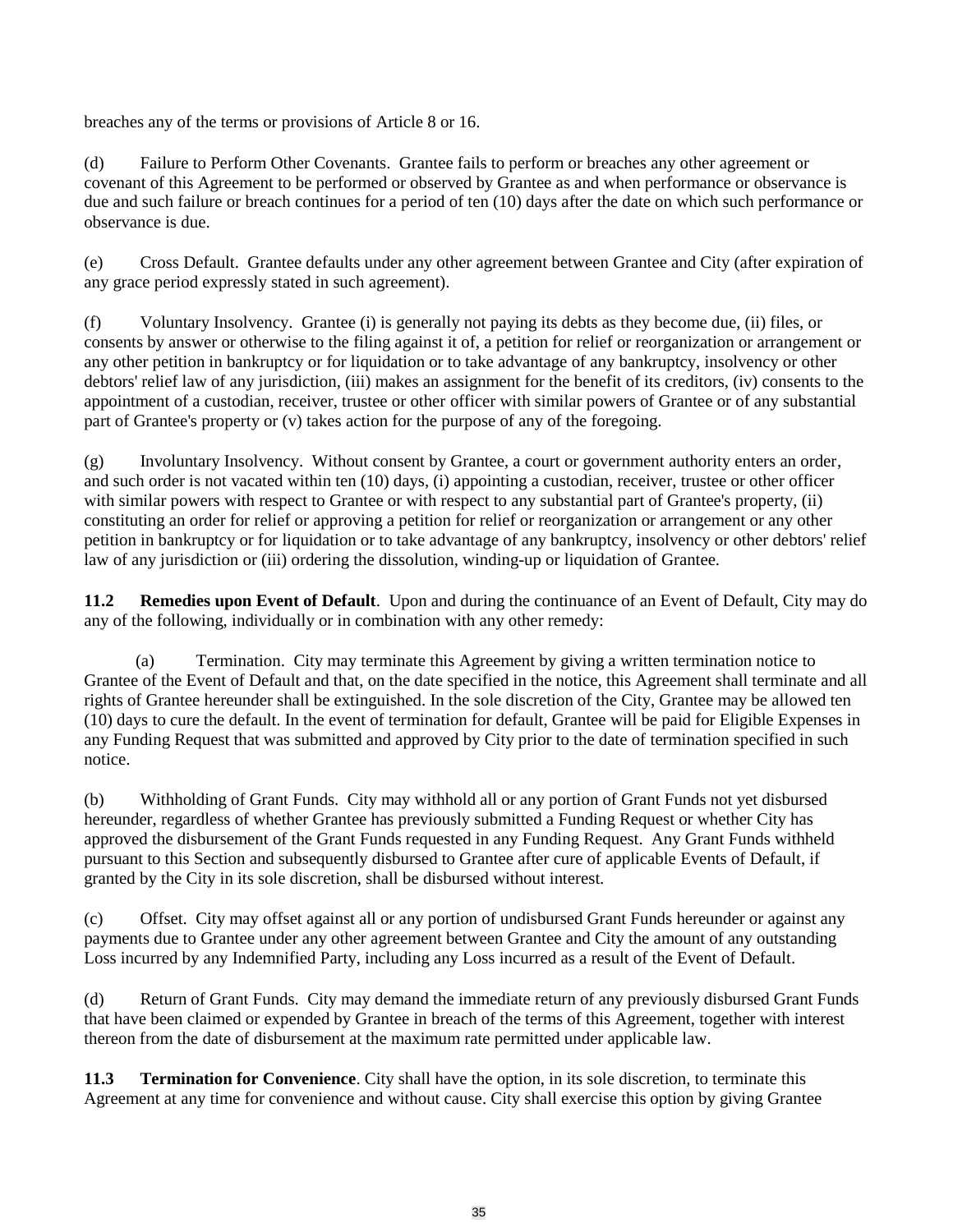written notice that specifies the effective date of termination. Upon receipt of the notice of termination, Grantee shall undertake with diligence all necessary actions to effect the termination of this Agreement on the date specified by City and minimize the liability of Grantee and City to third parties. Such actions shall include, without limitation:

(a) Halting the performance of all work under this Agreement on the date(s) and in the manner specified by City;

(b) Terminating all existing orders and subcontracts, and not placing any further orders or subcontracts for materials, services, equipment or other items; and

(c) Completing performance of any work that City designates to be completed prior to the date of termination specified by City.

In no event shall City be liable for costs incurred by Grantee or any of its subcontractors after the termination date specified by City, except for those costs incurred at the request of City pursuant to this section.

**11.4 Remedies Nonexclusive**. Each of the remedies provided for in this Agreement may be exercised individually or in combination with any other remedy available hereunder or under applicable laws, rules and regulations. The remedies contained herein are in addition to all other remedies available to City at law or in equity by statute or otherwise and the exercise of any such remedy shall not preclude or in any way be deemed to waive any other remedy.

#### **ARTICLE 12 DISCLOSURE OF INFORMATION AND DOCUMENTS**

**12.1 Proprietary or Confidential Information of City**. Grantee understands and acknowledges that, in the performance of this Agreement or in contemplation thereof, Grantee may have access to private or confidential information that may be owned or controlled by City and that such information may contain proprietary or confidential information, the disclosure of which to third parties may be damaging to City. Grantee agrees that all information disclosed by City to Grantee shall be held in confidence and used only in the performance of this Agreement. Grantee shall exercise the same standard of care to protect such information as a reasonably prudent nonprofit entity would use to protect its own proprietary or confidential data.

**12.2 Sunshine Ordinance**. Grantee acknowledges and agrees that this Agreement and the Application Documents are subject to Section 67.24(e) of the San Francisco Administrative Code, which provides that contracts, including this Agreement, grantee's bids, responses to Requests for Proposals and all other records of communications between City and persons or entities seeking contracts, shall be open to inspection immediately after a contract has been awarded. Nothing in Section 67.24(e) (as it exists on the date hereof) requires the disclosure of a private person's or organization's net worth or other proprietary financial data submitted for qualification for a contract or other benefit until and unless that person or organization is awarded the contract or benefit. All information provided by Grantee covered by Section 67.24(e) (as it may be amended from time to time) will be made available to the public upon request.

**12.3 Financial Projections.** Pursuant to San Francisco Administrative Code Section 67.32, Grantee agrees upon request to provide City with financial projections (including profit and loss figures) for the activities and/or projects contemplated by this Grant ("Project") and annual audited financial statements thereafter. Grantee agrees that all such projections and financial statements shall be public records that must be disclosed.

### **ARTICLE 13**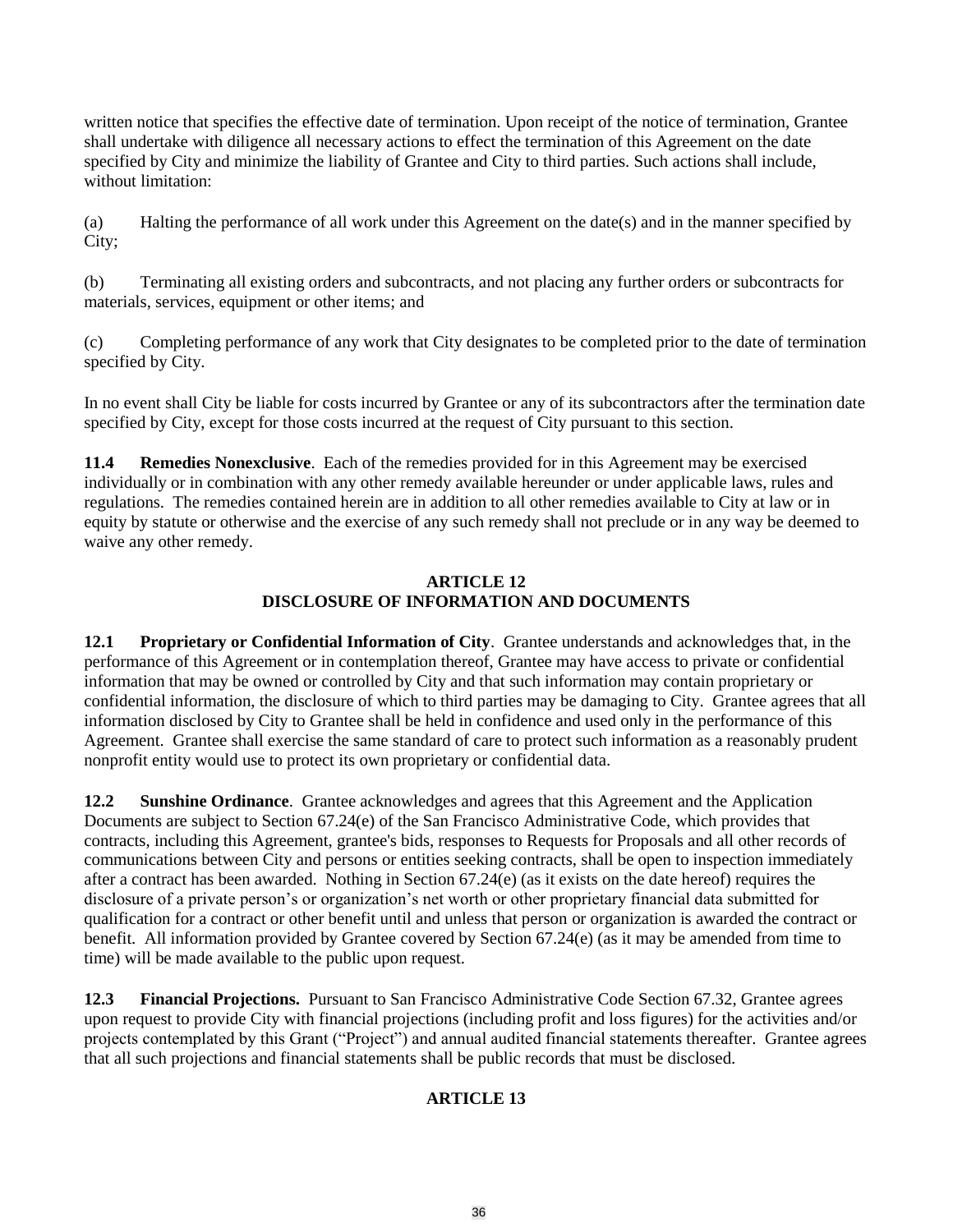#### **ASSIGNMENTS AND SUBCONTRACTING**

**13.1 NO ASSIGNMENT BY GRANTEE**. GRANTEE SHALL NOT, EITHER DIRECTLY OR INDIRECTLY, ASSIGN, TRANSFER, HYPOTHECATE, SUBCONTRACT OR DELEGATE ALL OR ANY PORTION OF THIS AGREEMENT OR ANY RIGHTS, DUTIES OR OBLIGATIONS OF GRANTEE HEREUNDER WITHOUT THE PRIOR WRITTEN CONSENT OF CITY. THIS AGREEMENT SHALL NOT, NOR SHALL ANY INTEREST HEREIN, BE ASSIGNABLE AS TO THE INTEREST OF GRANTEE INVOLUNTARILY OR BY OPERATION OF LAW WITHOUT THE PRIOR WRITTEN CONSENT OF CITY. A CHANGE OF OWNERSHIP OR CONTROL OF GRANTEE OR A SALE OR TRANSFER OF SUBSTANTIALLY ALL OF THE ASSETS OF GRANTEE SHALL BE DEEMED AN ASSIGNMENT FOR PURPOSES OF THIS AGREEMENT.

**13.2 AGREEMENT MADE IN VIOLATION OF THIS ARTICLE**. ANY AGREEMENT MADE IN VIOLATION OF SECTION 13.1 SHALL CONFER NO RIGHTS ON ANY PERSON OR ENTITY AND SHALL AUTOMATICALLY BE NULL AND VOID.

**13.3 SUBCONTRACTING**. IF APPENDIX E LISTS ANY PERMITTED SUBGRANTEES, THEN NOTWITHSTANDING ANY OTHER PROVISION OF THIS AGREEMENT TO THE CONTRARY, GRANTEE SHALL HAVE THE RIGHT TO SUBCONTRACT ON THE TERMS SET FORTH IN THIS SECTION. IF APPENDIX E IS BLANK OR SPECIFIES THAT THERE ARE NO PERMITTED SUBGRANTEES, THEN GRANTEE SHALL HAVE NO RIGHTS UNDER THIS SECTION.

(A) LIMITATIONS. IN NO EVENT SHALL GRANTEE SUBCONTRACT OR DELEGATE THE WHOLE OF THE GRANT PLAN. GRANTEE MAY SUBCONTRACT WITH ANY OF THE PERMITTED SUBGRANTEES SET FORTH ON APPENDIX E WITHOUT THE PRIOR CONSENT OF CITY; PROVIDED, HOWEVER, THAT GRANTEE SHALL NOT THEREBY BE RELIEVED FROM ANY LIABILITY OR OBLIGATION UNDER THIS AGREEMENT AND, AS BETWEEN CITY AND GRANTEE, GRANTEE SHALL BE RESPONSIBLE FOR THE ACTS, DEFAULTS AND OMISSIONS OF ANY SUBGRANTEE OR ITS AGENTS OR EMPLOYEES AS FULLY AS IF THEY WERE THE ACTS, DEFAULTS OR OMISSIONS OF GRANTEE. GRANTEE SHALL ENSURE THAT ITS SUBGRANTEES COMPLY WITH ALL OF THE TERMS OF THIS AGREEMENT, INSOFAR AS THEY APPLY TO THE SUBCONTRACTED PORTION OF THE GRANT PLAN. ALL REFERENCES HEREIN TO DUTIES AND OBLIGATIONS OF GRANTEE SHALL BE DEEMED TO PERTAIN ALSO TO ALL SUBGRANTEES TO THE EXTENT APPLICABLE. A DEFAULT BY ANY SUBGRANTEE SHALL BE DEEMED TO BE AN EVENT OF DEFAULT HEREUNDER. NOTHING CONTAINED IN THIS AGREEMENT SHALL CREATE ANY CONTRACTUAL RELATIONSHIP BETWEEN ANY SUBGRANTEE AND CITY.

(B) TERMS OF SUBCONTRACT. EACH SUBCONTRACT SHALL BE IN FORM AND SUBSTANCE ACCEPTABLE TO CITY AND SHALL EXPRESSLY PROVIDE THAT IT MAY BE ASSIGNED TO CITY WITHOUT THE PRIOR CONSENT OF THE SUBGRANTEE. IN ADDITION, EACH SUBCONTRACT SHALL INCORPORATE ALL OF THE TERMS OF THIS AGREEMENT, INSOFAR AS THEY APPLY TO THE SUBCONTRACTED PORTION OF THE GRANT PLAN. WITHOUT LIMITING THE SCOPE OF THE FOREGOING, EACH SUBCONTRACT SHALL PROVIDE CITY, WITH RESPECT TO THE SUBGRANTEE, THE AUDIT AND INSPECTION RIGHTS SET FORTH IN SECTION 6.6. UPON THE REQUEST OF CITY, GRANTEE SHALL PROMPTLY FURNISH TO CITY TRUE AND CORRECT COPIES OF EACH SUBCONTRACT PERMITTED HEREUNDER.

**13.4 Grantee Retains Responsibility**. Grantee shall remain liable for the performance by any assignee or subgrantee of all of the covenants terms and conditions contained in this Agreement.

#### **ARTICLE 14 INDEPENDENT CONTRACTOR STATUS**

**14.1 Nature of Agreement**. Grantee shall be deemed at all times to be an independent contractor and is solely responsible for the manner in which Grantee implements the Grant Plan and uses the Grant Funds. Grantee shall at all times remain solely liable for the acts and omissions of Grantee, its officers and directors, employees and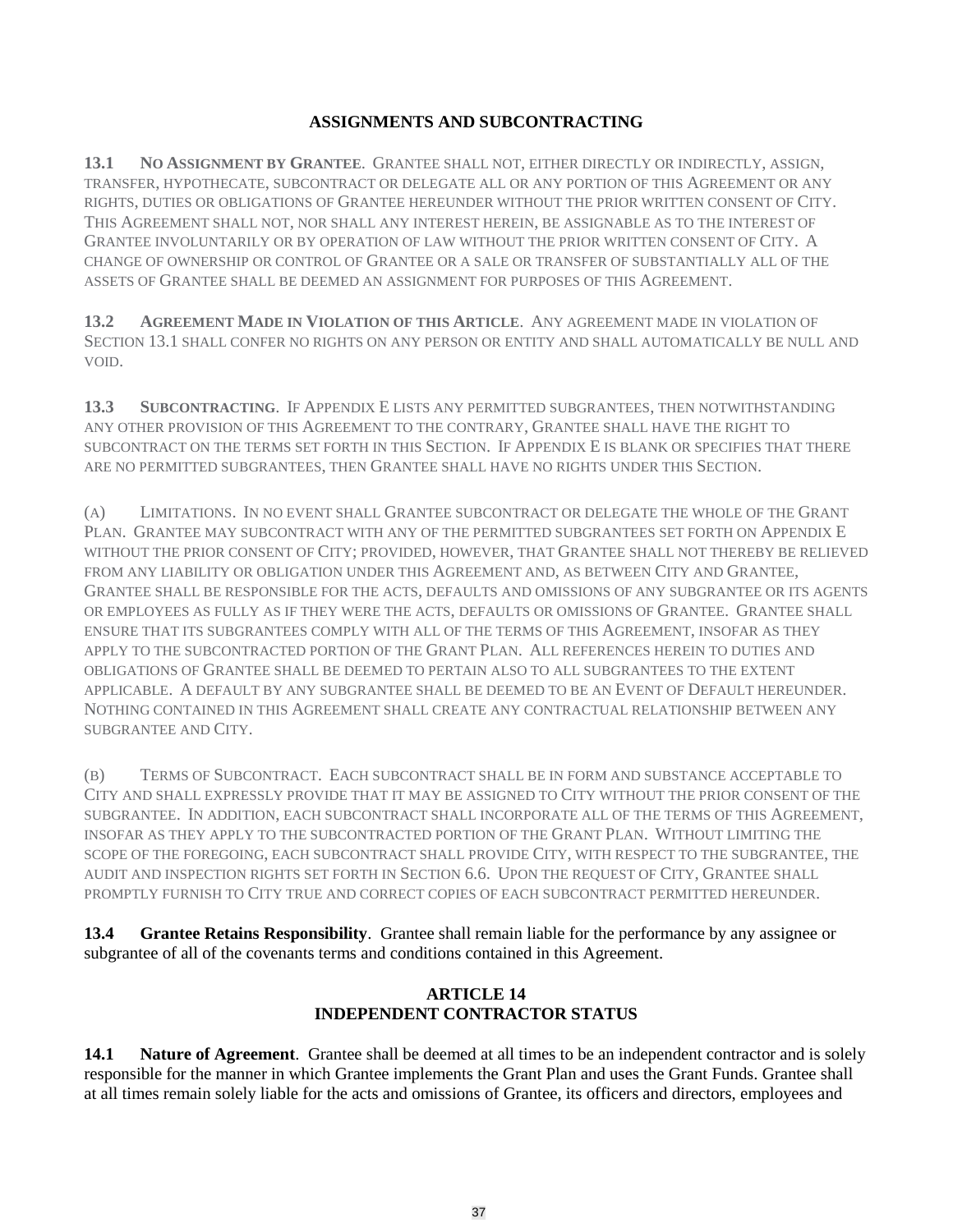agents. Nothing in this Agreement shall be construed as creating a partnership, joint venture, employment or agency relationship between City and Grantee.

**14.2 Direction**. Any terms in this Agreement referring to direction or instruction from the Department or City shall be construed as providing for direction as to policy and the result of Grantee's work only, and not as to the means by which such a result is obtained.

#### **14.3 Consequences of Recharacterization**.

 (a) Should City, in its discretion, or a relevant taxing authority such as the Internal Revenue Service or the State Employment Development Division, or both, determine that Grantee is an employee for purposes of collection of any employment taxes, the amounts payable under this Agreement shall be reduced by amounts equal to both the employee and employer portions of the tax due (and offsetting any credits for amounts already paid by Grantee which can be applied against this liability). City shall subsequently forward such amounts to the relevant taxing authority.

(b) Should a relevant taxing authority determine a liability for past services performed by Grantee for City, upon notification of such fact by City, Grantee shall promptly remit such amount due or arrange with City to have the amount due withheld from future payments to Grantee under this Agreement (again, offsetting any amounts already paid by Grantee which can be applied as a credit against such liability).

(c) A determination of employment status pursuant to either subsection (a) or (b) of this Section 14.3 shall be solely for the purposes of the particular tax in question, and for all other purposes of this Agreement, Grantee shall not be considered an employee of City. Notwithstanding the foregoing, if any court, arbitrator, or administrative authority determine that Grantee is an employee for any other purpose, Grantee agrees to a reduction in City's financial liability hereunder such that the aggregate amount of Grant Funds under this Agreement does not exceed what would have been the amount of such Grant Funds had the court, arbitrator, or administrative authority had not determined that Grantee was an employee.

#### **ARTICLE 15 NOTICES AND OTHER COMMUNICATIONS**

**15.1 Requirements**. Unless otherwise specifically provided herein, all notices, consents, directions, approvals, instructions, requests and other communications hereunder shall be in writing, shall be addressed to the person and address set forth below and may be sent by U.S. mail or e-mail, and shall be addressed as follows:):

| If to the Department or City: | < <insert department="" name="" of="">&gt;</insert> |
|-------------------------------|-----------------------------------------------------|
|                               | < <insert address="">&gt;</insert>                  |
|                               | San Francisco, CA << <b>INSERT ZIP CODE</b> >>      |
|                               | Attn: < <insert contact="" name="">&gt;</insert>    |
|                               |                                                     |
|                               | $\sim$                                              |

If to Grantee:  $\langle$ Insert Name of Grantee>> **<<INSERT ADDRESS>>** San Francisco, CA **<<INSERT ZIP CODE>>** Attn: **<<INSERT CONTACT NAME>>** Facsimile No. <<**INSERT FAX NO. IF FAX NOTICES DESIRED>>** 

Any notice of default must be sent by registered mail.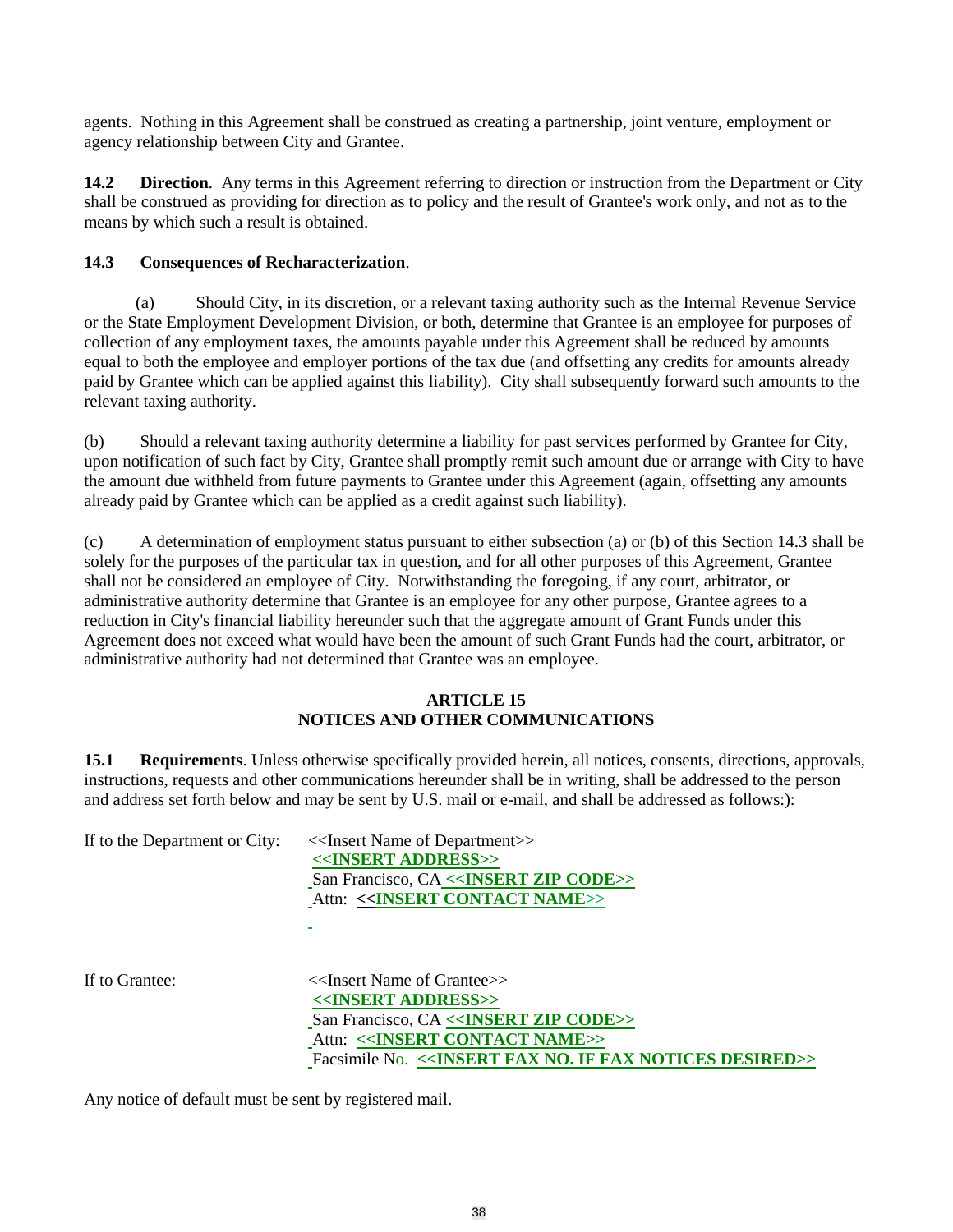**15.2 Effective Date**. All communications sent in accordance with Section 15.1 shall become effective on the date of receipt

**15.3 Change of Address**. Any party hereto may designate a new address for purposes of this Article 15 by notice to the other party.

#### **ARTICLE 16 COMPLIANCE**

#### **16.1 Reserved.**

#### **16.2 Nondiscrimination; Penalties**.

(a) Grantee Shall Not Discriminate. In the performance of this Agreement, Grantee agrees not to discriminate against any employee, City and County employee working with such grantee or subgrantee, applicant for employment with such grantee or subgrantee, or against any person seeking accommodations, advantages, facilities, privileges, services, or membership in all business, social, or other establishments or organizations, on the basis of the fact or perception of a person's race, color, creed, religion, national origin, ancestry, age, height, weight, sex, sexual orientation, gender identity, domestic partner status, marital status, disability or Acquired Immune Deficiency Syndrome or HIV status (AIDS/HIV status), or association with members of such protected classes, or in retaliation for opposition to discrimination against such classes.

(b) Subcontracts. Grantee shall incorporate by reference in all subcontracts the provisions of Sections 12B.2(a), 12B.2(c)-(k), and 12C.3 of the San Francisco Administrative Code and shall require all subgrantees to comply with such provisions. Grantee's failure to comply with the obligations in this subsection shall constitute a material breach of this Agreement.

(c) Non-Discrimination in Benefits. Grantee does not as of the date of this Agreement and will not during the term of this Agreement, in any of its operations in San Francisco or where the work is being performed for the City or elsewhere within the United States, discriminate in the provision of bereavement leave, family medical leave, health benefits, membership or membership discounts, moving expenses, pension and retirement benefits or travel benefits, as well as any benefits other than the benefits specified above, between employees with domestic partners and employees with spouses, and/or between the domestic partners and spouses of such employees, where the domestic partnership has been registered with a governmental entity pursuant to state or local law authorizing such registration, subject to the conditions set forth in Section 12B.2(b) of the San Francisco Administrative Code.

(d) Condition to Contract. As a condition to this Agreement, Grantee shall execute the "Chapter 12B Declaration: Nondiscrimination in Contracts and Benefits" form (Form CMD-12B-101) with supporting documentation and secure the approval of the form by the San Francisco Contract Monitoring Division.

(e) Incorporation of Administrative Code Provisions by Reference. The provisions of Chapters 12B and 12C of the San Francisco Administrative Code are incorporated in this Section by reference and made a part of this Agreement as though fully set forth herein. Grantee shall comply fully with and be bound by all of the provisions that apply to this Agreement under such Chapters of the Administrative Code, including the remedies provided in such Chapters. Without limiting the foregoing, Grantee understands that pursuant to Sections 12B.2(h) and 12C.3(g) of the San Francisco Administrative Code, a penalty of fifty dollars (\$50) for each person for each calendar day during which such person was discriminated against in violation of the provisions of this Agreement may be assessed against Grantee and/or deducted from any payments due Grantee.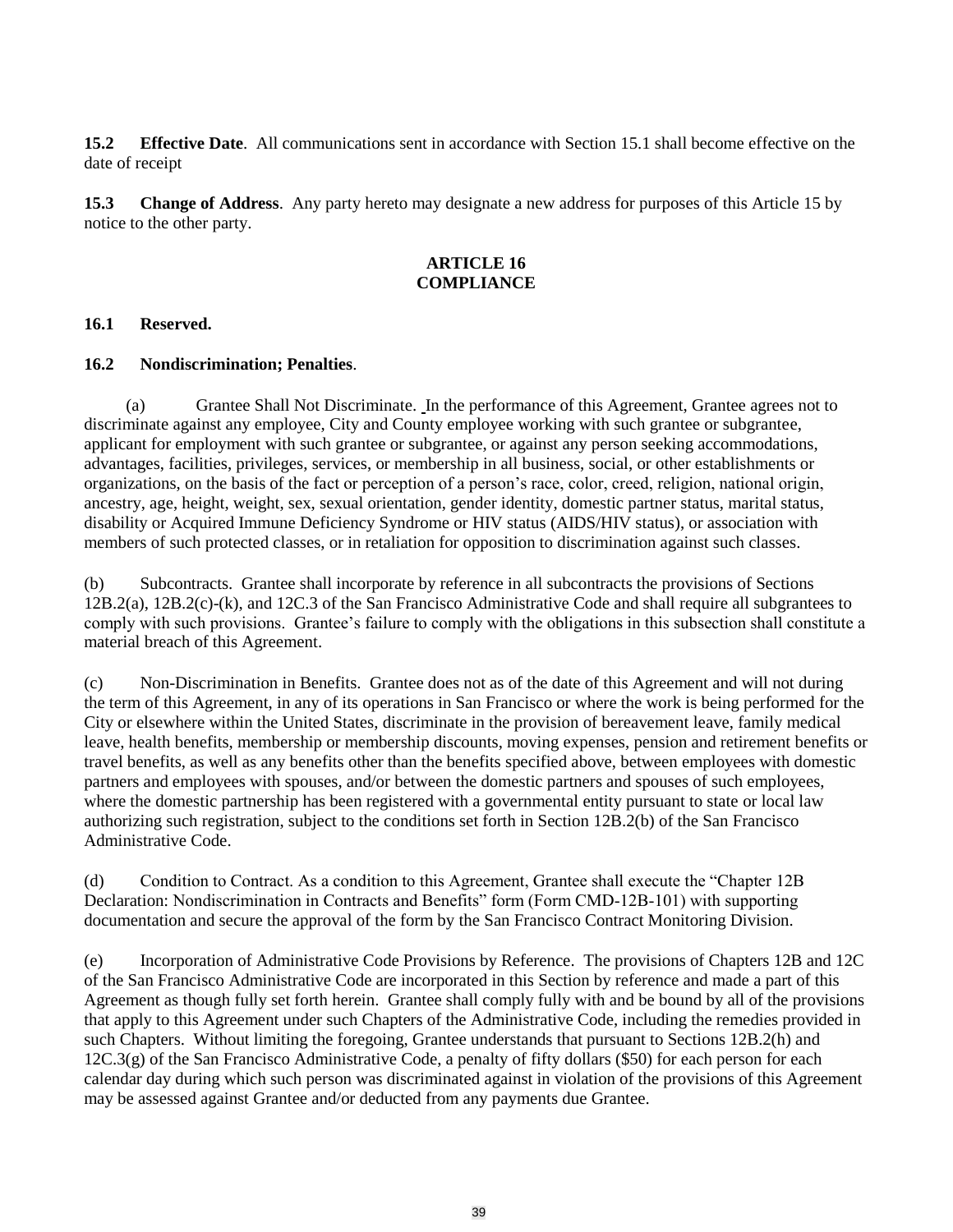#### **16.3 Reserved.**

**16.4 Tropical Hardwood and Virgin Redwood Ban.** Pursuant to § 804(b) of the San Francisco Environment Code, City urges all grantees not to import, purchase, obtain, or use for any purpose, any tropical hardwood, tropical hardwood wood product, virgin redwood or virgin redwood wood product.

**16.5 Drug-Free Workplace Policy**. Grantee acknowledges that pursuant to the Federal Drug-Free Workplace Act of 1989, the unlawful manufacture, distribution, dispensation, possession, or use of a controlled substance is prohibited on City premises. Grantee and its employees, agents or assigns shall comply with all terms and provisions of such Act and the rules and regulations promulgated thereunder.

**16.6 Resource Conservation; Liquidated Damages**. Chapter 5 of the San Francisco Environment Code (Resource Conservation) is incorporated herein by reference. Failure by Grantee to comply with any of the applicable requirements of Chapter 5 will be deemed a material breach of contract. If Grantee fails to comply in good faith with any of the provisions of Chapter 5, Grantee shall be liable for liquidated damages in an amount equal to Grantee's net profit under this Agreement, or five percent (5%) of the total contract amount, whichever is greater. Grantee acknowledges and agrees that the liquidated damages assessed shall be payable to City upon demand and may be offset against any monies due to Grantee from any contract with City.

**16.7 Compliance with ADA**. Grantee acknowledges that, pursuant to the ADA, programs, services and other activities provided by a public entity to the public, whether directly or through a grantee or contractor, must be accessible to the disabled public. Grantee shall not discriminate against any person protected under the ADA in connection with all or any portion of the Grant Plan and shall comply at all times with the provisions of the ADA.

**16.8. Requiring Minimum Compensation for Employees**.Grantee shall pay covered employees no less than the minimum compensation required by San Francisco Administrative Code Chapter 12P, including a minimum hourly gross compensation, compensated time off, and uncompensated time off. Grantee is subject to the enforcement and penalty provisions in Chapter 12P. Information about and the text of the Chapter 12P is available on the web at [http://sfgov.org/olse/mco.](http://sfgov.org/olse/mco) Grantee is required to comply with all of the applicable provisions of 12P, irrespective of the listing of obligations in this Section. By signing and executing this Agreement, Grantee certifies that it complies with Chapter 12P.

**16.9 Limitations on Contributions**. By executing this Agreement, Grantee acknowledges its obligations under section 1.126 of the City's Campaign and Governmental Conduct Code, which prohibits any person who contracts with, or is seeking a contract with, any department of the City for the rendition of personal services, for the furnishing of any material, supplies or equipment, for the sale or lease of any land or building, for a grant, loan or loan guarantee, or for a development agreement, from making any campaign contribution to (i) a City elected official if the contract must be approved by that official, a board on which that official serves, or the board of a state agency on which an appointee of that official serves, (ii) a candidate for that City elective office, or (iii) a committee controlled by such elected official or a candidate for that office, at any time from the submission of a proposal for the contract until the later of either the termination of negotiations for such contract or twelve months after the date the City approves the contract. The prohibition on contributions applies to each prospective party to the contract; each member of Grantee's board of directors; Grantee's chairperson, chief executive officer, chief financial officer and chief operating officer; any person with an ownership interest of more than 10 % in Grantee; any subcontractor listed in the bid or contract; and any committee that is sponsored or controlled by Grantee. Grantee certifies that it has informed each such person of the limitation on contributions imposed by Section 1.126 by the time it submitted a proposal for the grant, and has provided the names of the persons required to be informed to the City department with whom it is contracting.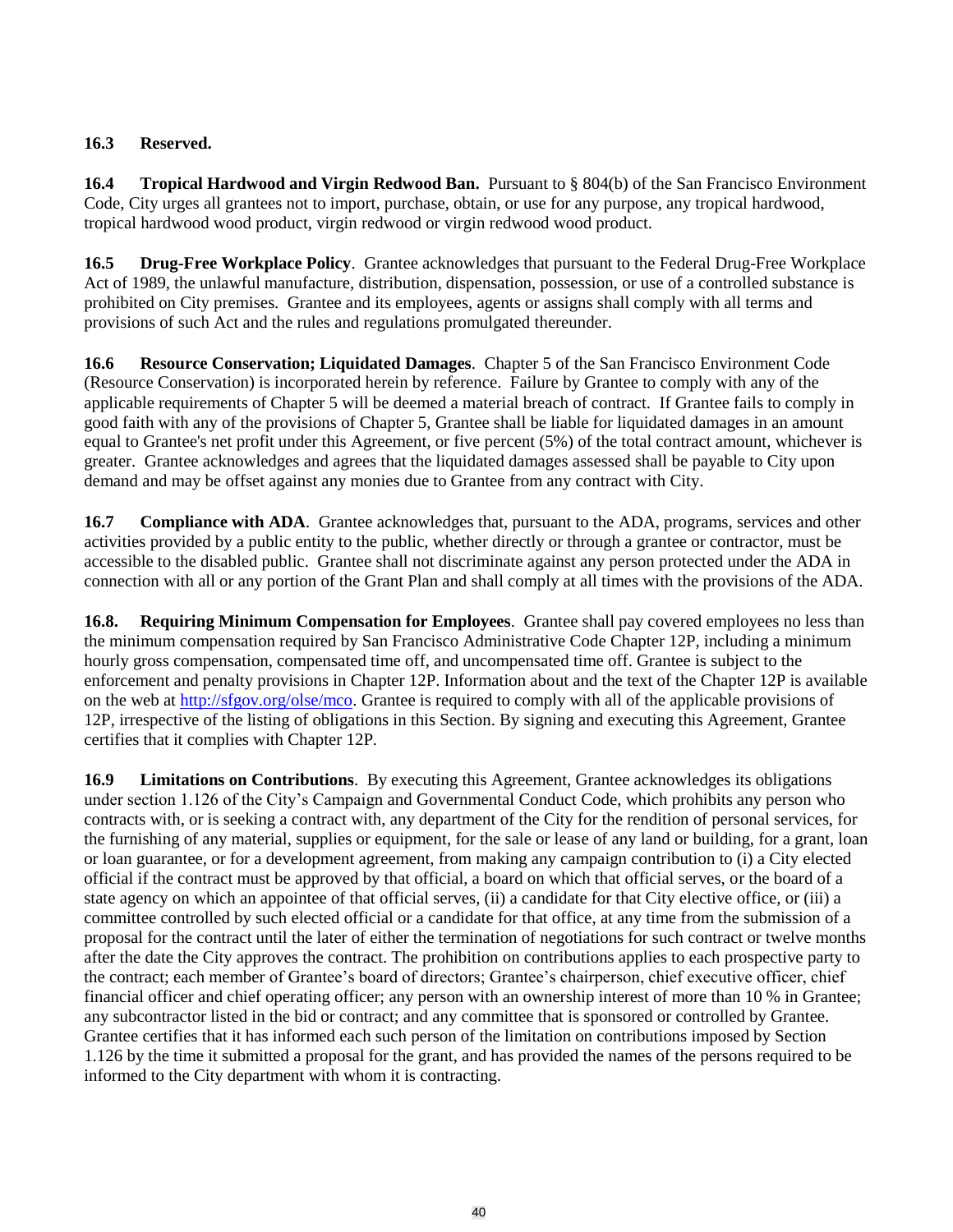**16.10 First Source Hiring Program**. Contractor must comply with all of the provisions of the First Source Hiring Program, Chapter 83 of the San Francisco Administrative Code, that apply to this Agreement, and Contractor is subject to the enforcement and penalty provisions in Chapter 83.

**16.11 Prohibition on Political Activity with City Funds**. In accordance with San Francisco Administrative Code Chapter 12.G, no funds appropriated by the City and County of San Francisco for this Agreement may be expended for organizing, creating, funding, participating in, supporting, or attempting to influence any political campaign for a candidate or for a ballot measure (collectively, "Political Activity"). The terms of San Francisco Administrative Code Chapter 12.G are incorporated herein by this reference. Accordingly, an employee working in any position funded under this Agreement shall not engage in any Political Activity during the work hours funded hereunder, nor shall any equipment or resource funded by this Agreement be used for any Political Activity. In the event Grantee, or any staff member in association with Grantee, engages in any Political Activity, then (i) Grantee shall keep and maintain appropriate records to evidence compliance with this section, and (ii) Grantee shall have the burden to prove that no funding from this Agreement has been used for such Political Activity. Grantee agrees to cooperate with any audit by the City or its designee in order to ensure compliance with this section. In the event Grantee violates the provisions of this section, the City may, in addition to any other rights or remedies available hereunder, (i) terminate this Agreement and any other agreements between Grantee and City, (ii) prohibit Grantee from bidding on or receiving any new City contract for a period of two (2) years, and (iii) obtain reimbursement of all funds previously disbursed to Grantee under this Agreement.

**16.12 Preservative-treated Wood Containing Arsenic**. Grantee may not purchase preservative-treated wood products containing arsenic in the performance of this Agreement unless an exemption from the requirements of Chapter 13 of the San Francisco Environment Code is obtained from the Department of the Environment under Section 1304 of the Code. The term "preservative-treated wood containing arsenic" shall mean wood treated with a preservative that contains arsenic, elemental arsenic, or an arsenic copper combination, including, but not limited to, chromated copper arsenate preservative, ammoniacal copper zinc arsenate preservative, or ammoniacal copper arsenate preservative. Grantee may purchase preservative-treated wood products on the list of environmentally preferable alternatives prepared and adopted by the Department of the Environment. This provision does not preclude Grantee from purchasing preservative-treated wood containing arsenic for saltwater immersion. The term "saltwater immersion" shall mean a pressure-treated wood that is used for construction purposes or facilities that are partially or totally immersed in saltwater.

#### **If the Agreement will involve the grantee or subgrantees providing services involving direct supervision of minors or will be working with minors in an unaccompanied setting on more than an incidental or occasional basis, then insert §16.13. Supervision includes oversight responsibilities at City parks, playgrounds, recreational centers or beaches. Otherwise, §16.13 should read "Reserved. (Working with Minors)"**

**16.13 Working with Minors**. In accordance with California Public Resources Code Section 5164, if Grantee, or any subgrantee, is providing services at a City park, playground, recreational center or beach, Contractor shall not hire, and shall prevent its subcontractors from hiring, any person for employment or a volunteer position in a position having supervisory or disciplinary authority over a minor if that person has been convicted of any offense listed in Public Resources Code Section 5164. In addition, if Grantee, or any subgrantee, is providing services to the City involving the supervision or discipline of minors or where Grantee, or any subgrantee, will be working with minors in an unaccompanied setting on more than an incidental or occasional basis, Grantee and any subgrantee shall comply with any and all applicable requirements under federal or state law mandating criminal history screening for such positions and/or prohibiting employment of certain persons including but not limited to California Penal Code Section 290.95. In the event of a conflict between this section and Section 16.16,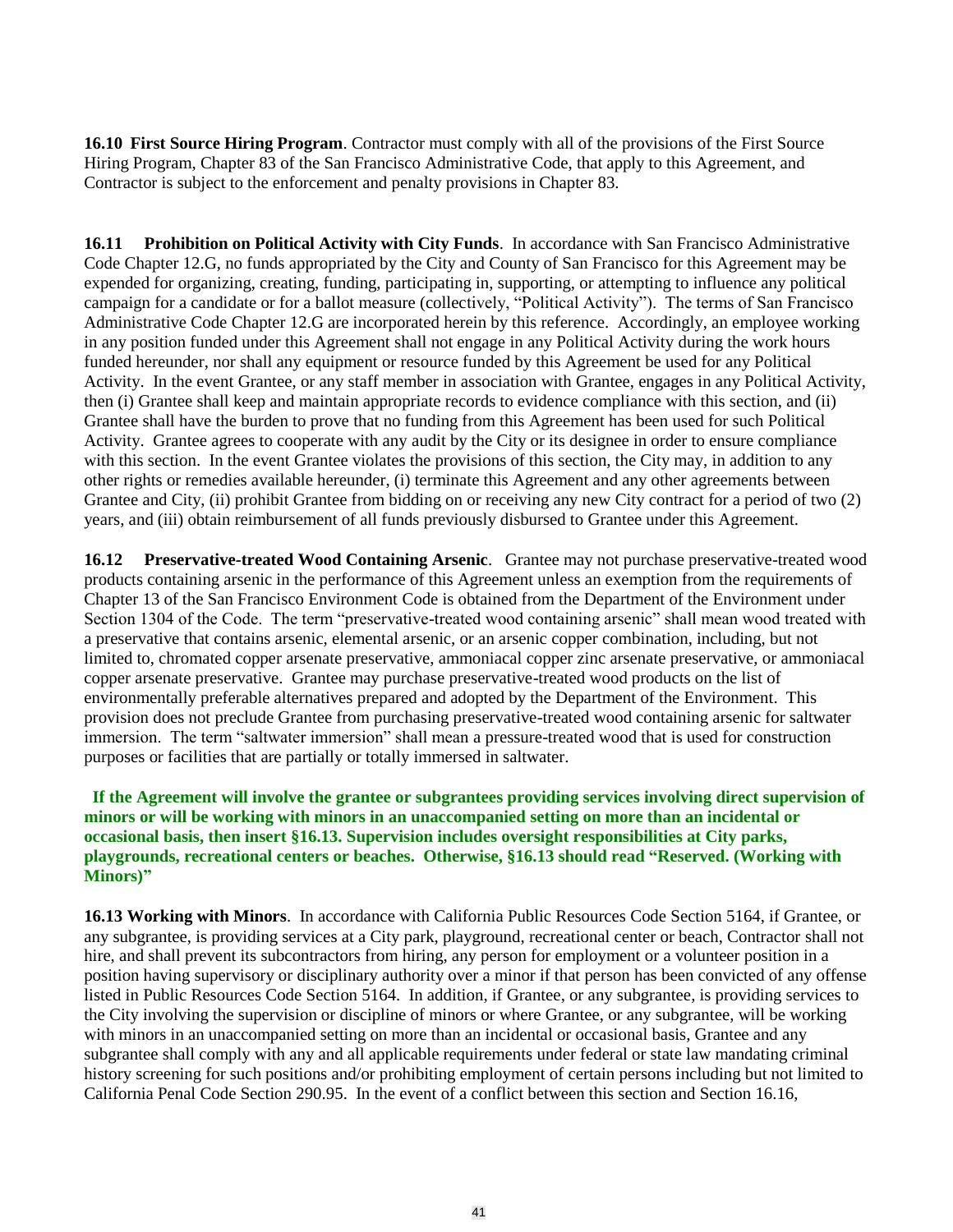"Consideration of Criminal History in Hiring and Employment Decisions," of this Agreement, this section shall control. Grantee shall expressly require any of its subgrantees with supervisory or disciplinary power over a minor to comply with this section of the Agreement as a condition of its contract with the subgrantee. Grantee acknowledges and agrees that failure by Grantee or any of its subgrantees to comply with any provision of this section of the Agreement shall constitute an Event of Default.

**16.14 Protection of Private Information.** Grantee has read and agrees to the terms set forth in San Francisco Administrative Code Sections 12M.2, "Nondisclosure of Private Information," and 12M.3, "Enforcement" of Administrative Code Chapter 12M, "Protection of Private Information," which are incorporated herein as if fully set forth. Grantee agrees that any failure of Grantee to comply with the requirements of Section 12M.2 of this Chapter shall be a material breach of the Agreement. In such an event, in addition to any other remedies available to it under equity or law, the City may terminate the Agreement, bring a false claim action against the Grantee pursuant to Chapter 6 or Chapter 21 of the Administrative Code, or debar the Grantee.

**16.15 Public Access to Meetings and Records**. If Grantee receives a cumulative total per year of at least \$250,000 in City funds or City-administered funds and is a non-profit organization as defined in Chapter 12L of the San Francisco Administrative Code, Grantee shall comply with and be bound by all the applicable provisions of that Chapter. By executing this Agreement, Grantee agrees to open its meetings and records to the public in the manner set forth in Sections 12L.4 and 12L.5 of the Administrative Code. Grantee further agrees to make good-faith efforts to promote community membership on its Board of Directors in the manner set forth in Section 12L.6 of the Administrative Code. Grantee acknowledges that its material failure to comply with any of the provisions of this paragraph shall constitute a material breach of this Agreement. Grantee further acknowledges that such material breach of the Agreement shall be grounds for the City to terminate and/or not renew the Agreement, partially or in its entirety.

#### **16.16 Consideration of Criminal History in Hiring and Employment Decisions.**

(a) Contractor agrees to comply fully with and be bound by all of the provisions of Chapter 12T, "City Contractor/Subcontractor Consideration of Criminal History in Hiring and Employment Decisions," of the San Francisco Administrative Code ("Chapter 12T"), including the remedies provided, and implementing regulations, as may be amended from time to time. The provisions of Chapter 12T are incorporated by reference and made a part of this Agreement as though fully set forth herein. The text of the Chapter 12T is available on the web at [http://sfgov.org/olse/fco.](http://sfgov.org/olse/fco) Contractor is required to comply with all of the applicable provisions of 12T, irrespective of the listing of obligations in this Section. Capitalized terms used in this Section and not defined in this Agreement shall have the meanings assigned to such terms in Chapter 12T.

(b) The requirements of Chapter 12T shall only apply to a Contractor's or Subcontractor's operations to the extent those operations are in furtherance of the performance of this Agreement, shall apply only to applicants and employees who would be or are performing work in furtherance of this Agreement, and shall apply when the physical location of the employment or prospective employment of an individual is wholly or substantially within the City of San Francisco. Chapter 12T shall not apply when the application in a particular context would conflict with federal or state law or with a requirement of a government agency implementing federal or state law. **16.17 Food Service Waste Reduction Requirements**. Grantee agrees to comply fully with and be bound by all of the provisions of the Food Service Waste Reduction Ordinance, as set forth in San Francisco Environment Code Chapter 16, including the remedies provided, and implementing guidelines and rules. The provisions of Chapter 16 are incorporated herein by reference and made a part of this Agreement as though fully set forth. This provision is a material term of this Agreement. By entering into this Agreement, Grantee agrees that if it breaches this provision, City will suffer actual damages that will be impractical or extremely difficult to determine; further, Grantee agrees that the sum of one hundred dollars (\$100) liquidated damages for the first breach, two hundred dollars (\$200) liquidated damages for the second breach in the same year, and five hundred dollars (\$500)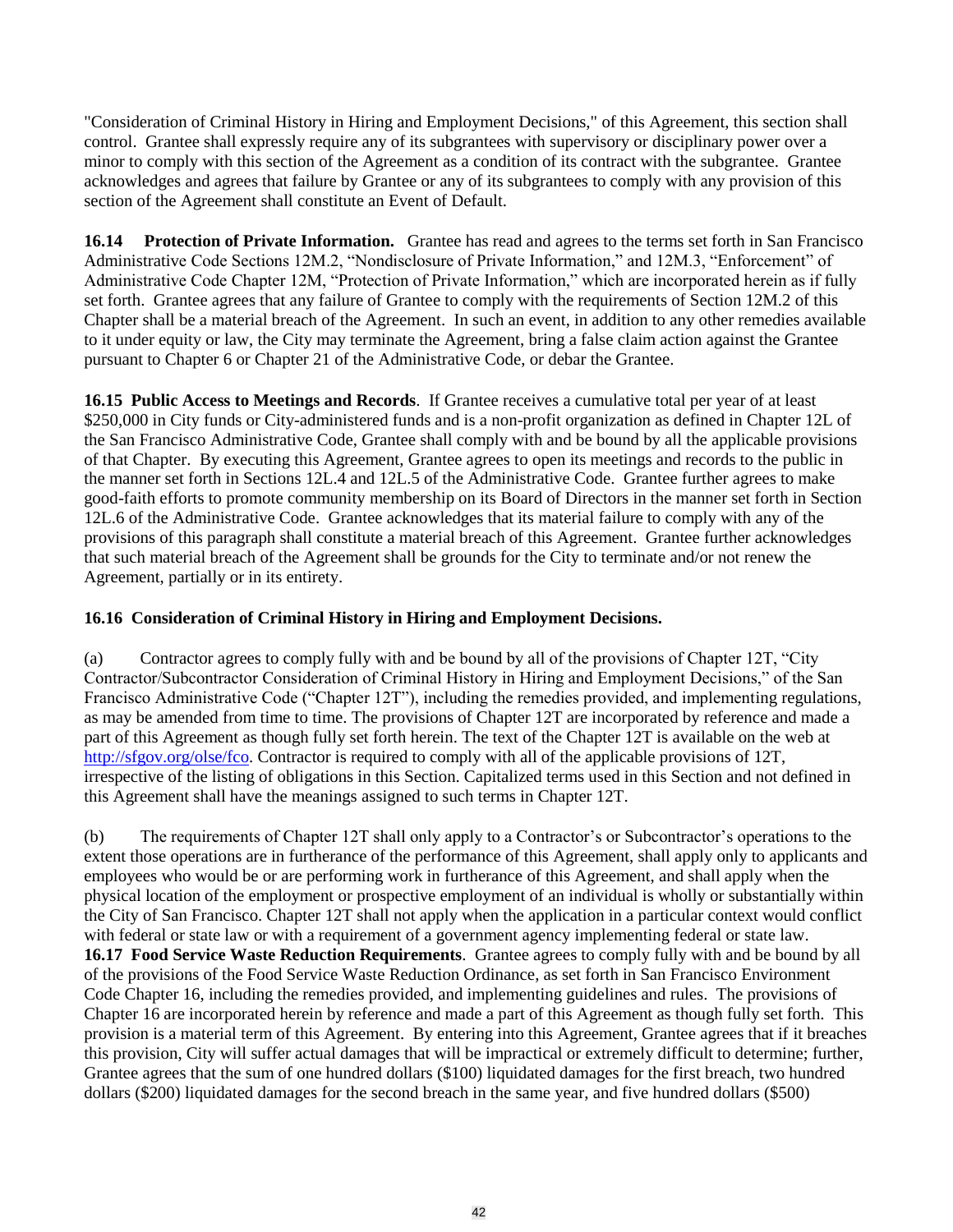liquidated damages for subsequent breaches in the same year is reasonable estimate of the damage that City will incur based on the violation, established in light of the circumstances existing at the time this Agreement was made. Such amount shall not be considered a penalty, but rather agreed monetary damages sustained by City because of Grantee's failure to comply with this provision.

#### **16.18 Reserved. Slavery Era Disclosure.**

#### **16.19 Distribution of Beverages and Water.**

**(a) Sugar-Sweetened Beverage Prohibition.** Grantee agrees that it shall not sell, provide, or otherwise distribute Sugar-Sweetened Beverages, as defined by San Francisco Administrative Code Chapter 101, as part of its performance of this Agreement.

**(b) Packaged Water Prohibition**. Grantee agrees that it shall not sell, provide, or otherwise distribute Packaged Water, as defined by San Francisco Environment Code Chapter 24, as part of its performance of this Agreement.

#### **16.20 Reserved.**

**16.21 Compliance with Other Laws**. Without limiting the scope of any of the preceding sections of this Article 16, Grantee shall keep itself fully informed of City's Charter, codes, ordinances and regulations and all state, and federal laws, rules and regulations affecting the performance of this Agreement and shall at all times comply with such Charter codes, ordinances, and regulations rules and laws.

#### **ARTICLE 17 MISCELLANEOUS**

**17.1 No Waiver**. No waiver by the Department or City of any default or breach of this Agreement shall be implied from any failure by the Department or City to take action on account of such default if such default persists or is repeated. No express waiver by the Department or City shall affect any default other than the default specified in the waiver and shall be operative only for the time and to the extent therein stated. Waivers by City or the Department of any covenant, term or condition contained herein shall not be construed as a waiver of any subsequent breach of the same covenant, term or condition. The consent or approval by the Department or City of any action requiring further consent or approval shall not be deemed to waive or render unnecessary the consent or approval to or of any subsequent similar act.

**17.2 Modification**. This Agreement may not be modified, nor may compliance with any of its terms be waived, except by written instrument executed and approved in the same manner as this Agreement.

**17.3 Administrative Remedy for Agreement Interpretation**. Should any question arise as to the meaning or intent of this Agreement, the question shall, prior to any other action or resort to any other legal remedy, be referred to Department Head, as the case may be, of the Department who shall decide the true meaning and intent of the Agreement. Such decision shall be final and conclusive.

**17.4 Governing Law; Venue**. The formation, interpretation and performance of this Agreement shall be governed by the laws of the State of California, without regard to its conflict of laws principles. Venue for all litigation relative to the formation, interpretation and performance of this Agreement shall be in San Francisco.

**17.5 Headings**. All article and section headings and captions contained in this Agreement are for reference only and shall not be considered in construing this Agreement.

**17.6 Entire Agreement**. This Agreement and the Application Documents set forth the entire Agreement between the parties, and supersede all other oral or written provisions. If there is any conflict between the terms of this Agreement and the Application Documents, the terms of this Agreement shall govern. The following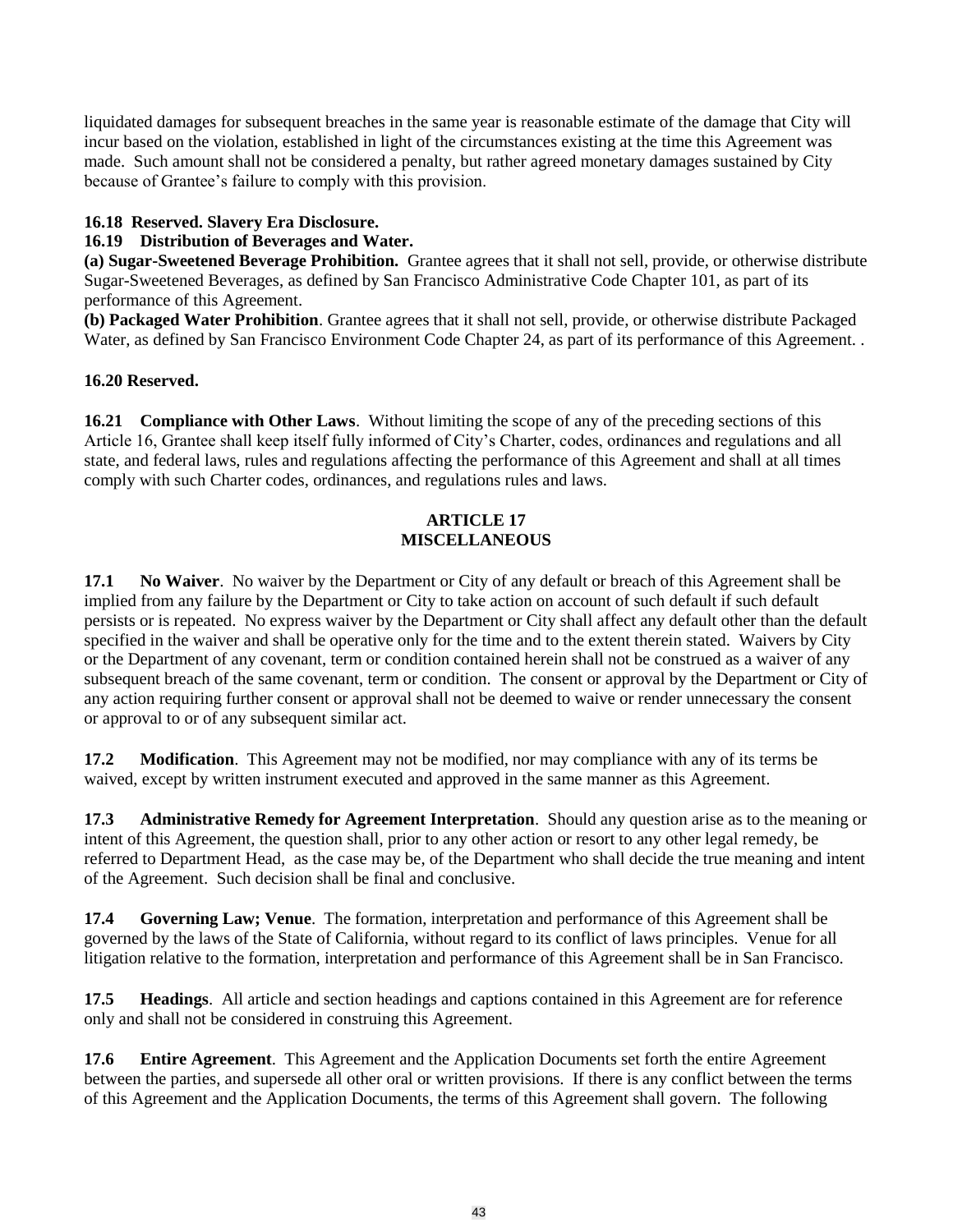appendices are attached to and a part of this Agreement:

 Appendix A, Definition of Eligible Expenses Appendix B, Definition of Grant Plan Appendix C, Form of Funding Request Appendix D, Interests in Other City Contracts Appendix E, Permitted Subgrantees

**17.7 Certified Resolution of Signatory Authority**. Upon request of City, Grantee shall deliver to City a copy of the corporate resolution(s) authorizing the execution, delivery and performance of this Agreement, certified as true, accurate and complete by the secretary or assistant secretary of Grantee.

**17.8 Severability**. Should the application of any provision of this Agreement to any particular facts or circumstances be found by a court of competent jurisdiction to be invalid or unenforceable, then (a) the validity of other provisions of this Agreement shall not be affected or impaired thereby, and (b) such provision shall be enforced to the maximum extent possible so as to effect the intent of the parties and shall be reformed without further action by the parties to the extent necessary to make such provision valid and enforceable.

**17.9 Successors; No Third-Party Beneficiaries**. Subject to the terms of Article 13, the terms of this Agreement shall be binding upon, and inure to the benefit of, the parties hereto and their successors and assigns. Nothing in this Agreement, whether express or implied, shall be construed to give any person or entity (other than the parties hereto and their respective successors and assigns and, in the case of Article 9, the Indemnified Parties) any legal or equitable right, remedy or claim under or in respect of this Agreement or any covenants, conditions or provisions contained herein.

**17.10 Survival of Terms**. The obligations of Grantee and the terms of the following provisions of this Agreement shall survive and continue following expiration or termination of this Agreement:

| Section 4.3  | Ownership of Results.                   |                           |
|--------------|-----------------------------------------|---------------------------|
| Section 6.4  | <b>Financial Statements.</b>            |                           |
| Section 6.5  | Books and Records.                      |                           |
| Section 6.6  | Inspection and Audit.                   |                           |
| Section 6.7  | <b>Submitting False Claims;</b>         | <b>Monetary Penalties</b> |
| Article 7    | <b>Taxes</b>                            |                           |
| Article 8    | Representations and Warranties          |                           |
| Article 9    | Indemnification and General Liability   |                           |
| Section 10.4 | Required Post-Expiration Coverage.      |                           |
| Article 12   | Disclosure of Information and Documents |                           |
| Section 13.4 | <b>Grantee Retains</b>                  | Responsibility.           |
| Section 14.3 | Consequences of                         | Recharacterization.       |
|              | This Article 17 Miscellaneous           |                           |

**17.11 Further Assurances**. From and after the date of this Agreement, Grantee agrees to do such things, perform such acts, and make, execute, acknowledge and deliver such documents as may be reasonably necessary or proper and usual to complete the transactions contemplated by this Agreement and to carry out the purpose of this Agreement in accordance with this Agreement.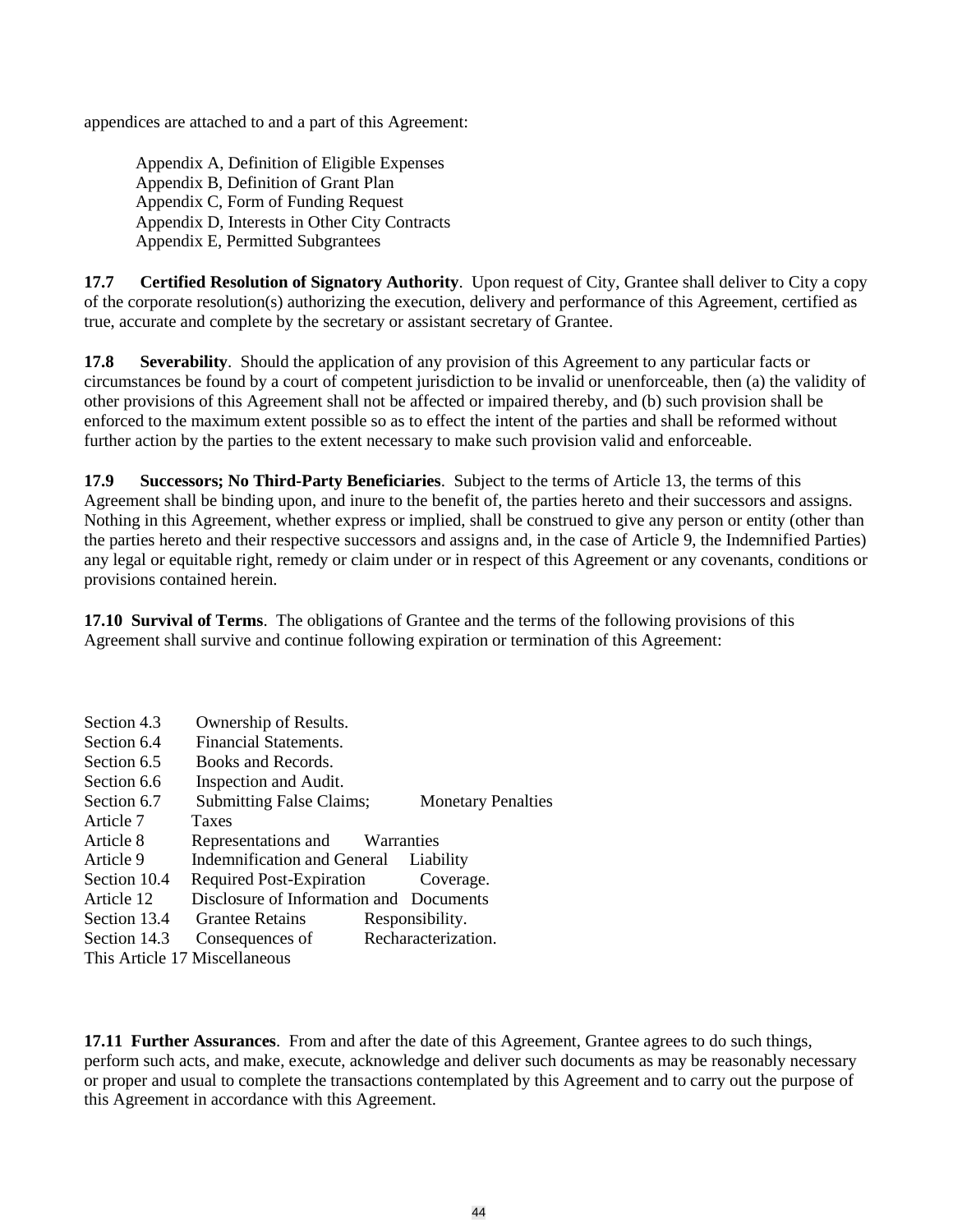#### **Insert section 17.12 if this agreement is with health and human services nonprofits; otherwise, do not include section 17.12.**

**17.12 Dispute Resolution Procedure.** A Dispute Resolution Procedure is attached under the Appendix **<<ENTER THE APPENDIX LETTER>>** to address issues that have not been resolved administratively by other departmental remedies.

**17.13 Cooperative Drafting.** This Agreement has been drafted through a cooperative effort of both parties, and both parties have had an opportunity to have the Agreement reviewed and revised by legal counsel. No party shall be considered the drafter of this Agreement, and no presumption or rule that an ambiguity shall be construed against the party drafting the clause shall apply to the interpretation or enforcement of this Agreement.

**17.14 MacBride Principles--Northern Ireland.** Pursuant to San Francisco Administrative Code Section 12F.5, City urges companies doing business in Northern Ireland to move towards resolving employment inequities, and encourages such companies to abide by the MacBride Principles. City urges San Francisco companies to do business with corporations that abide by the MacBride Principles. By signing below, the person executing this agreement on behalf of Grantee acknowledges and agrees that he or she has read and understood this section. IN WITNESS WHEREOF, the parties hereto have caused this Agreement to be executed as of the date first specified herein. The signatories to this Agreement warrant and represent that they have the authority to enter into this agreement on behalf of the respective parties and to bind them to the terms of this Agreement

| <b>CITY</b>                                                                              | <b>GRANTEE:</b>                                                                       |
|------------------------------------------------------------------------------------------|---------------------------------------------------------------------------------------|
| < <insert city="" department="" or<br=""><b>COMMISSION IN ALL CAPS&gt;&gt;</b></insert>  | < <insert all<br="" grantee="" in="" name="" of=""><math>CAPS</math>&gt;&gt;</insert> |
| < <insert name="" of="" signator="">&gt;<br/>&lt;<insert title="">&gt;</insert></insert> |                                                                                       |
| <b>Approved as to Form:</b>                                                              |                                                                                       |
| Dennis J. Herrera                                                                        | Federal Tax ID #:                                                                     |
| <b>City Attorney</b>                                                                     |                                                                                       |
| <b>[name of Deputy City Attorney]</b><br>Deputy City Attorney                            |                                                                                       |

**In the footer, the page number should match the "of" number, such as "29 of 29."**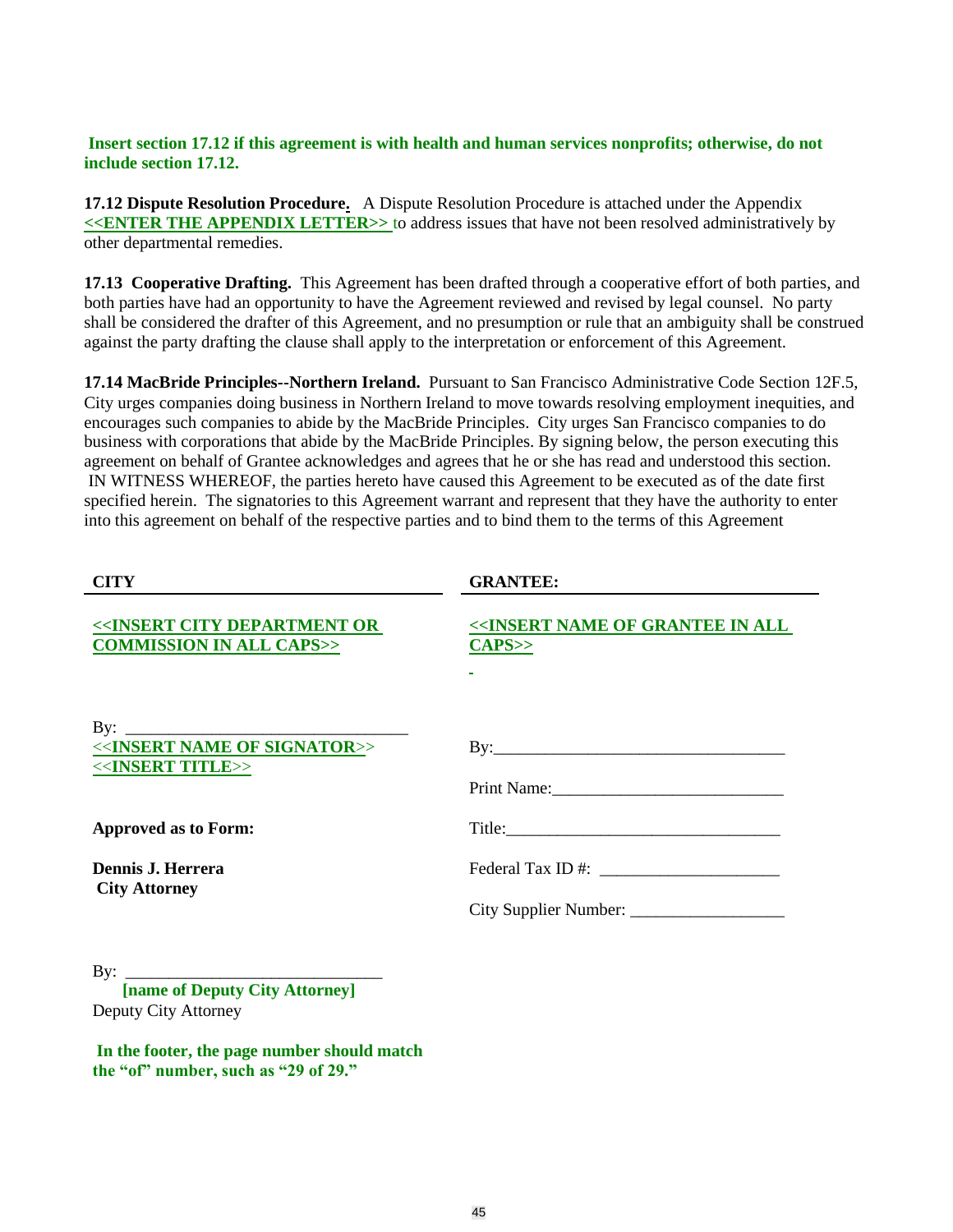#### **Appendix A--Definition of Eligible Expenses**

The term "Eligible Expenses" shall mean expenses incurred and paid by Grantee during the term of this Agreement in implementing the terms of the Grant Plan.

All Eligible Expenses *must* be:

 (a) paid by Grantee prior to the submission of the applicable Funding Request (no advances of Grant Funds shall be made); **[***or, if advances are permitted:*expenses to be incurred and paid by Grantee no more than 30 days after the disbursement of Grant Funds pursuant to the Funding Request**]**;

(b) direct out-of-pocket expenses incurred by Grantee or its officers, directors and employees;

(c) operating (as opposed to capital) expenses;

(d) within the scope of the applicable Budget line item; and

(e) directly related to activities performed within the physical boundaries of the City and County of San Francisco.

Eligible Expenses shall *include:*

(1) net salaries and wages

- (2) rent or related fees for equipment, performance or meeting halls or studios;
- (3) telephone charges, stationery and office supplies; and
- (4) advertising and publicity costs.

Eligible Expenses shall specifically *exclude*:

 (1) personal or business-related costs or expenses related to meals, catering, transportation, lodging, fundraising or educational activities;

(2) capital expenses;

(3) any costs or expenses which are prohibited under the terms and conditions of any federal or state grant supplying all or any portion of the Grant Funds;

(4) penalties, late charges or interest on any late payments; or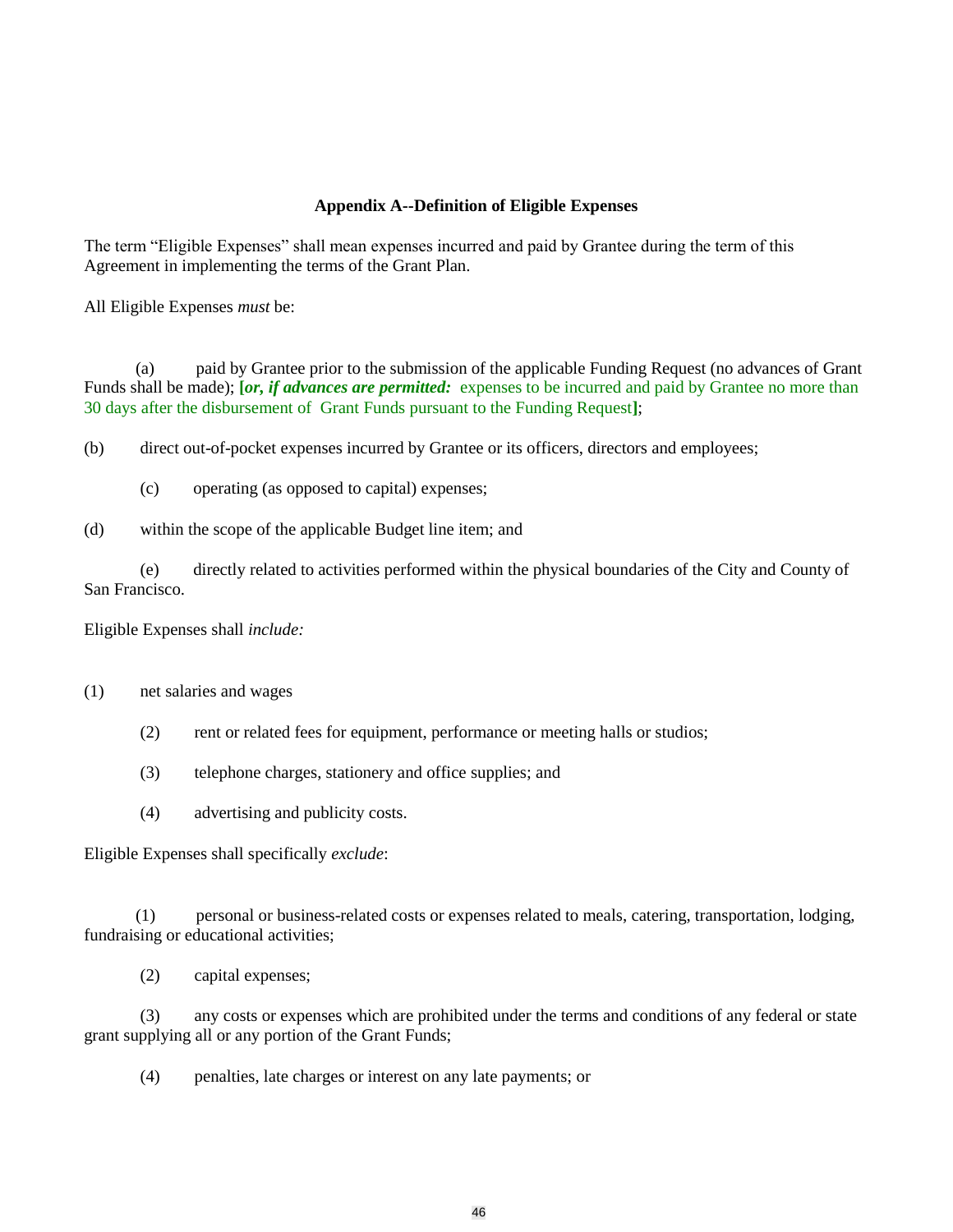(5) taxes or other amounts withheld from wages or salaries which have not actually been paid by Grantee during the term of this Agreement or which relate to periods before or after the term of this Agreement.

#### **Appendix B--Definition of Grant Plan**

The term "Grant Plan" shall mean

#### **Appendix C--Form of Funding Request**

#### **FUNDING REQUEST**

 $, 200$ 

#### **<<INSERT NAME OF DEPARTMENT>> <<INSERT ADDRESS OF DEPARTMENT>>** San Francisco, CA **<<INSERT ZIP CODE>>**

#### Re: Grant No. **<<INSERT YOUR REFERENCE NO.>>**

Pursuant to Section 5.3 of the Grant Agreement (the "Grant Agreement") dated as of  $\leq$ **INSERT DATE>>**, between the undersigned ("Grantee") and the City and County of San Francisco (all capitalized terms defined in the Grant Agreement shall have the same meaning when used herein), Grantee hereby requests a disbursement of Grant Funds as follows:

| <b>Total Amount Requested</b>                 |  |
|-----------------------------------------------|--|
| in this Request:                              |  |
| Maximum Amount of<br>Grant Funds Specified in |  |
| Section 5.1 of the Grant                      |  |
|                                               |  |
| Agreement:                                    |  |
| Total of All Grant Funds                      |  |
| Disbursed Prior to this                       |  |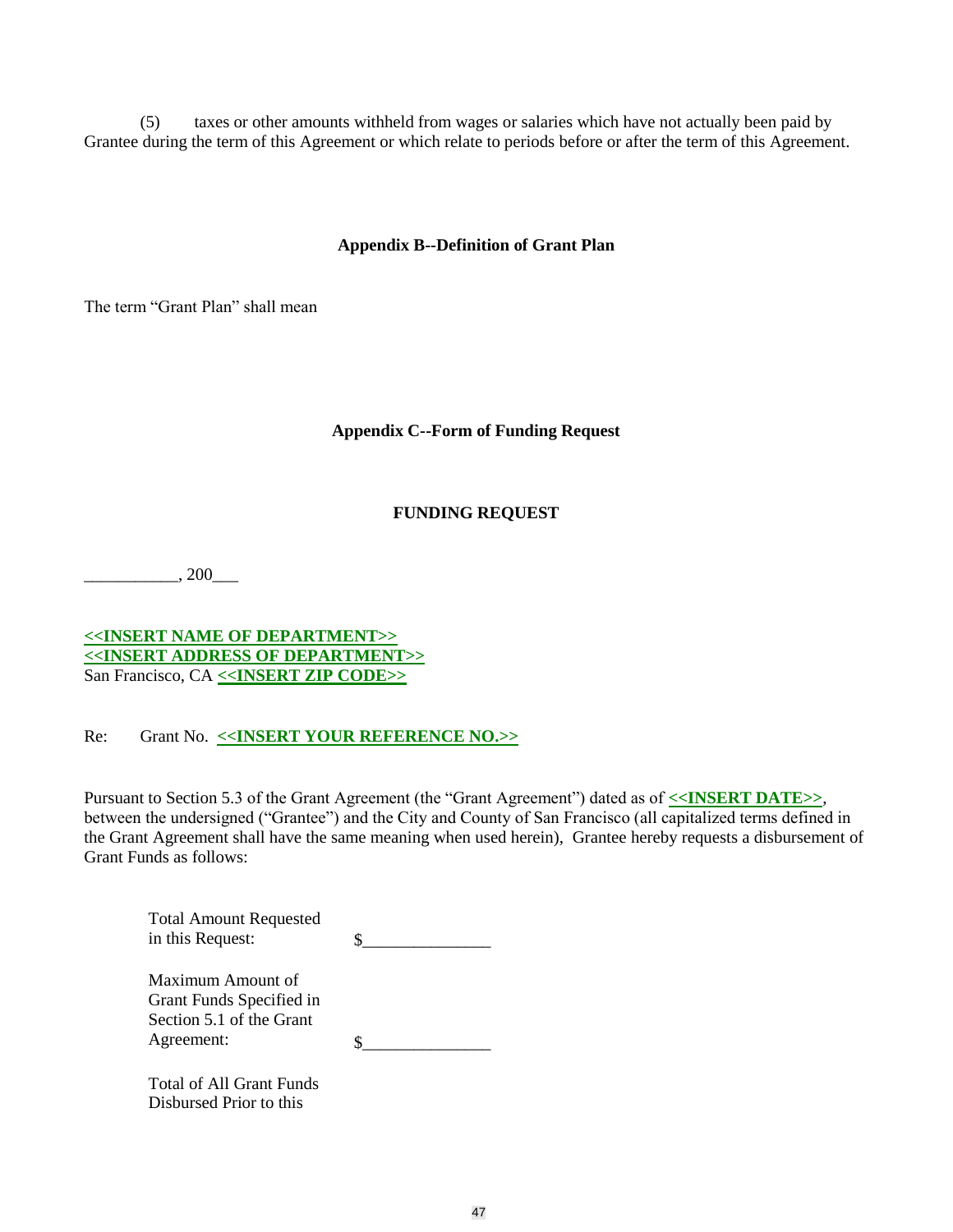Request: \$\_\_\_\_\_\_\_\_\_\_\_\_\_\_\_

Grantee certifies that:

(a) The total amount of Grant Funds requested pursuant to this Funding Request will be used to pay Eligible Expenses, which Eligible Expenses are set forth on the attached Schedule 1, to which is attached true and correct copies of all required documentation of such Eligible Expenses.

(b) After giving effect to the disbursement requested pursuant to this Funding Request, the Grant Funds disbursed as of the date of this disbursement will not exceed the maximum amount set forth in Section 5.1.

(c) The representations and warranties made in the Agreement are true and correct in all material respects as if made on the date hereof;

(d) No Event of Default has occurred and is continuing; and

(e) The undersigned is an officer of Grantee authorized to execute this Funding Request on behalf of Grantee.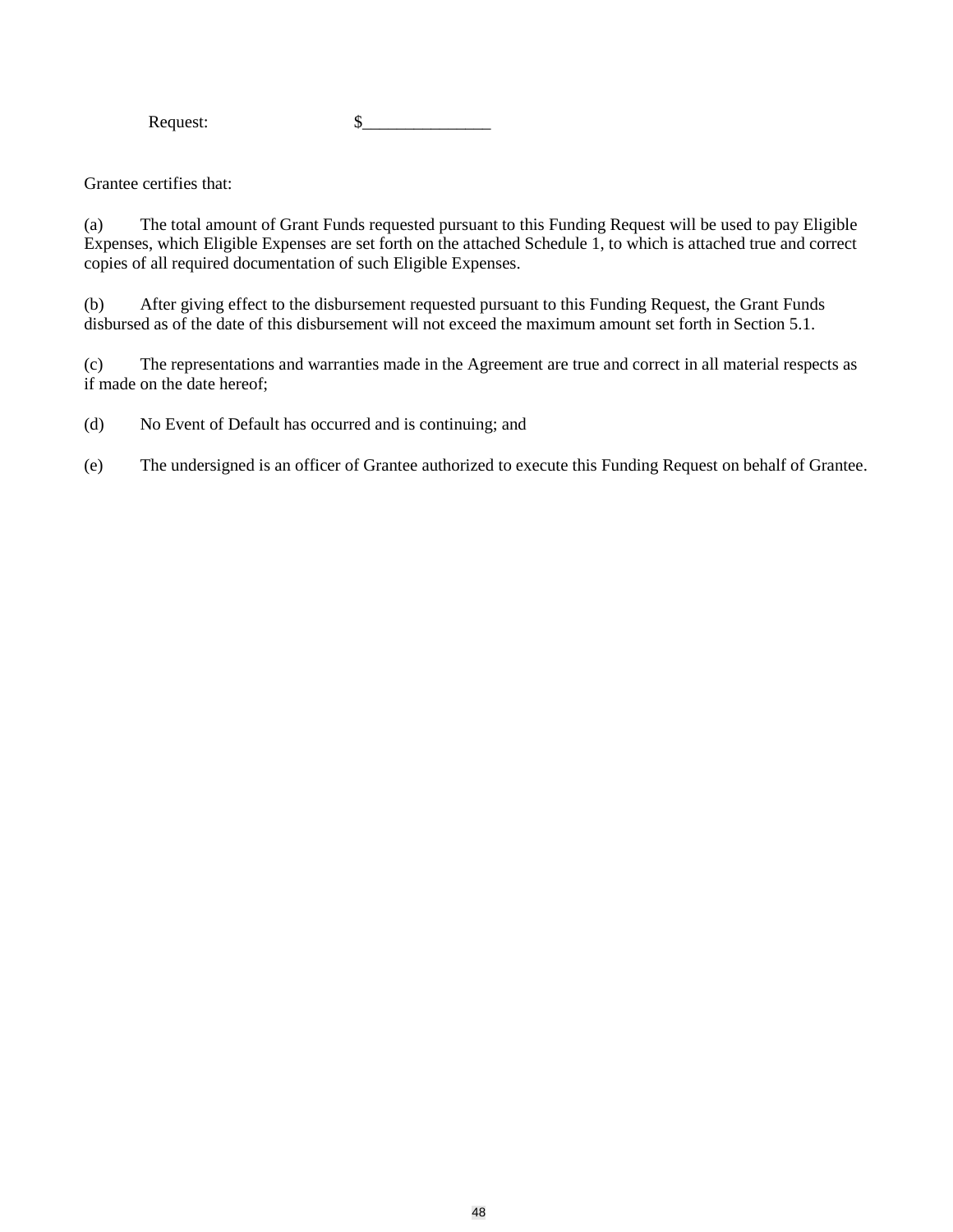#### **SCHEDULE 1 TO REQUEST FOR FUNDING**

The following is an itemized list of Eligible Expenses for which Grant Funds are requested:

| $\mathbf{L}$<br>. . |  |
|---------------------|--|
|                     |  |

The following are attached as part of this Schedule 1:

(1) an invoice for each item of Eligible Expense for which Grant Funds are requested;

(2) the front and the back of canceled checks or other written evidence documenting the payment of each invoice;

(3) for Eligible Expenses which are wages or salaries, payroll registers containing a detailed breakdown of earnings and withholdings, together with both sides of canceled payroll checks evidencing payment thereof (unless payment has been made electronically).

### **Appendix D--Interests In Other City Contracts**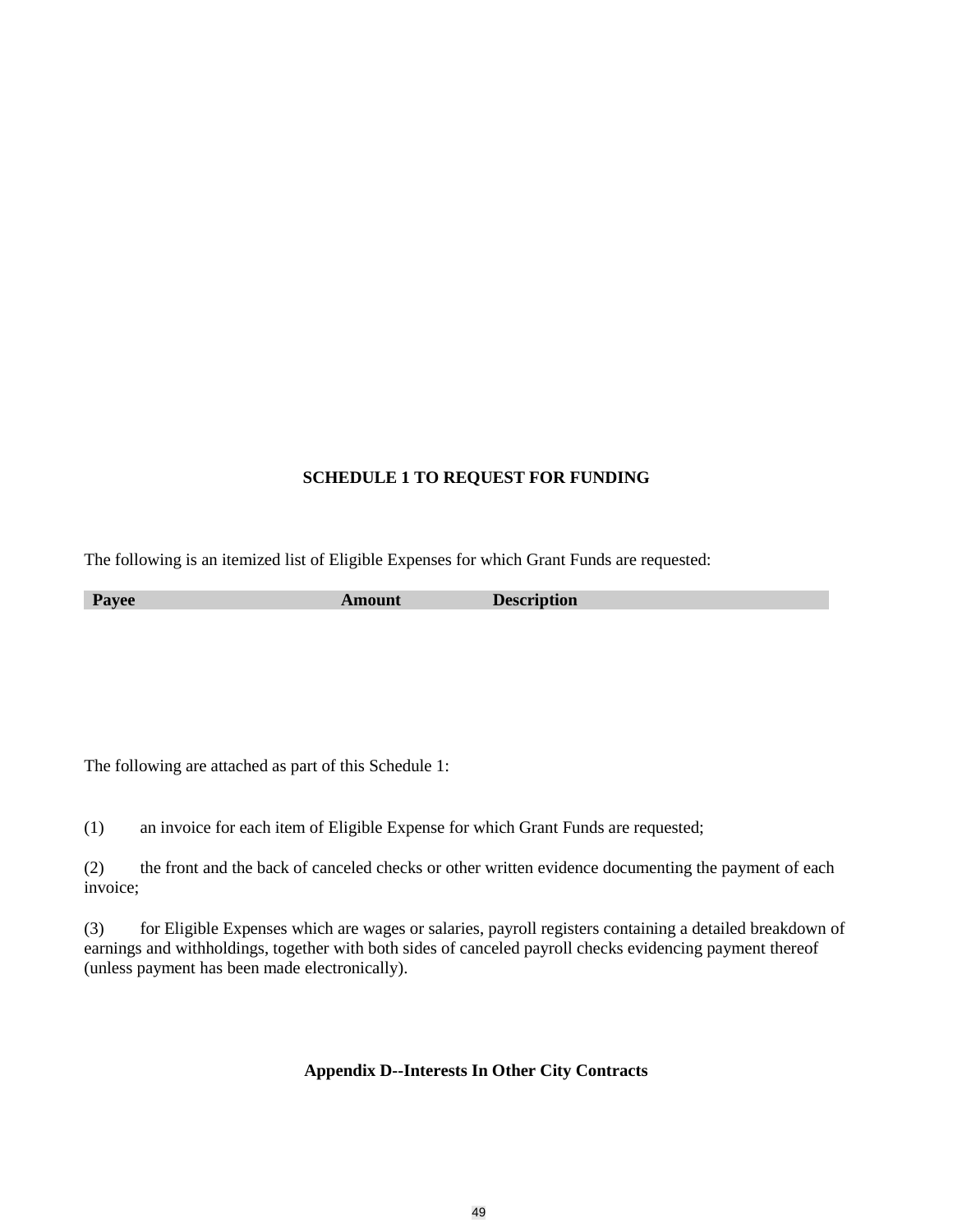| <b>City Department or Commission</b> | Date of Contract | Amount of<br>Contract |
|--------------------------------------|------------------|-----------------------|
|                                      |                  |                       |
|                                      |                  |                       |
|                                      |                  |                       |
|                                      |                  |                       |
|                                      |                  |                       |
|                                      |                  |                       |

**Appendix E--Permitted Subgrantees**

**Appendix F – Insurance Waiver**

**Use as appropriate and only if an insurance waiver has been signed and granted by the risk manager.**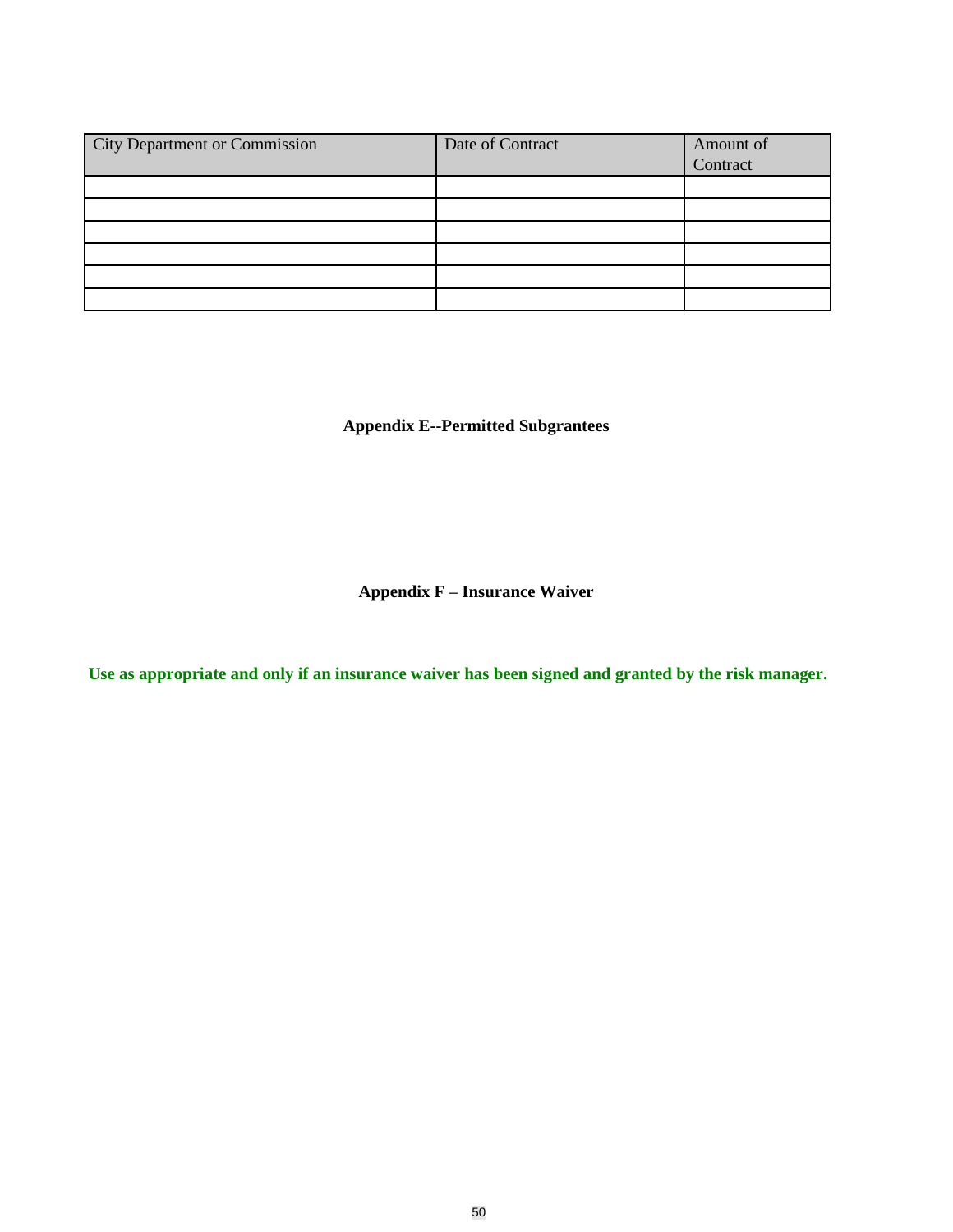Appendix G - State/Federal Funding Terms

I.. State/Federal Required terms:

**If this Grant is being funded by any federal or state agency that requires terms to be incorporated within this sub grant, include them in this section.** 

II. Grant Components:

**The City as the pass-through agency is responsible for, at the time of the grant award, to identity and provide to the subrecipient the federal award information listed below.**

- (1) Federal Award Identification.
- (i) Subrecipient name (which must match the name associated with its unique entity identifier);
- (ii) Subrecipient's unique entity identifier;
- (iii) Federal Award Identification Number (FAIN);
- (iv) Federal Award Date (see §200.39 Federal award date);
- (v) Subaward Period of Performance Start and End Date;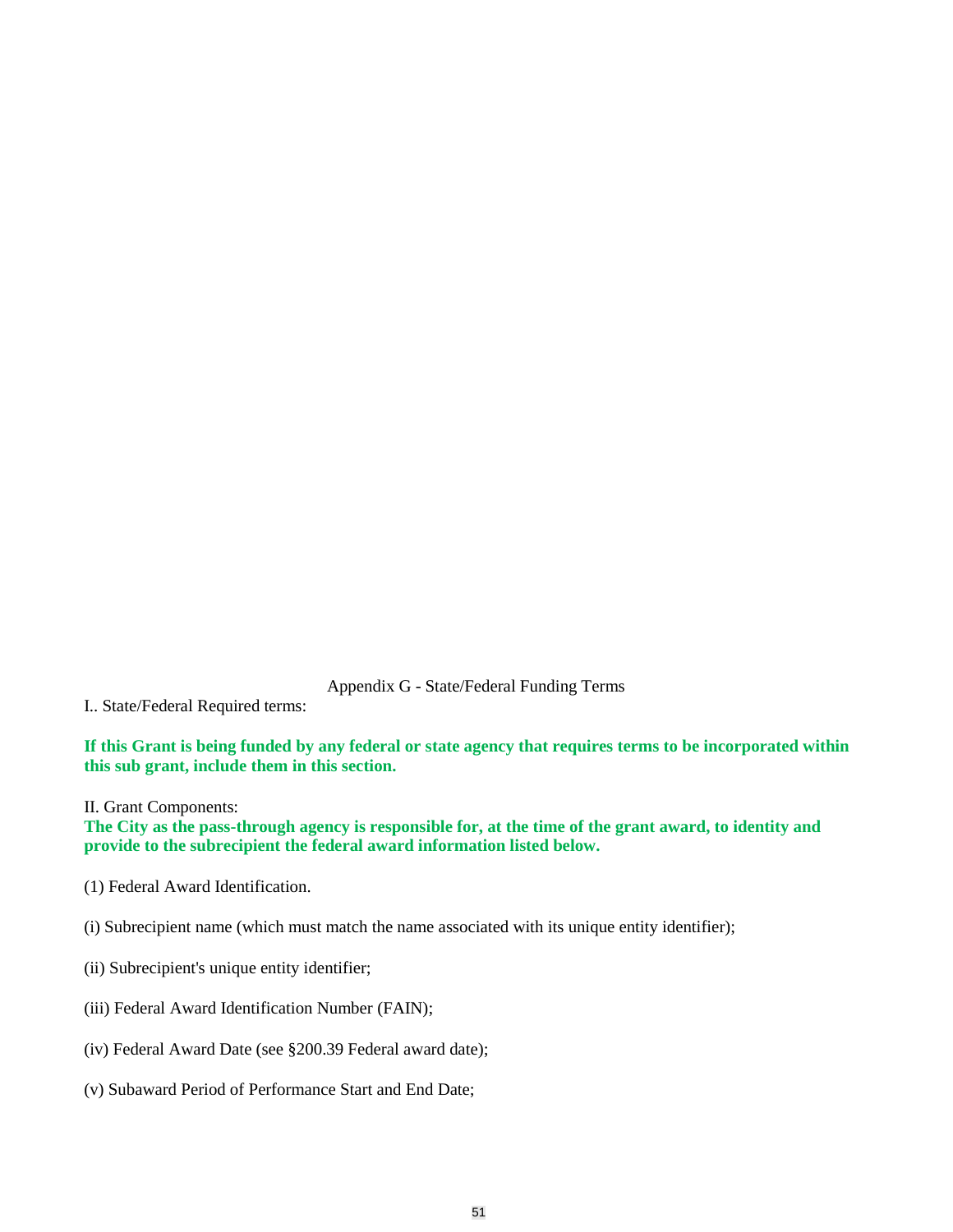- (vi) Amount of Federal Funds Obligated by this action;
- (vii) Total Amount of Federal Funds Obligated to the subrecipient;

(viii) Total Amount of the Federal Award;

(ix) Federal award project description, as required to be responsive to the Federal Funding Accountability and Transparency Act (FFATA);

(x) Name of Federal awarding agency, pass-through entity, and contact information for awarding official,

(xi) CFDA Number and Name; the pass-through entity must identify the dollar amount made available under each Federal award and the CFDA number at time of disbursement;

(xii) Identification of whether the award is R&D; and

(xiii) Indirect cost rate for the Federal award (including if the de minimis rate is charged per §200.414 Indirect  $(F&A) \text{ costs}.$ 

III. – Reporting

The Federal Funding Accountability and Transparency Act (FFATA) requires information on federal awards be made available to the public via a single, searchable website [www.USAS](http://www.usa/)pending.gov. As a prime grantee of federal awards, the City is required to comply with FFATA reporting requirements and report federal subawards made to subrecipients. This reporting is done using the subrecipient's unique numeric identifier, referred to as a "DUNS number". This DUNS number must be identified and available at the time of award.

IV. Affidavit:

The City must verify that the prospective subrecipient of federal awards is not suspended or debarred or otherwise excluded from participating in the transaction. This verification can be completed through the affidavit below.

By signing below, Grantee certifies that Grantee is not suspended, debarred or otherwise excluded from participation in federal assistance programs. Grantee acknowledges that this certification of eligibility to receive federal funds is a material term of the Agreement.

#### **<<NAME OF GRANTEE>>**

Print Name

Title \_\_\_\_\_\_\_\_\_\_\_\_\_\_\_\_\_\_\_\_\_\_\_\_\_